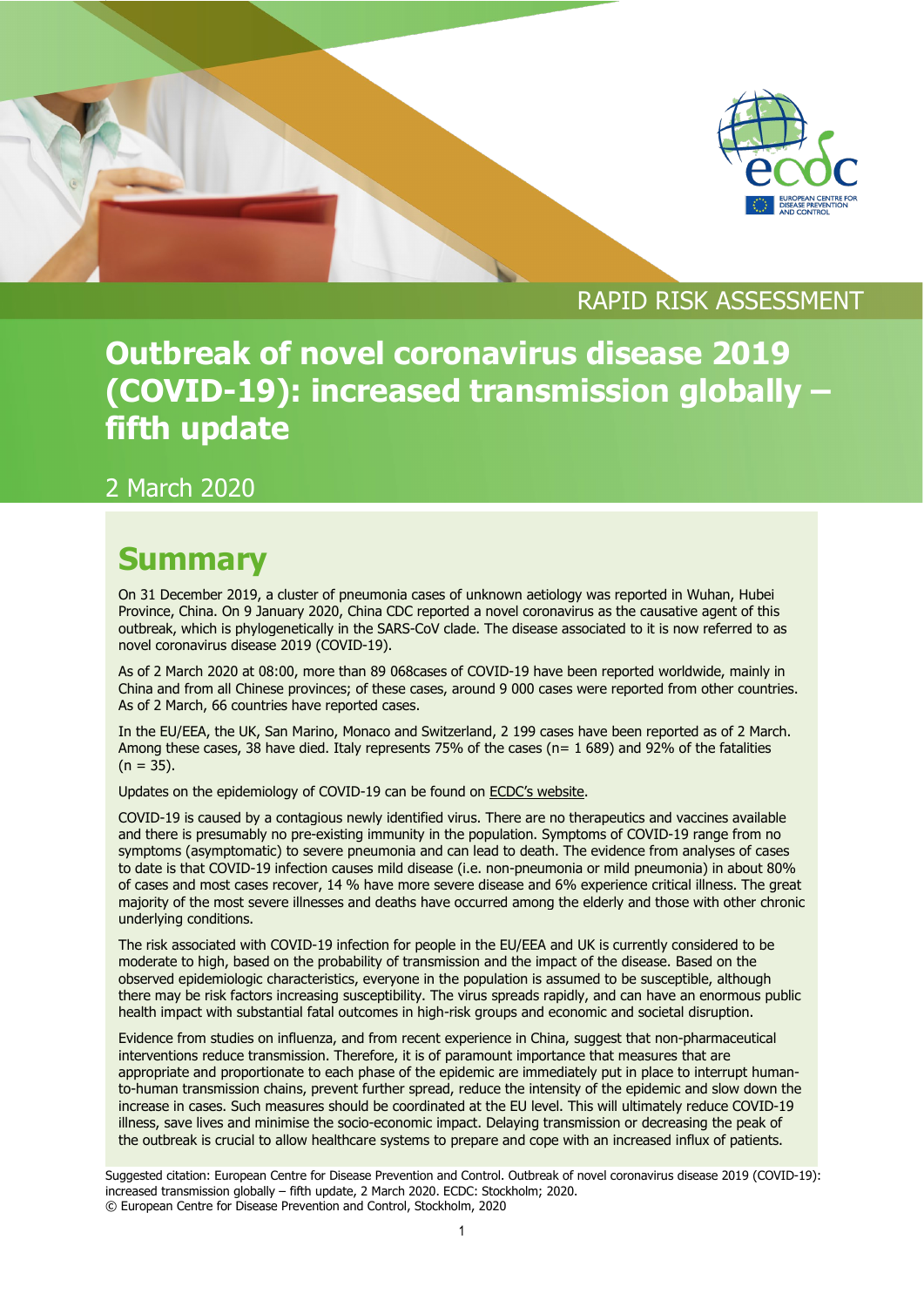In addition, such a strategic approach based on rigorous application of these measures will allow more time for the testing of therapeutics and vaccine development. The different phases of the epidemic, e.g. from situations with no reported cases, sporadic cases or multiple introductions, local clusters of cases, to widespread sustained transmission, are referred to as scenarios in this document. Current epidemiology suggests scenario 1 (see main text for description) for EU/EEA level, which may be rapidly evolving to scenario 2. The options to be considered by national authorities for response appropriate to each scenario of the epidemic are described in detail under the dedicated section and include:

- Immediate activation of national emergency response mechanisms and pandemic preparedness plans to ensure containment and mitigation of COVID-19 with non-pharmaceutical public health measures.
- Ensuring the general public is aware of the seriousness of COVID-19. A high degree of population understanding, community engagement and acceptance of the measures put in place (including more stringent social distancing) are key in preventing further spread.
- Implementation of protocols for COVID-19 laboratory testing, diagnosis, surveillance and treatment.
- Enhancement of surveillance, epidemiological investigation, close contact tracing, management of close contacts, immediate case detection and isolation.
- Implementation of social distancing (e.g. the suspension of large-scale gatherings and the closure of schools and workplaces) to interrupt the chains of transmission.
- Adapted risk communication and provision of adequate personal protective equipment for healthcare workers and rigorous application of infection prevention and control measures in healthcare facilities.
- Provision of adequate healthcare capacity to isolate, support and actively treat patients.

## **What is new in this update?**

- Updated number of cases in China, in EU/EEA and globally
- Findings on disease and transmissibility from recent studies
- Risk associated with COVID-19 for people from the EU/EEA and the UK resident/travelling in areas with no cases, or multiple imported cases, or limited local transmission
- Risk to the healthcare systems in the EU/EEA and the UK
- Risk of widespread and sustained transmission in the EU/EEA and UK in the coming weeks
- Options for preparedness and response; including a proposed change in the case definition and the integration of testing for COVID-19 in surveillance systems for influenza surveillance (ARI/ILI) and severe acute respiratory infections.

Regularly updated information on severe acute respiratory syndrome coronavirus COVID-19 outbreak is available on [ECDC's website](https://www.ecdc.europa.eu/en/novel-coronavirus-china) [1], the European Commission [website](https://ec.europa.eu/health/coronavirus_en) [2], and the World Health Organization's (WHO) [website](https://www.who.int/emergencies/diseases/novel-coronavirus-2019) [3].

This risk assessment is based on published information available as of 2 March 2020, 09:00.

# **1. Event background**

For event background information, please visit ECDC's [website](https://www.ecdc.europa.eu/en/novel-coronavirus/event-background-2019) [4]. For the most recent information on the current situation regarding COVID-19, please visit this [page](https://www.ecdc.europa.eu/en/geographical-distribution-2019-ncov-cases) [5].

Since ECDC's fourth update on novel coronavirus published on 14th February 2020 – and as of 2 March 2020, 08:00– an additional 28 740 cases have been reported, including 2 123 cases in twenty-one countries in the EU/EEA and the UK. It is likely that the true number of infections, including those that are unreported and unrecognised due to mild symptoms or being asymptomatic, is much higher [6]. China changed the case definition several times during the course of the outbreak, which caused uncertainty regarding the exact number of cases and the extent of the spread of the virus

As of 1 March, local transmission has been reported in 13 countries outside of China: South Korea, Japan, Singapore, Australia, Malaysia, Vietnam, Italy, Germany, France, United Kingdom, Croatia, San Marino, Iran, the United Arab Emirates, and the United States of America [7]. There is evidence from some of these countries that local transmission has occurred in multiple locations and extensively, without direct or indirect epidemiological link to China.

The first European case was reported from France on 24 January 2020. This case had travel history to China [8]. In Germany cases were reported on 28 January, related to a person visiting from China [9]. On 30 January 2020 the World Health Organization (WHO) declared the outbreak of the novel coronavirus a public health emergency of international concern [10]. During the following weeks, multiple countries implemented entry screening measures [11] for passengers arriving from China. Thereafter, several major airlines suspended flights from China [12] and several countries repatriated citizens who lived in Wuhan [13].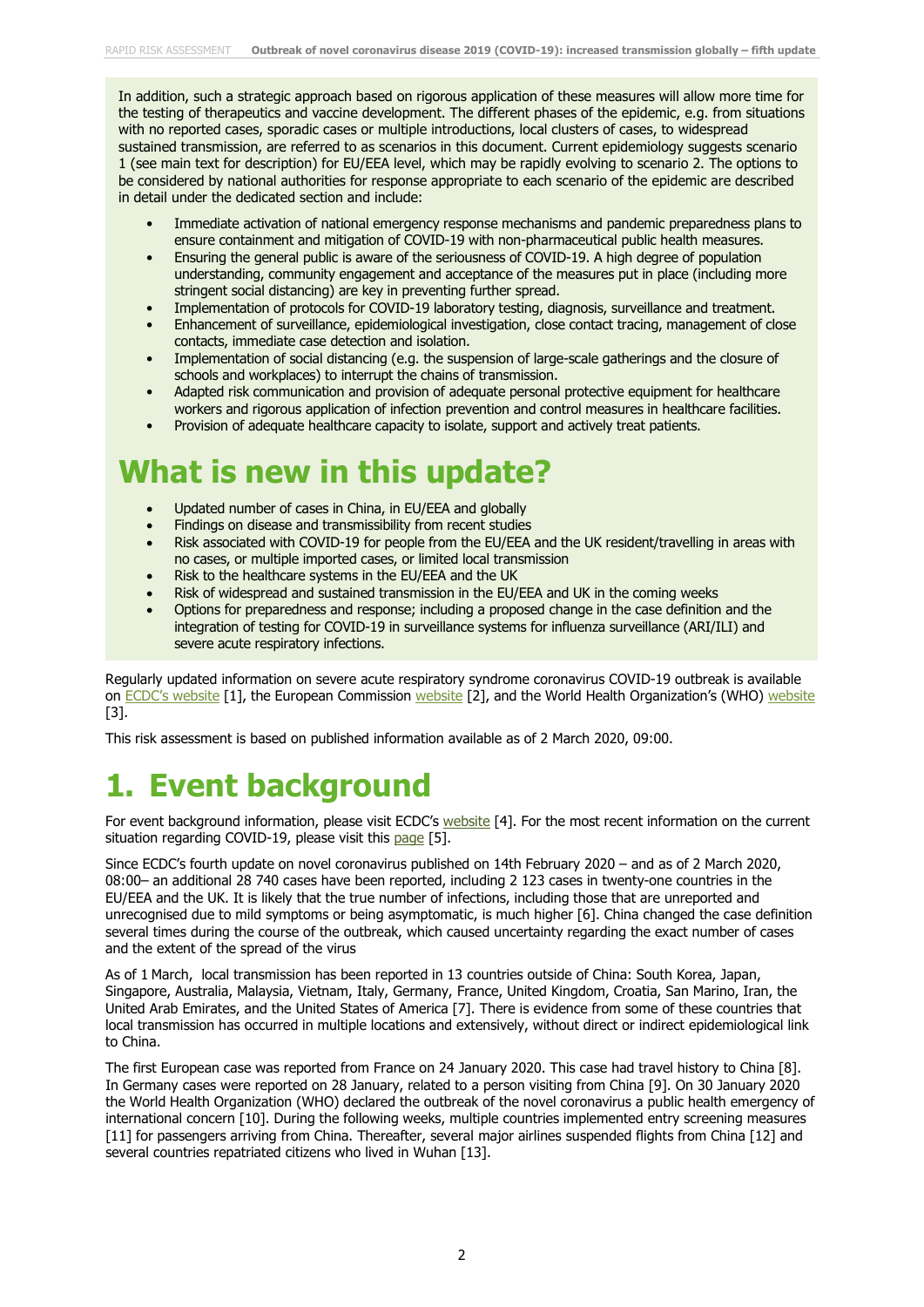A large number of cases have also been diagnosed on board the Diamond Princess, a cruise ship docked in the port of Yokohama, Japan. The first cases were reported in 4 February 2020 and the ship was then put in quarantine [14]. As of 27 February 2020, 705 passengers had tested positive for COVID-19 [15]. Among these cases, six have died.

On 22 February, the Italian authorities reported clusters of cases in Lombardy and cases from two other Regions, Piedmont and Veneto. During the following days, more cases were reported from several regions. Transmission seems to have occurred locally and not be first generation transmission from people travelling or returning from an affected area. Transmission events have been reported in hospitals, with COVID-19 cases identified among healthcare workers and patients [16,17]. During the following week, several European countries reported cases of COVID-19 [18] in travellers from the affected areas in Italy [19,20], as well as cases without epidemiological links to Italy, China or other countries with ongoing transmission [21].

During the last week of February, an increase of cases has been observed in the EU/EEA, the UK, Switzerland, San Marino and Monaco, with 2 199 cases reported from these countries as of 2 March. Among these cases, 38 have died. Italy represents 77% of the cases ( $n= 1689$ ) and 92% of the fatalities ( $n = 35$ ).

During the same period, several new countries worldwide started to report cases. As of 2 March, 66 countries have reported cases. The overall number of cases reported as of 2 March is 89 068 including 3 046 deaths. The most affected countries are China (80 134), Republic of Korea (4 212), Iran (978) and Italy (1 689).

For detailed information regarding the cases detected in the EU/EEA, please visit the following [page](https://www.ecdc.europa.eu/en/cases-2019-ncov-eueea) [22] on ECDC's website.

## **2. Disease background**

For information on COVID-19, please visit this [page](https://www.ecdc.europa.eu/en/2019-ncov-background-disease) [23] on ECDC's website.

## **Novel coronavirus disease 2019 (COVID-19)**

In December 2019, a novel coronavirus (COVID-19) was detected in three patients with [pneumonia](https://en.wikipedia.org/wiki/Pneumonia) connected to the cluster of acute respiratory illness cases from Wuhan, China. By the end of February 2020, several countries were experiencing sustained local transmission, including in Europe. The most commonly reported clinical symptom in hospitalised patients is fever, followed by cough, dyspnoea and myalgia, fatigue. Less common symptoms are diarrhoea and vomiting. The infected people develop symptoms within 4–5 days on average; but the incubation period ranges from 1 to 14 days. About 80% of patients have mild to moderate disease (including non-pneumonia and pneumonia cases), 13.8% have severe disease and 6.1% are critical (respiratory failure, septic shock, and/or multiple organ dysfunction/failure). Individuals at highest risk for severe disease and death are people aged over 60 years of age and those with underlying conditions such as hypertension, diabetes, cardiovascular disease, chronic respiratory disease and cancer. Disease in children appears to be relatively rare and mild. About 2.4% of the total reported cases were individuals under 19 years of age. A very small proportion of those aged under 19 years have developed severe (2.5%) or critical disease (0.2%).

Robust estimates for final case fatality risk for COVID-19 are still lacking and biased due to incomplete outcomes and initial detections of mostly severe cases in most settings. The proportion of asymptomatic cases and milder cases who do not seek care is also not yet available. Very little evidence of milder, undetected cases was seen by the joint WHO mission in China, however in a very specific setting, on a rapidly evolving cruise ship outbreak, 51% of the laboratory confirmed cases were asymptomatic at time of confirmation [24]. Based on a large dataset from cases in China, the overall case fatality risk (CFR) among laboratory-confirmed cases was higher in the early stages of the outbreak (17.3% for cases with symptom onset from 1-10 January) and has reduced over time to 0.7% for patients with symptom onset after 1 February [25]. Mortality increased with age, with the highest mortality among people over 80 years of age (CFR 21.9%).

Although there remain important uncertainties, the evidence to date indicates that compared to SARS and MERS, the fatality rate for hospitalised cases is substantially lower for COVID-19 (4% compared to estimates of up to 28% for SARS and 65% for MERS), and that it is also lower than was seen during the 2009 H1N1 pandemic (hospitalised CFR of 9%). However, comparison with CFR for SARS and MERS should take into account that during SARS, PCR-testing was not available as widely as today and a large portion of the MERS-cases have occurred in nosocomial settings, among patients with significant pre-existing comorbidities. Comparison with pandemic or seasonal influenza should consider the difference in the definition of cases, out of which the fatalities are calculated.

Current estimates suggest a median incubation period from five to six days for COVID-19, with a range of up to 14 days. A recent modelling study confirmed that it remains prudent to consider the incubation period of at least 14 days [26,27]. The current estimates of R0 are between two and three [6,26,28]. Estimates of these parameters are likely to be revised as more information becomes available. There remains no strong evidence of transmission preceding symptom onset.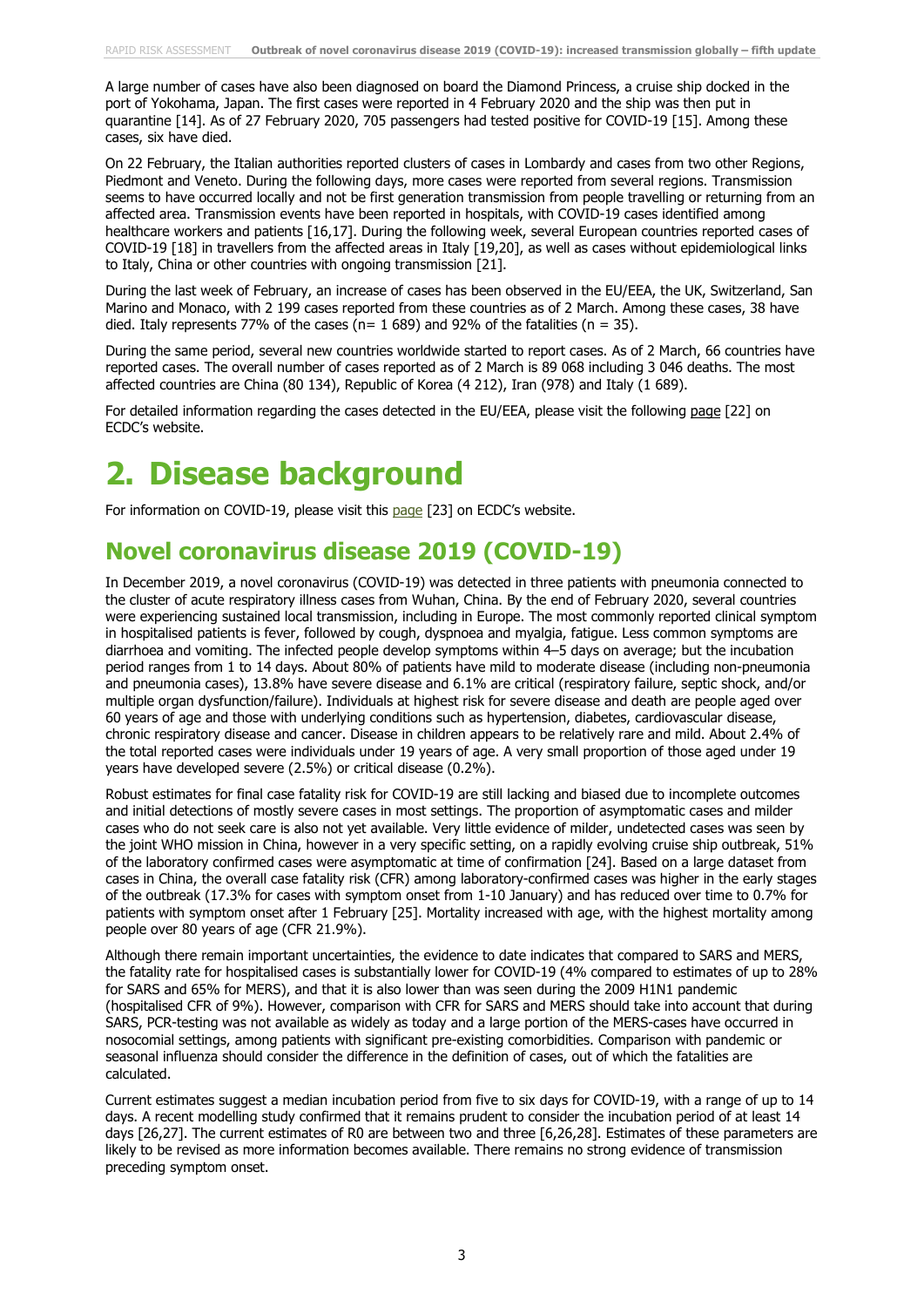The virus was initially isolated in bronchoalveolar lavage fluid samples [29], and viral RNA has thereafter been detected in nasopharyngeal and throat swabs as well as in serum [26,27], blood [32], rectal swabs, saliva, urine [33] and stool [29,30].

Genetic analysis revealed that COVID-19 is closely related to SARS-CoV and genetically clusters within the genus Betacoronavirus, forming a distinct clade in lineage B of the subgenus Sarbecovirus together with two bat-derived SARS-CoV-like strains [29,35]. A recent study confirmed that angiotensin-converting enzyme 2 (ACE 2) is the receptor used by COVID-19 for entry into the human cells, similar to SARS-CoV [36]. The research results showed that the host's susceptibility to COVID-19 infection is primarily determined by the affinity for binding between the viral receptor-binding domain (RBD) and host receptor ACE2 in the initial viral attachment step. With a higher affinity, the binding capability increases; therefore, the number of viruses required to infect a cell is reduced. This partly explains why COVID-19 virus appears to be more transmissible than SARS-CoV [37]. A number of specific mutations were identified, which increase the affinity of the RBD to the ACE2 receptor [38]. Geographic regional differences in viral RBD structure could contribute to differences in infectivity, transmissibility and possibly to severity of COVID-19 disease.

There is currently no specific treatment or vaccine against COVID-19 infection, however several clinical trials are recruiting in Wuhan and globally to assess the effect of antiviral medicines.

## **Current disease surveillance for COVID-19 at the EU level**

Surveillance for COVID-19 is based on the EU case definition for probable and confirmed cases of COVID-19, which was updated on 25 February 2020 [39]

The World Health Organization has updated the clinical and epidemiological criteria used in its case definitions for the [global surveillance for human infection with COVID-19](https://www.who.int/publications-detail/global-surveillance-for-human-infection-with-novel-coronavirus-(2019-ncov)) on 27 February 2020. The definition for a suspected case now includes in the criteria: people with acute respiratory infection (ARI) coming from an area with local transmission or contact to a confirmed case, as well as all severe acute respiratory infections (SARI) cases with no other aetiology irrespective of travel-history or contact to a confirmed case as suspected cases [40]. ECDC also advocates the inclusion of patients with SARI irrespectively of travel-history or residence in areas with localised or (more widespread) local transmission in the EU/EEA. Cases that fit the probable or confirmed criteria of the case definition should be reported through The European Surveillance System (TESSy). Variables collected are based on the WHO interim case reporting form [41]. Data have been collected since January 2020.

The inclusion of testing for COVID-19 in patients with influenza like illness (ILI) or ARI within the routine influenza sentinel surveillance in outpatient settings should be considered; when cases or local clusters are identified in a country where no link to known areas of local transmission or other identified clusters are reported, and should be continued as routing monitoring in the subsequent scenarios.

In addition to reporting to TESSy, COVID-19 monitoring is conducted through epidemic intelligence at ECDC. Global surveillance of cases and deaths of COVID-19 is based on WHO situation reports, several other sources and active detection and verification of cases through media, social media and the different country ministries of health and public health agency websites.

# **3. ECDC risk assessment**

Many unknowns remain regarding the virulence/pathogenicity, the mode of transmission, the reservoir and the source of infection of COVID-19. So far, detailed epidemiological data available are still limited, and therefore there are significant uncertainties in this risk assessment.

This assessment is based on facts known to ECDC at the time of publication, and unless otherwise stated, the assessment of risk refers to the risk that exists at the time of writing this report. It is also based on an evaluation of the limited evidence available and on expert knowledge. It follows the ECDC rapid risk assessment methodology with relevant adaptations [42].

### **Risk assessment questions**

- 1. What is the risk, as of 2 March 2020, associated with COVID-19 infection for people in the EU/EEA and UK?
- 2. What is the risk associated with COVID-19 for people from the EU/EEA and the UK resident/travelling in areas with no cases or limited local transmission?
- 3. What is the risk associated with COVID-19 for people from the EU/EEA and the UK resident/travelling in areas with local transmission?
- 4. What is the risk of clusters associated with COVID-19, similar to the ones in Italy, occurring in other countries in the EU/EEA and the UK in the coming weeks?
- 5. What is the risk of widespread and sustained transmission in the EU in the coming weeks?
- 6. What is the risk for healthcare systems capacity in the EU/EEA and the UK in the coming weeks?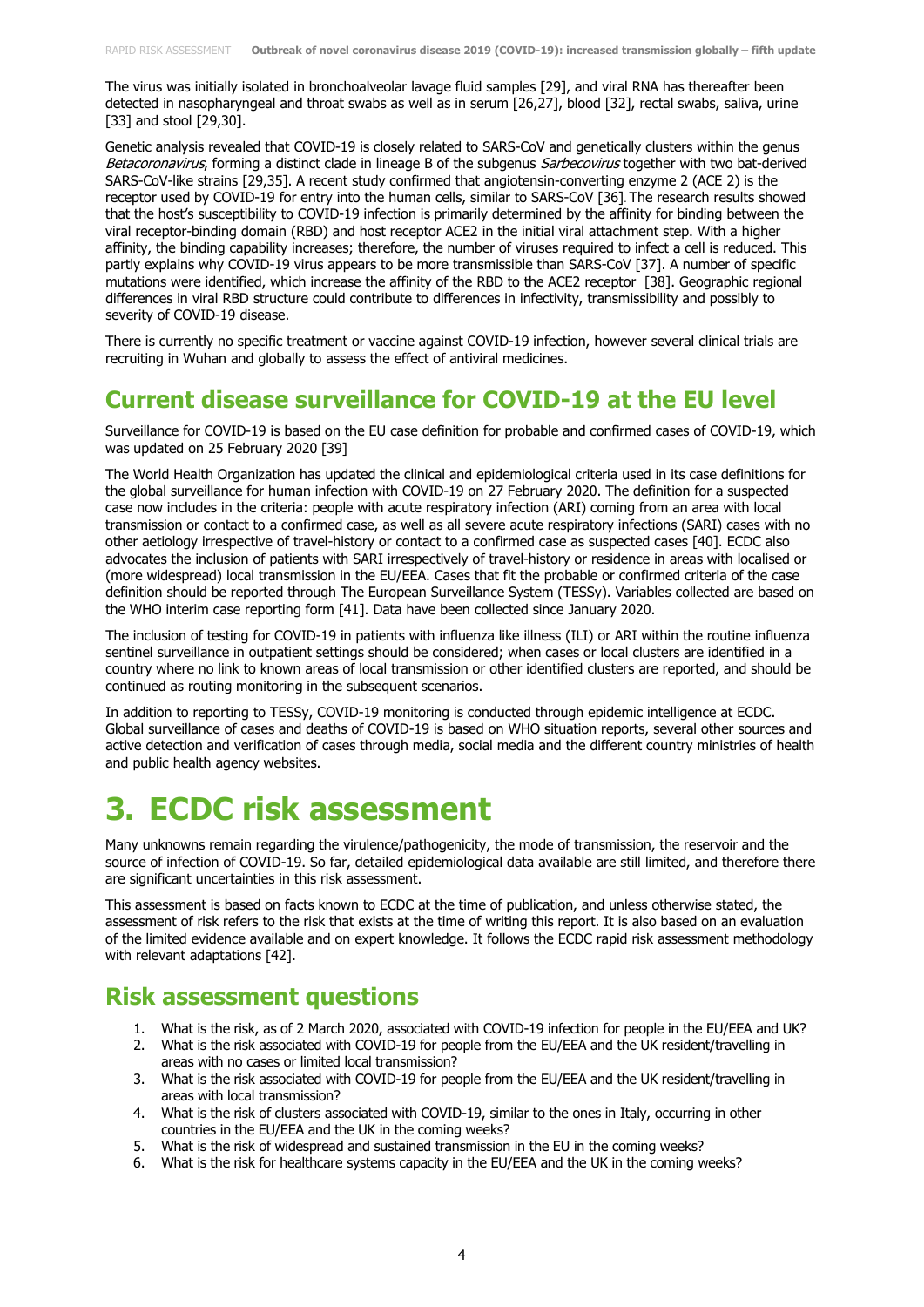### **What is the risk, as of 2 March 2020, associated with COVID-19 infection for people in the EU/EEA and UK?**

#### **The risk associated with COVID-19 infection for people in the EU/EEA and UK is currently considered moderate to high**

This assessment is based on the following factors:

- Most cases reported in the EU/EEA and the UK outside some regions in Italy have identified epidemiological links. However, there is an increasing number of cases without a defined chain of transmission. Extraordinary public health measures have been implemented in Italy and other EU/EEA countries and the UK, and strong efforts are being made to identify, isolate and test contacts in order to contain the outbreak. Despite contact tracing measures initiated to contain further spread, there continue to be cases exported between EU/EEA countries, and an increasing number of sporadic cases across EU/EEA countries. The probability of further transmission in the EU/EEA and the UK is considered high. There is still a level of uncertainty regarding several unpredictable factors in a situation that is still evolving.
- The possibility of new introductions from other countries outside China into the EU/EEA appears to be increasing as the number of countries reporting cases continues to rise. A list of these countries can be found [here.](https://www.ecdc.europa.eu/en/geographical-distribution-2019-ncov-cases)
- The evidence from analyses of cases to date is that COVID-19 infection causes mild disease (i.e. nonpneumonia or mild pneumonia) in about 80% of cases and most cases recover, 14 % have more severe disease and 6% experience critical illness. The great majority of the most severe illnesses, and deaths, have occurred among the elderly and those with other chronic underlying conditions. In addition to the public health impacts with substantial fatal outcomes in high-risk groups, COVID-19 outbreaks can cause huge economic and societal disruptions.

### **What is the risk associated with COVID-19 for people from the EU/EEA and the UK resident/travelling in areas with no cases or multiple imported cases, or limited local transmission?**

#### **The risk of acquiring the disease for people from the EU/EEA and the UK travelling/resident in areas with no cases, or multiple imported cases, or limited local transmission, is currently considered low to moderate**

This is assuming surveillance in the area is activated, tests are carried out on suspected cases and that there is sufficient testing capacity in the area. If these surveillance and case detection conditions are not met, the risk is considered moderate to high, but with a high level of uncertainty.

### **What is the risk associated with COVID-19 for people from the EU/EEA and the UK resident/travelling in areas with more widespread local transmission?**

#### **The risk for people from the EU/EEA and the UK travelling/resident in areas with more widespread local transmission is currently considered to be high**

This assessment is based on the following factors:

- The overall number of reported cases in areas with more widespread local transmission is high or increasing. However, there are significant uncertainties regarding transmissibility and under-detection, particularly among mild or asymptomatic cases.
- The evidence from analyses of cases to date is that COVID-19 infection causes mild disease (i.e. nonpneumonia or mild pneumonia) in about 80% of cases and most cases recover, 14 % have more severe disease and 6% experience critical illness. The great majority of the most severe illnesses and deaths have occurred among the elderly and those with other chronic underlying conditions. The areas with local transmission are also likely to increase as importations in unaffected areas keep occurring.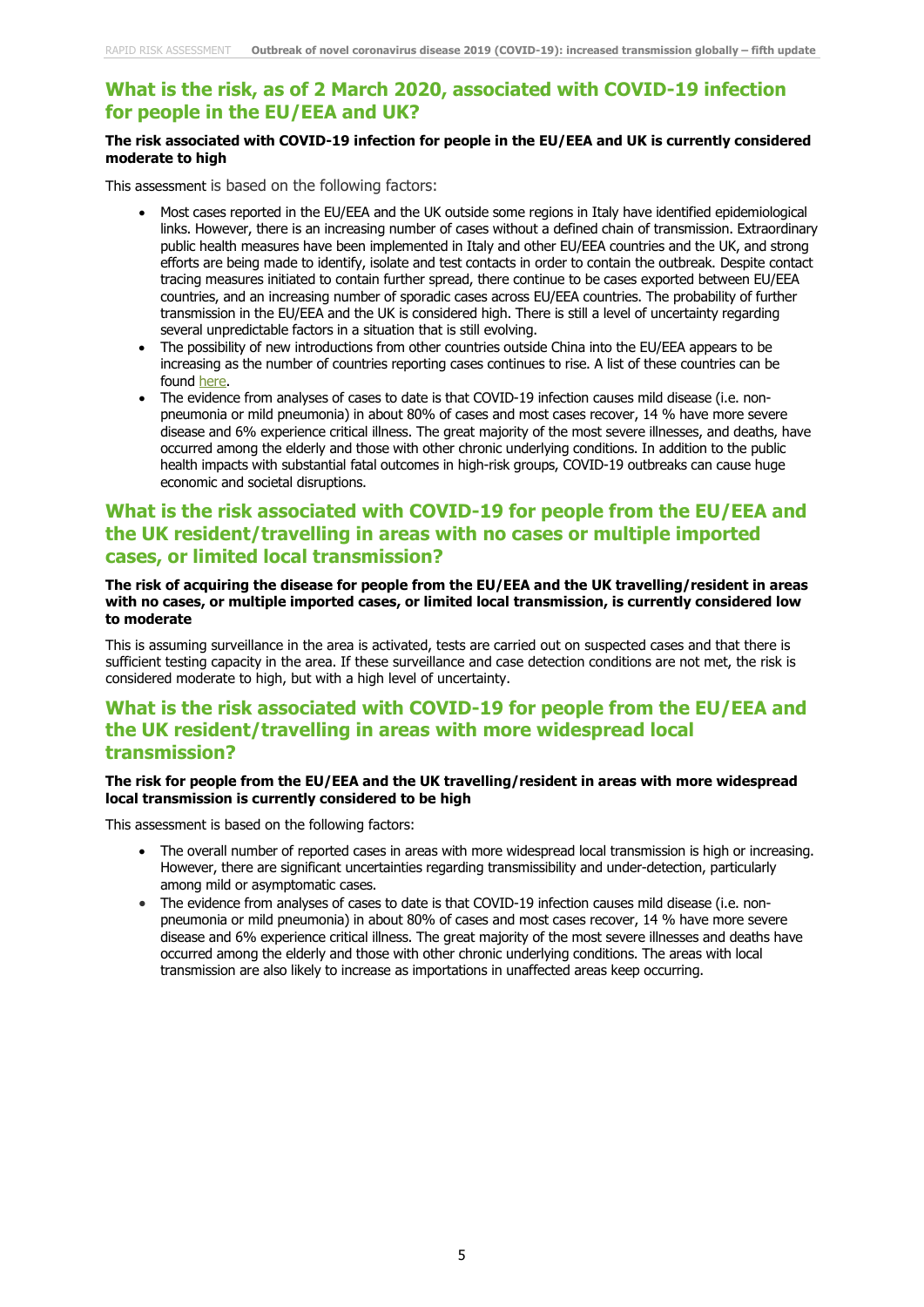### **What is the risk of clusters associated with COVID-19, similar to the ones in Italy, occurring in other countries in the EU/EEA and the UK in the coming weeks?**

#### **The risk of the occurrence of clusters associated with COVID-19 in other countries in the EU/EEA and the UK is currently considered moderate to high**

This assessment is based on the following factors:

- The current event in Italy indicates that local transmission may have resulted in several clusters. The accumulated evidence from clusters reported in the EU/EEA and the UK indicates that once imported, the virus causing COVID-19 can be transmitted rapidly. It is plausible that a proportion of transmissions occur from cases with mild symptoms that do not provoke healthcare-seeking behaviour. The increase in case numbers and the number of countries outside China reporting those cases increases the potential routes of importation of the infection into the EU/EEA and the UK. Importations from other European countries have already occurred.
- The impact of such clusters in the EU/EEA would be high, especially if hospitals were affected and a large number of healthcare workers had to be isolated. The impact on vulnerable groups in the affected hospitals or healthcare facilities would be severe, in particular for the elderly.
- The rigorous public health measures that were implemented immediately after identifying the Italian COVID-19 cases will reduce but not exclude the probability of further spread.

### **What is the risk of widespread and sustained transmission in the EU/EEA and UK in the coming weeks?**

#### **The risk of widespread and sustained transmission of COVID-19 in the EU/EEA and the UK in the coming weeks is moderate to high with more countries reporting more cases and clusters**

This assessment is based on the following factors:

- There is an increasing number of countries with local or widespread local transmission around the world and in Europe that are exporting cases to unaffected areas. These exportations have caused transmission in previously unaffected areas. The control measures have up to now been able to only slow the further spread, but not to stop it.
- Cases with mild symptoms are numerous and able to transmit the infection. Cases with mild symptoms are not always aware of their potential infectivity and have sought medical care, infecting healthcare workers.
- Previously unaffected areas are reporting cases with travel history to a country that did not appear to have widespread local transmission.
- The WHO increased their assessment of the risk of spread and the risk of impact of COVID-19 to very high at a global level.

For more information on the possible scenario the epidemic may evolve into, please refer to the options for response chapter.

### **What is the risk for healthcare system capacity in the EU/EEA and the UK in the coming weeks?**

#### **The risk for healthcare system capacity in the EU/EEA and the UK in the coming weeks is considered moderate to high.**

This assessment is based on the following factors:

- As the number of reported COVID-19 cases in the EU/EEA and the UK is increasing, the probability of widespread infection is increasing from low to moderate.
- The majority of countries reported widespread influenza activity for week 8/2020, but the proportion of specimens tested positive in sentinel surveillance is slightly decreasing; some EU/EEA countries might have already moved past the peak period of high influenza circulation. For the latest influenza update see the joint [ECDC–WHO/Europe weekly influenza update](https://flunewseurope.org/) [43].
- If there is a significant increase in COVID-19 cases in the coming weeks, the potential impact on the public health and overall healthcare systems would be high. Increasing numbers of imported cases and local transmission chains would require additional resources for case management, surveillance, and contact tracing. Risk communication to concerned members of the public and healthcare professionals would tie up further resources. Further increased transmission could result in a significant increase of hospital admissions at a time when healthcare systems are may already be under pressure from the current influenza season. This would be exacerbated if substantial numbers of healthcare workers became infected. Specimens for COVID-19 could therefore lead to bottlenecks not only in healthcare but also in diagnostic capacity. Containment measures intended to slow down the spread of the virus in the population are therefore extremely important as outlined below in the 'Options for response' and recent ECDC guidance documents [44].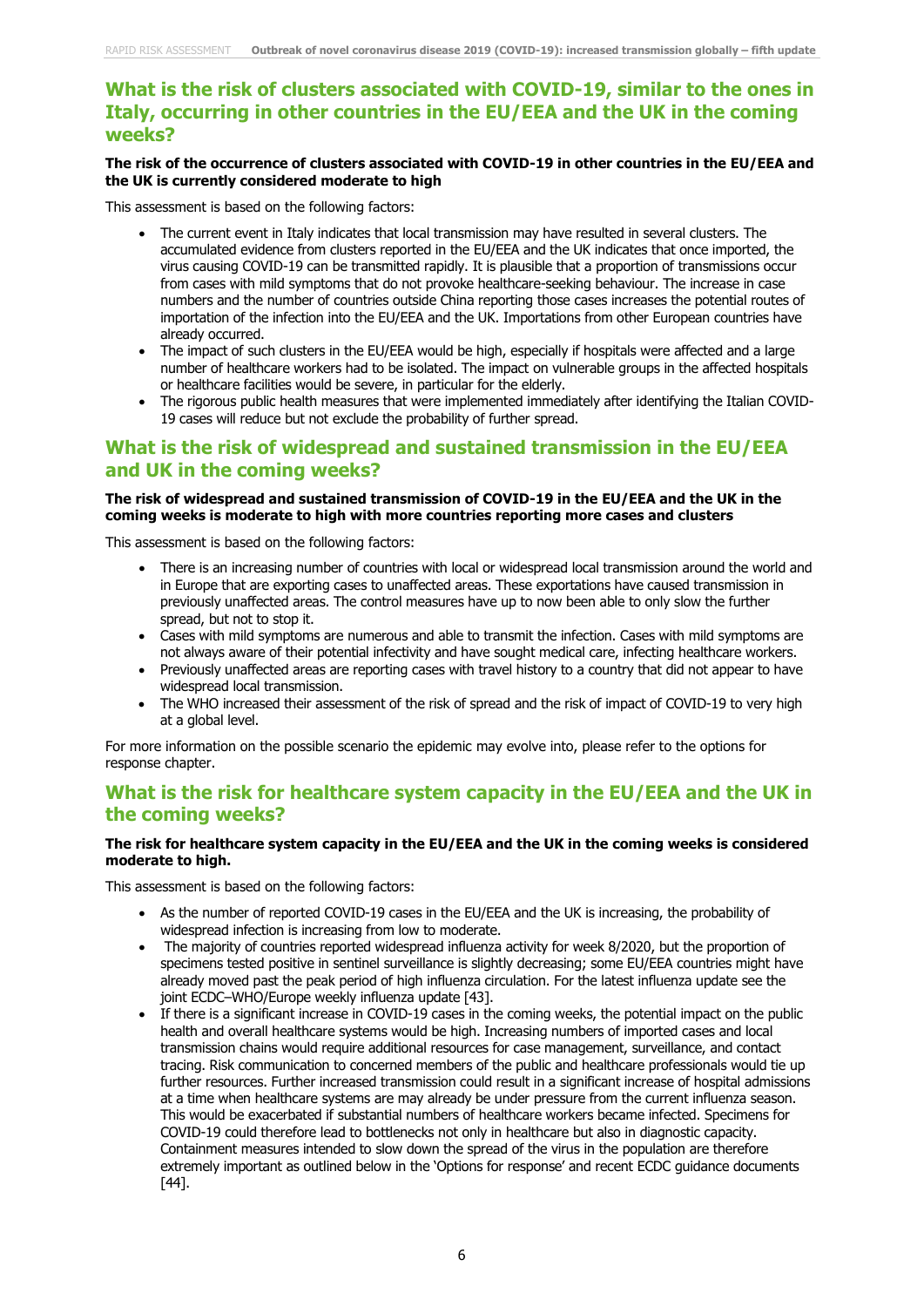## **4. Options for preparedness and response**

The following five scenarios, adapted from ECDC's strategic analysis, are used to describe the possible progression of the COVID-19 outbreak in EU/EEA countries. Currently, countries worldwide and in the EU/EEA are in different scenarios and could move rapidly from one scenario to another due to the evolving situation, particularly if there is widespread local transmission in another country or countries, and/or when testing for COVID-19 in the country increases. Current epidemiology suggests scenario 1 for EU/EEA level, which may be rapidly evolving to scenario 2.

Scenario  $\theta$  describes a situation with no reported cases in the country and multiple introductions and/or community transmission elsewhere in Europe. At this stage, the main objective for public health measures should be to enable rapid detection and isolation of individual cases to prevent domestic transmission chains, and to prepare for the response once cases are detected in the country. As of 2 March 2020, several EU/EEA countries had not reported cases and are therefore presumed to be in this scenario.

Scenario 1 describes a situation with multiple introductions and limited local transmission in the country. Despite the introductions there is no apparent sustained transmission (only second generation cases observed or transmission within sporadic contained clusters with known epidemiological links). In this situation, the objective is containment of the outbreak by blocking transmission opportunities, through early detection of imported and locally-transmitted COVID-19 cases in order to try to avoid or at least delay the spread of infection and the associated burden on healthcare systems. Delaying the start of local transmission will allow the current influenza season to end, freeing up some healthcare capacity. As of 2 March 2020, several EU/EEA countries had reported limited local transmission and were considered to be in this scenario.

**Scenario 2** describes a situation with increasing number of introductions and of more widespread reports of localised human-to-human transmission in the country (more than two generations of cases outside of sporadic clusters with known epidemiological links). In this situation, the objective remains to contain where practicable and otherwise slow down the transmission of the infection. This will increase the time available for development, production and distribution of PPE and effective therapeutic options, and would play a crucial role in reducing the burden on the healthcare system and other sectors, particularly if wider transmission of COVID-19 is delayed beyond the ongoing influenza season. A reduced burden would also allow for more time to increase laboratory capacity, and increase surge capacity in healthcare services. All these measures will facilitate effective treatment of infected patients [44]. Rapid collection and analysis of epidemiological and virological data will enable targeting of measures in this scenario and later. Within EU/EEA countries, Italy is currently in this scenario. Other countries in the EU/EEA might also be in this scenario, which may have undetected transmission ongoing due to lower level of case detection.

**Scenario 3** describes a situation with localised outbreaks, which start to merge becoming indistinct. In this scenario, there is sustained human-to-human transmission in the country (more than two generations of cases outside of sporadic clusters with known epidemiological links) and an increasing pressure on healthcare systems. The objective at this stage is to mitigate the impact of the outbreak by decreasing the burden on healthcare systems and protect populations at risk of severe disease. At the same time, operational research should guide developing better and more efficient diagnostic and treatment options.

Scenario 4 describes a situation with widespread sustained transmission where healthcare systems are overburdened due to a large demand for emergency healthcare services, a strained ICU capacity, overworked healthcare workers and reduced staff availability due to illness, lack of PPE and lack of diagnostic testing capacity. The objective at this stage is still to mitigate the impact of the outbreak, decrease the burden on healthcare services, protect populations at risk of severe disease and reduce excess mortality.

The options proposed for preparedness and response aim to limit the impact of the epidemic. The options for preparedness should be conducted as early as possible, ideally while in scenario 0. The options for response are presented for each scenario.

## **Options for preparedness**

Due to the presence of the virus in multiple EU/EEA countries, public health authorities are recommended to adapt and activate their pandemic preparedness plans now, if this has not already been done. All EU/EEA Member States have pandemic preparedness plans, which are applicable to the current situation.

Upon activation of national pandemic preparedness and response strategies, a dedicated multi-disciplinary national crisis team should be established with clear lines of communication to the regional level, and relevant stakeholders and sectors. In addition, the regional level should have clear lines of communication to the local level. The crisis management scheme should be based on public health risk assessments and should evaluate the readiness of the public health system to implement the response measures.

The team should receive regular reports on public health system capacities (emergency operations centre, surveillance, laboratory diagnostics) and healthcare sector capacities (primary, secondary and higher-level)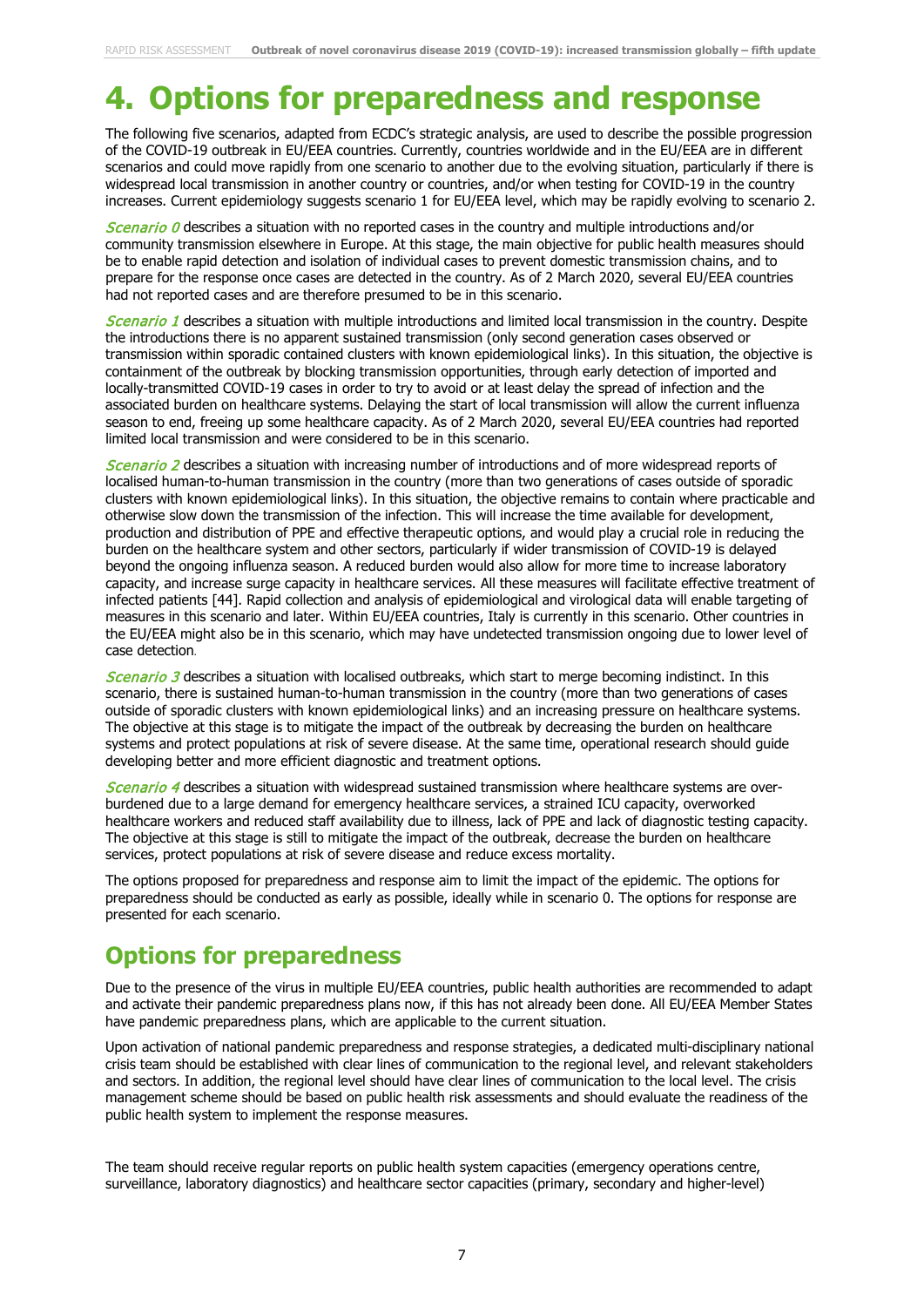including isolation capacity, occupancy rate, stockpiles, use and distribution of medical countermeasures (essential drugs, equipment for mechanical ventilation and oxygenation) and other supplies.

It is crucial to prepare or adapt business continuity plans for both healthcare and non-healthcare settings in accordance with the latest public health risk assessment and guidance from national, regional or local health authorities to ensure continuity of essential services (e.g. healthcare, transportation, energy, and information technology sectors). The business continuity plan should define the procedures and processes a business should follow in response to the potential impact of COVID-19 on critical functions (business processes, assets and human resources). The plan should also include policies and recommendations for employees with symptoms of acute respiratory illness, separation of sick employees, routine environmental cleaning and travel health advice [45] based on the objectives of the business continuity plan. Collaboration with supply chain partners may be initiated to understand the usage, availability and access to critical resources, and sustainable financing mechanisms could be put in place.

In healthcare settings, business continuity planning should be part of hospital preparedness planning to ensure the continuation of regular and emergency health services while providing appropriate care for acute respiratory symptom cases. A functional resource capacity monitoring system is required to revise the surge capacity plans and accommodate potential needs for different emergency scenarios. In the case of sustained local transmission, primary, secondary, tertiary and highly specialised healthcare facilities might experience a significant increase in the number of patients with respiratory symptoms associated with COVID-19. Absenteeism due to illness among healthcare workers may increase and lead to staff shortages. Shortages of essential healthcare resources (beds, medicines, mechanical ventilators, etc.) could last for several weeks or months. Situations may arise in which hospitals will be required to free up resources for severely ill patients, for example by discharging noncritical patients and cancelling planned non-urgent treatments. Arrangements should be made to allow for an increase of healthcare system capacities at short notice and to an appropriate level if required. Due to the rapid increase in the number of COVID-19 cases outside of China, the relevant authorities in EU/EEA countries are encouraged to plan for sufficient PPE supplies for their health professionals [46,47]. Ongoing communication between decision-making bodies and healthcare professionals with respect to emergency response arrangements in their facility is essential. For more details, please consider the related [hospital preparedness checklist.](https://www.ecdc.europa.eu/sites/default/files/documents/covid-19-checklist-hospitals-preparing-reception-care-coronavirus-patients.pdf)

To operationalise the response system, it is important to establish both a legal framework and standardised procedures that can enable its implementation. Aligned protocols should be developed for both case and contact management, while considering infection-prevention and control measures. This includes a notification system to relevant public health authorities, adequate transportation to a designated treatment facility, isolation strategy, clinical guidelines to handle a suspected or confirmed case, conveyance of samples to a designated laboratory, and a clear and effective protocol for contact tracing. It is important that planned response strategies, including testing, can be adapted to new case definitions and adjusted to a surge of cases by de-escalating procedures that might no longer be feasible and/or beneficial.

## **Options for response (specific per scenario)**

In this rapidly evolving epidemiological situation, EU/EEA countries should activate relevant parts of their pandemic preparedness plans and initiate the multi-sectoral crisis structures, if not already done. Proportionate and evidencebased response measures should be planned and initiated according to the local risk assessments based on local scenarios. Pre-defined objectives for the public health measures for each scenario should guide the planning and decision-making process.

Priority response measures should focus on healthcare systems and healthcare workers in order to ensure rapid detection and diagnosis of cases and protecting healthcare staff, patients and other contacts from exposure. Measures to ensure appropriate functioning of the healthcare system with increasing numbers of cases should be planned and implemented.

Non-pharmaceutical interventions may reduce and interrupt transmission, based on evidence from influenza and other respiratory viruses [44]. Therefore, it is of paramount importance that appropriate and proportionate measures to each scenario of the epidemic are put in place immediately to interrupt human-to-human transmission chains, prevent further spread, reduce the intensity of the epidemic and to slow down the increase in cases. This will ultimately reduce COVID-19 illness, save lives and minimise the socio-economic impact. Delaying transmission or decreasing the peak of the outbreak is crucial to allow healthcare systems to prepare and cope with an increased influx of patients. In addition, such a strategic approach based on rigorous application of these measures will allow more time for the testing of therapeutics and vaccine development.

Several response activities may be implemented in all scenarios, however the choice of the most suitable actions differs during the containment and mitigation phases. Below a description of the options for response per scenario, see also the table in Annex 1.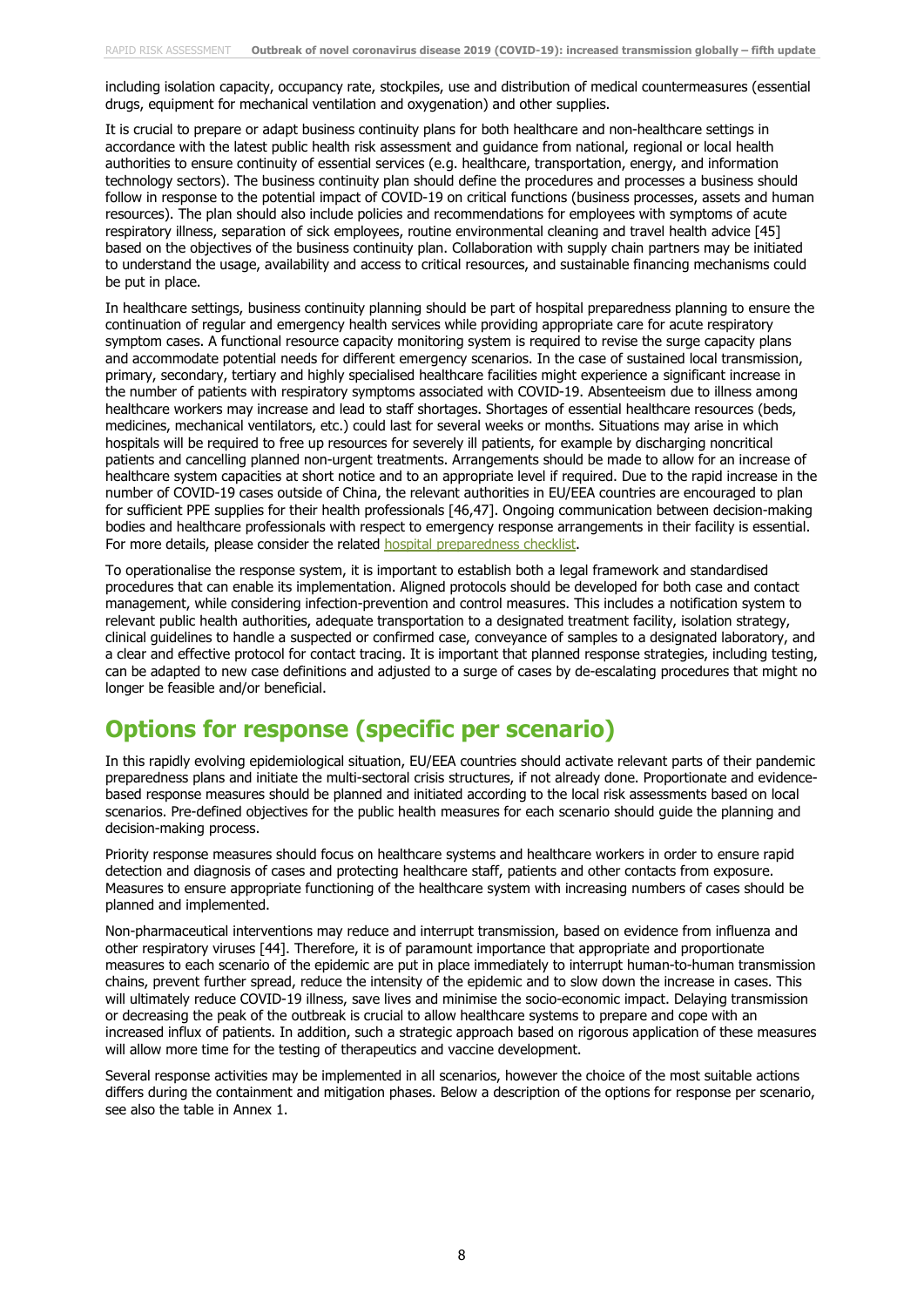## **Risk communication**

Ensuring the general public is aware of the seriousness of COVID-19 outbreak is of paramount importance. A high degree of population understanding, community engagement and acceptance of the measures put in place (including more stringent social distancing) are key in preventing further spread. It should be made clear through public risk communication and health education that although this is a new and highly contagious disease, outbreaks can be managed with appropriate measures, and the vast majority of infected people will recover. Easily accessible information should be available on the signs and symptoms (i.e. fever and dry cough) of COVID-19, contact details of local health services, the population groups at risk, self-isolation, social distancing measures, travel advice and the need to rigorously implement frequent hand washing and always covering mouth and nose with tissues or elbow when sneezing or coughing.

Risk communication strategies should target different audiences, and a monitoring system should be put in place to observe public perceptions and opinions of both the outbreak, and the response to the outbreak. Risk communication strategies should clearly provide the rationale behind non-pharmaceutical countermeasures. To facilitate the adherence to and implementation of self-isolation by the public and healthcare workers, a support system should be prepared to provide essential services and supplies (e.g. food and medication), and to monitor vulnerable individuals. In order to optimise adherence to these demanding public health measures, consideration should be given to providing compensation for those who have suffered financial loss as a result of them. Please refer to the quidance on community engagement for more details.

**Scenario 1.** Messaging should be factual and focused on informing key stakeholders about the evolution of the situation globally and in Europe. Key messages for the public should include facts about the disease, transmissibility, severity and preventive measures available. Messaging should prepare for the introduction of individual cases or clusters, and highlight the existence of pandemic preparedness and crisis management plans. There should be preparations made to communicate via the appropriate channels (including social media channels) to policymakers, healthcare workers, particular risk groups and particular hard-to-reach (such as minority language groups, disabled, migrant) groups. Coordination mechanisms between policymakers, public health authorities, multi-sectoral crisis coordinators and healthcare providers should be reviewed and established to ensure consistent and coherent messaging.

**Scenario 2.** Risks should be communicated in a transparent and consistent way to stakeholders and to the public, according to the unfolding epidemiological situation. Communication on the first cases in country or region should be used as opportunities to convey key messages about the disease and local and international risk assessments. Messages should include the actions (including isolation, contact tracing, and use of PPE) being taken with acknowledgement of uncertainty. Messaging should prepare for potential actions in Scenario 2 and justify these actions. Mechanisms for feedback from key stakeholders and public to ensure impact of communication should be developed.

Scenario 3. Efficient risk communication is essential, as is the monitoring of public perception so that concerns are addressed and misinformation and rumours can be challenged. Frequency of risk communication to the general public has to be daily or continuous and abundant in nature in the early part of this scenario, tailored for specific target audiences in content and in communication methods. Messaging should focus on localised situational awareness, addressing concerns, highlighting individual actions for prevention and should also include positive messaging on recoveries and local efforts in a balanced manner. Public messaging should prepare for potential actions in and potential consequences of scenario 3.

Scenario 4. Requiring substantial risk communication efforts to ensure that the public know how to respond in case of a suspected infection. This phase requires complex and locally tailored messaging which is dependent on the local healthcare capacity situation, which need to be considered in national and international communication efforts. The close collaboration between healthcare providers, public health organisations and the general public becomes crucial. Priority messaging should be on individual measures that can be taken to protect the vulnerable and healthcare workers. Individual, religious and societal concerns around deaths and funerals need to be considered as well.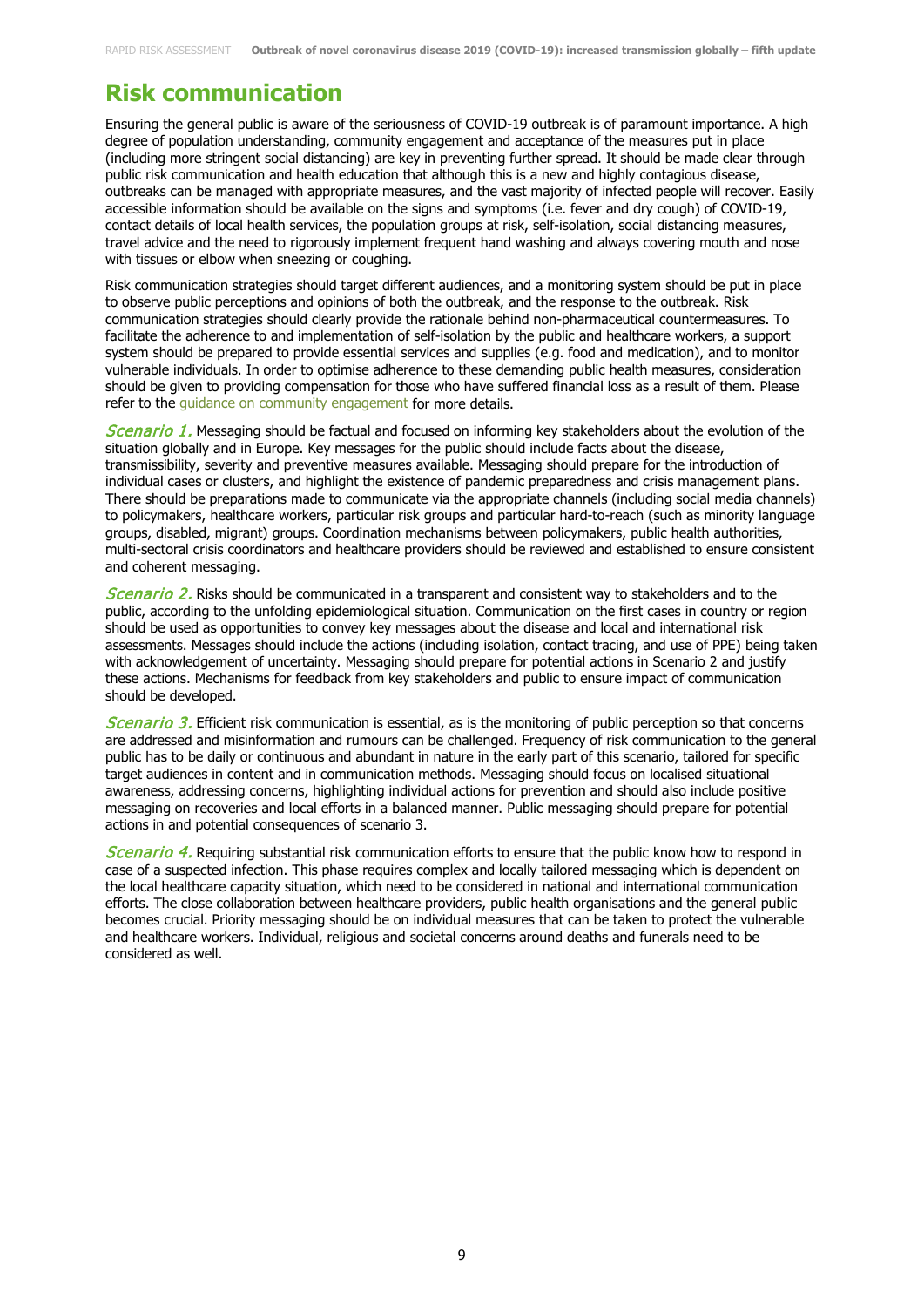# **Healthcare system (laboratory, primary care, hospital)**

### **Laboratory testing of COVID-19 virus**

Laboratory diagnostic capacity weakness at national and community levels of healthcare can greatly reduce the effectiveness of outbreak containment [48]. Timely and accurate laboratory testing of specimens from cases under investigation is an essential part of the management of COVID-19 and emerging infections in general. Therefore, countries should have access to reliable and immediate testing, either regionally, nationally or internationally, in laboratories willing and able to perform primary detection or confirmatory testing. In order to provide support to Member States, a pool of specialised referral laboratories was established in the EU/EEA [49].

ECDC provides [information on laboratory testing](https://www.ecdc.europa.eu/en/case-definition-and-european-surveillance-human-infection-novel-coronavirus-2019-ncov) of suspected cases of COVID-19 using RT-PCR for EU/EEA Member States, addressing issues such as how to identify suspected cases and when to initiate testing [35,46,47]. ECDC follows up the developments in laboratory diagnostic methods and regularly updates the relevant pages on the ECDC website.

Member States should establish national laboratory diagnostic capacity for coronaviruses and have developed procedures for adequate transportation of samples [47]. Based on a mapping of laboratory capacity, 38 laboratories in 24 EU/EEA countries had diagnostics in place for COVID-19 (as of 29 January 2020) [48]; and several countries have already rolled-out the tests to the regional and local laboratories. Member States should follow up the changes in epidemic situation and be prepared to adjust the laboratory diagnostic capacity to the changing needs.

For the National Influenza Centres, WHO has established a mechanism to support the rapid shipment of diagnostic specimens to the coronavirus 'WHO referral' laboratories through the Global Influenza Surveillance and Response System (GISRS) Shipping Fund Project (SFP) [53]. ECDC and EVD-LabNet, in collaboration with WHO are developing an external quality assessment programme for national laboratories providing COVID-19 diagnostic services.

Anticipating a rapid increase in the demand, countries should consider the roll-out of primary diagnostic testing capacity to local clinical and diagnostic laboratories. Positive specimens should be subjected to confirmation by designated laboratories, and further characterisation and possible sequencing undertaken by the appointed referral or reference laboratories. In scenarios 3 and 4, only a representative subset of patients within new clusters should be confirmed, in order to avoid overwhelming the laboratories. It is recommended, that in scenarios 3 and 4, at regular intervals (e.g. every 50th or 75th or 100th patient) based on the available laboratory capacity, a positive sample should be sent to a reference/referral laboratory for confirmation and further characterisation, in order to identify and follow-up the evolutionary changes of the virus.

Countries should develop a training programme and provide the training to the laboratory staff in laboratory diagnosis of COVID-19 if the rapid expansion of laboratory diagnostic capacity is needed.

## **Early detection and testing for COVID-19**

Early diagnosis should be initiated for suspected cases. Countries across EU/EEA might be in different scenarios and testing approaches need to be adapted to the situation at local and national level.

In scenario 0 and 1, case identification, contact tracing and isolation is required; testing for COVID-19 should be performed for suspected cases according to the following criteria, based on the updated [WHO case definition:](https://www.who.int/publications-detail/global-surveillance-for-human-infection-with-novel-coronavirus-(2019-ncov))

1) a patient with acute respiratory tract infection (sudden onset of at least one of the following: cough, fever, shortness of breath) AND with no other aetiology that fully explains the clinical presentation AND with a history of travel or residence in a country/area reporting local or community transmission\* during the 14 days prior to symptom onset;

OR

2) a patient with any acute respiratory illness AND having been in close contact with a confirmed or probable COVID-19 case in the last 14 days prior to onset of symptoms;

OR

3) A patient with severe acute respiratory infection (fever and at least one sign/symptom of respiratory disease (e.g., cough, fever, shortness breath) AND requiring hospitalisation (SARI) AND with no other aetiology that fully explains the clinical presentation.

In scenario 0 and scenario 1, this implies that triage and testing of patients presenting with symptoms of acute respiratory infection and not requiring hospitalisation (e.g. patients presenting in primary care) can be based on travel and contact history. Lists of countries with local transmission are available from WHO sources, however areas with local transmission need to be communicated at national level. In addition, all patients with severe acute respiratory infection requiring hospitalisation should be considered as suspected cases on admission, also from scenario 0 and scenario 1.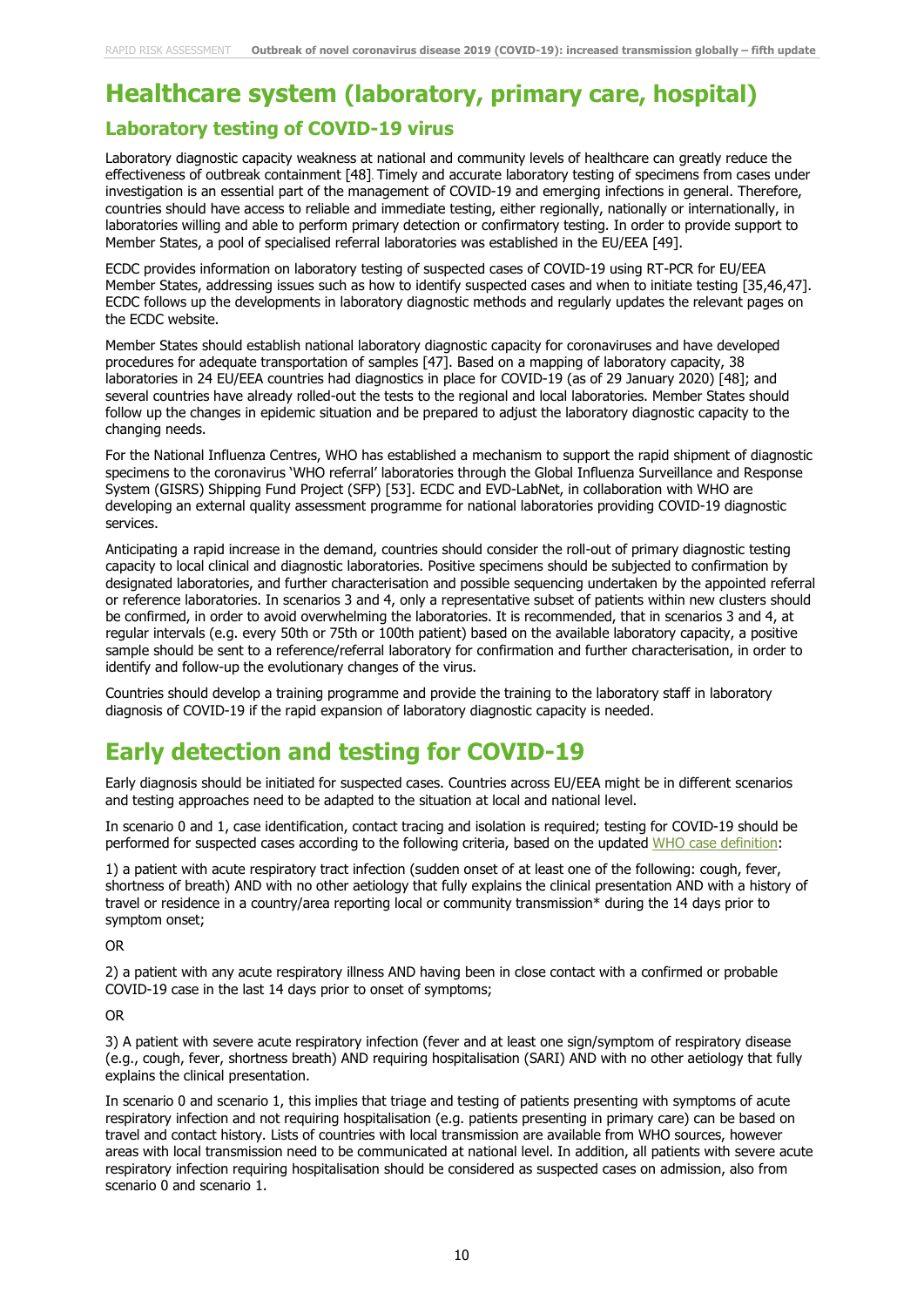However, once local transmission has been reported in the country or area (scenario 2-4), all patients presenting with symptoms of acute respiratory infection in primary care or the accident and emergency department of a hospital (first contact with the healthcare system) will be considered as suspected cases.

Healthcare workers should apply strict IPC measures when dealing with suspected cases (see below). During triage, suspected cases should be given a surgical mask and be directed to a separate area. Consideration should be given to organising separate triaging areas or facilities.

### **Infection prevention and control in healthcare settings**

ECDC has published a [technical report](https://www.ecdc.europa.eu/sites/default/files/documents/nove-coronavirus-infection-prevention-control-patients-healthcare-settings.pdf) on IPC for the care of patients with COVID-19 in healthcare settings as well as a [technical report](https://www.ecdc.europa.eu/sites/default/files/documents/novel-coronavirus-personal-protective-equipment-needs-healthcare-settings.pdf) on [personal protective equipment](https://www.ecdc.europa.eu/sites/default/files/documents/COVID-19-guidance-wearing-and-removing-personal-protective-equipment-healthcare-settings-updated.pdf) needs in healthcare settings for the care of patients with suspected or confirmed COVID-19 [46,54]. ECDC has also published a leaflet entitled 'Advice to healthcare workers: management of patients with COVID-19 infection'.

In order to prevent secondary transmission in healthcare settings, healthcare providers should be informed of the ongoing outbreak, and EU/EEA countries should ensure that timely and rigorous IPC measures are applied when dealing with suspect and confirmed cases, from the first suspicion of COVID-2019. ECDC recommends that suspected cases in primary and emergency care are isolated, or if this is not feasible, separated from other patients. Suspected patients should be asked to wear a surgical mask in order to reduce the spread of respiratory droplets [54]. Starting from scenario 2, organising separate areas or facilities for triaging of suspected cases should be considered and planned for in scenario 1.

Although there is so far no evidence of airborne transmission, we recommend a cautious approach due to lack of studies excluding this mode of transmission. Confirmed cases requiring admission should be placed in an isolation room with a dedicated bathroom. The placement in airborne precaution single rooms with negative pressure and ante-room, if available, is encouraged until more information about transmission routes is available. Healthcare workers managing suspected or confirmed cases should wear personal protective equipment (PPE) for contact, droplet and airborne transmission. When using PPE, the correct donning and doffing process should be followed; further information on the donning and doffing procedures can be found in the ECDC Technical Document ['Guidance for wearing and removing personal protective equipment in healthcare settings for the care of patients](https://www.ecdc.europa.eu/en/publications-data/guidance-wearing-and-removing-personal-protective-equipment-healthcare-settings)  [with suspected or confirmed COVID-19'](https://www.ecdc.europa.eu/en/publications-data/guidance-wearing-and-removing-personal-protective-equipment-healthcare-settings) [55].

In scenario 2-4, ECDC recognises that with increasing numbers of COVID-19 cases, full compliance with airborne precautions may be challenging, because of lack of time and/or the lack of PPE. Given the lack of evidence for airborne transmission of COVID-19 to date, surgical mask may be used in case of shortage of FFP2 or FFP3 respirators. In case of aerosol-generating procedures (e.g. intubation, BAL, sputum induction), FFP2 and FFP3 respirators should always be used. Standard precautions should always be implemented for all patients, including full compliance with hand hygiene according to WHO's 5 Moments for Hand Hygiene approach before touching a [patient](https://www.who.int/infection-prevention/campaigns/clean-hands/5moments/en/) [56], before any clean or aseptic procedure is performed, after exposure to body fluid, after touching a patient, and after touching a patient's surroundings. Respiratory hygiene measures include ensuring that all patients cover their nose and mouth with a tissue or elbow when coughing or sneezing; offering a medical mask to patients with suspected 2019-nCoV infection while they are in waiting/public areas or in cohorting rooms; performing hand hygiene after contact with respiratory secretions.

Regular cleaning followed by disinfection of patients' rooms, furniture and frequently touched surfaces with hospital disinfectants active against viruses is recommended. Staff engaged in environmental cleaning and waste management should wear appropriate PPE.

In scenario 3 and 4, mild cases may be cared for in the home environment. In this case, infection prevention and control measures as outlined in the WHO guidance for home care of patients with COVID-19, including, should be followed [57].

### **Management of COVID-19 cases**

Clinical presentation among reported cases of COVID-19 varies in severity from asymptomatic infection or mild illness to severe or fatal illness. Some reports suggest there is the potential for clinical deterioration during the second week of illness [26,28,54].

Patients with a mild clinical presentation may not initially require hospitalisation. However, as clinical signs and symptoms may worsen with progression to lower respiratory tract disease in the second week of illness; all patients should be monitored closely. Possible risk factors for progressing to severe illness may include, but are not limited to, older age, pregnancy and underlying chronic medical conditions such as lung disease, cancer, heart failure, cerebrovascular disease, renal disease, liver disease, diabetes, and immunocompromising conditions.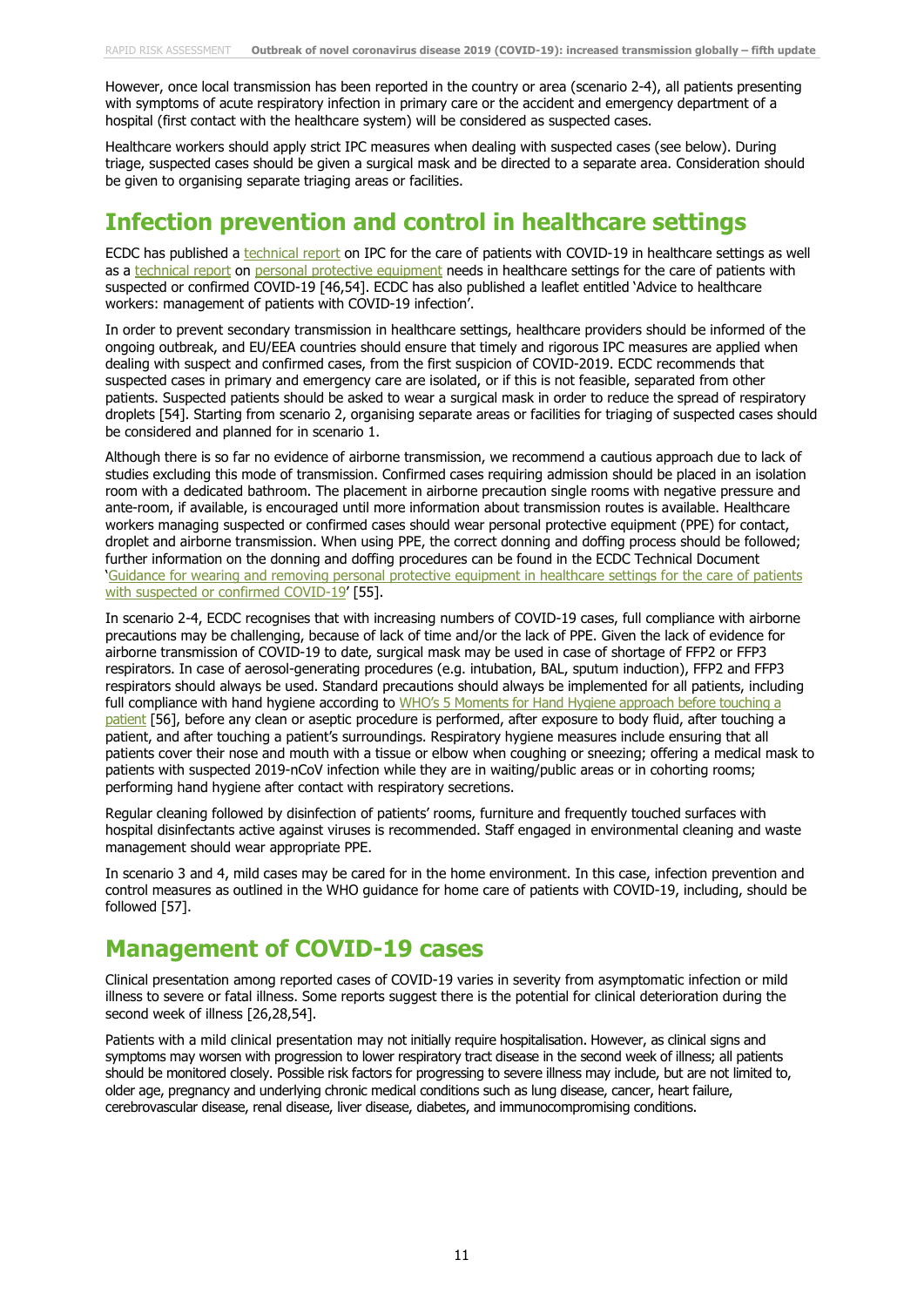In scenario 1 and 2, hospitalisation of all confirmed cases should be considered for isolation purposes and to ensure optimal quality of care. In scenario 3, and especially in scenario 4, home health care may considered for those presenting with mild symptoms, unless there is concern for rapid deterioration. Other reasons for home health care include symptomatic patients no longer requiring hospitalisation, where inpatient care is unavailable or unsafe (i.e. limited capacity and resources unable to meet demand for healthcare services) or in a case of informed refusal of hospitalisation [57].

Patients with severe illness should be cared for in the hospital and should be placed in an airborne infection isolation room if available, or in a single room with private bathroom. Guidance for clinical care of severe cases is available from WHO [59] and from the US CDC [58]. Physicians treating COVID-19 cases are also invited to join WHO's clinical network where new therapeutic options and experiences are exchanged.

### **Community measures**

ECDC quidelines for the use of non-pharmaceutical countermeasures to delay and mitigate the impact of the epidemic of COVID-19 include a description of the measures that can be applied in the community: infection prevention and control, social distancing, travel-related and screenings of travellers [44].

#### **Infection prevention and control in the community**

The use of personal protective measures (i.e. rigorous hand hygiene, cough etiquette, and face masks) can contribute to reducing the risk of transmitting or acquiring COVID-19 infections.

Rigorous hand-washing schemes, including washing of hands with soap and water for at least 20 seconds, or cleaning hands with alcohol-based solutions, gels or tissues is recommended in all community settings in all the possible scenarios. Organisations should ensure availability of sufficiently and suitable located washbasins and taps to encourage washing. Proper hand hygiene will also reduce the transmission of other communicable diseases.

Covering the mouth and nose when coughing and sneezing (e.g. by using a paper tissue) may mechanically block the droplet transmission that is believed to be the principal transmission mode for COVID-19. The proper disposal of used tissues is important, followed by immediate hand washing after coughing/sneezing.

The use of surgical face masks may decrease risk of infecting others when worn by a person with respiratory symptoms before seeking medical advice and while being assessed. There is no evidence on the usefulness of face masks worn by persons who are not ill, therefore this is not advisable [44]. It is possible that the use of facemasks may even increase the risk of infection due to a false sense of security and increased contact between hands, mouth and eyes.

In scenario 3 and 4, all people with acute respiratory infections (with or without travel history) should be advised to seek immediate medical attention, ideally by phone first.

#### **Social distancing measures**

Different social distancing measures can be considered in the different scenarios proposed. Self-isolation of close contacts is relevant in scenarios 1 and 2, whereas during the scenarios 3 and 4 self-isolation of symptomatic persons may be considered to reduce local transmission. In the absence of clear evidence on the infectious period, it is reasonable to assume that infectiousness coincides with the symptomatic period.

Additional steps to consider include school and day care measures or closures, measures at the workplace, and measures related to mass gatherings. In some countries such as China, internal travel restrictions or "Cordon sanitaire" have been imposed on large populations together with other containment measures.

Individual social distancing measures (e.g. avoiding shaking hands and kissing, such as avoiding crowded transports and un-necessary mass gatherings) should be followed during all the scenarios as a preventive measure.

#### School and day care measures or closure

Evidence originating from seasonal and pandemic influenza modelling studies have shown that proactive school closures before the peak of influenza virus activity have had a positive impact in reducing local transmission and delaying the peak of the influenza activity [60]. COVID-19 does not appear to cause important illness or severity in children; however, it is not known if children play an important role in transmission of the virus. Therefore, proactive school closures to reduce the transmission of COVID-19 should be carefully considered on a case-by-case assessment, weigh the expected impact of the epidemic against the adverse effects of such closures on the community. If influenza is circulating in the community, proactive school closures may be considered to reduce the burden of influenza cases on healthcare systems, and thereby create capacity for managing cases of COVID-19 in scenarios 2 and 3. Before or instead of closures, health authorities should also plan to reduce transmission opportunities within schools, while children continue to attend with other measures, which may include smaller school groups, increasing physical distance of children in the class, promotion of washing of hands and outdoor classes. In the event of illness, strict isolation of sick children and staff at home or healthcare facilities is advisable in all the scenarios.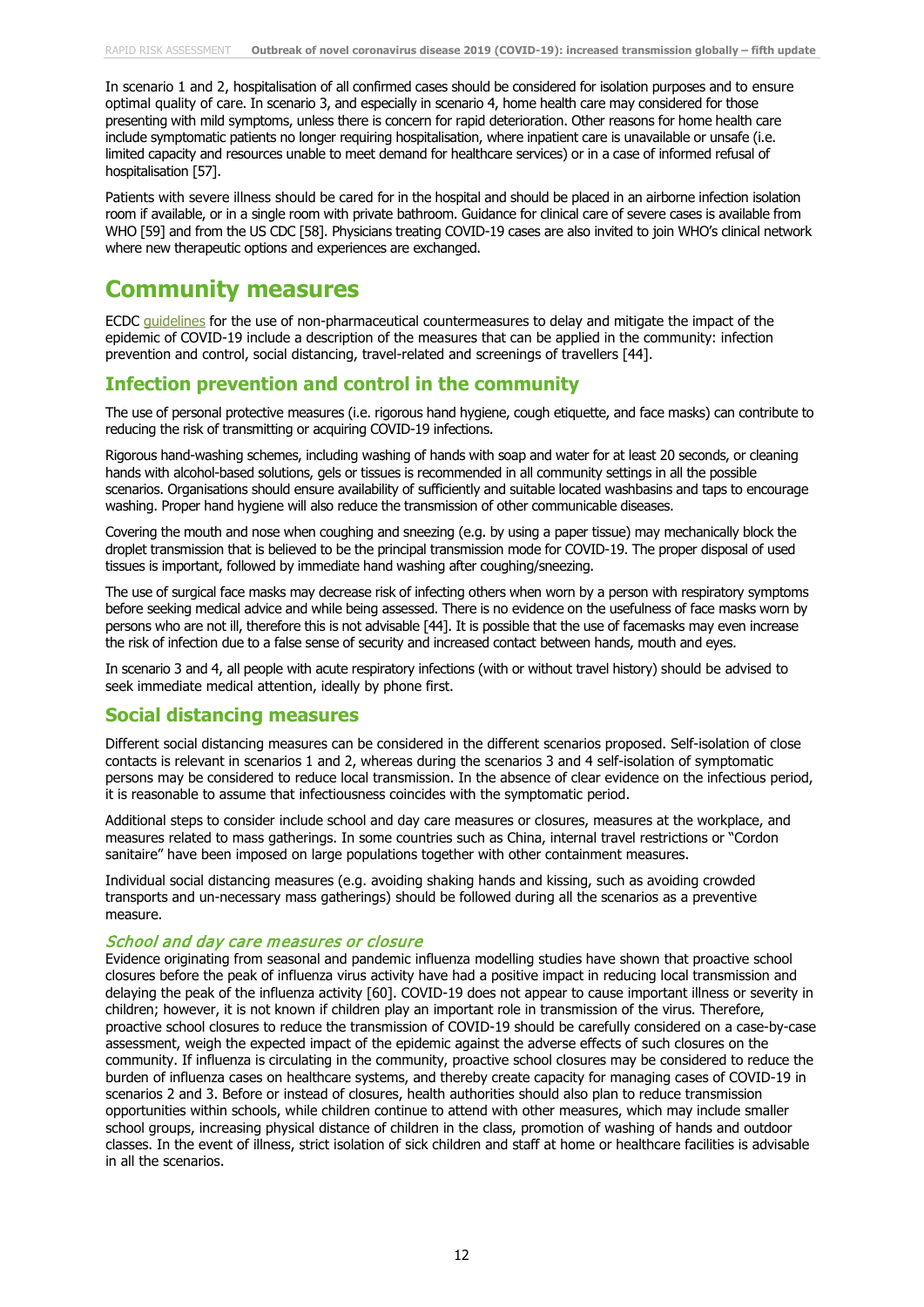Reactive closures of schools may be necessary as a consequence of widespread virus transmission in the community and educational settings in scenario 4. Reactive school and day-care closures will probably not reduce the impact of the epidemic, but may be needed, due to high absenteeism and operational issues, especially if the spread of COVID-19 coincides with the ongoing influenza season.

#### Measures at the workplace

Workplace measures refer to a variety of actions to reduce the risk of transmission by decreasing contact opportunities in the workplace and the community. These measures could include for example: flexible working schedules/shifts for employees, the opportunity of distance working/teleworking, encouraging physical distancing measures within the workspace, increased use of email and teleconferences to reduce close contacts, reduced contact between employees and customers, reduced contact between employees, adoption of flexible leave policies and promoting the use of other personal protective countermeasures [61].

COVID-19 can be transmitted from person-to-person at workplaces and in other public settings where people gather in contained spaces for long periods. Viral transmission may therefore be reduced by decreasing the frequency and length of social interactions and the physical contacts between individuals in scenarios 2 and 3.

#### Measures related to mass gatherings

Mass gatherings, such as sport events, concerts, religious events and conferences increase the number of close contacts between people for long periods, sometimes in contained spaces. Therefore, mass gatherings may lead to the introduction of the virus into the community hosting the event and/or facilitate virus transmission and spread. Measures to reduce the risk posed by mass gatherings include interpersonal distancing measures to avoid crowding and organisational measures, such as cancellation or postponement of an event. During scenarios 1 and 2, the cancellation of mass gatherings in the EU/EEA may be justified in exceptional cases (e.g. large conferences with a significant number of participants from an affected area). The decision to cancel will need to be coordinated by the organiser and the public health and other national authorities on a case-by-case basis. Data originating from seasonal and pandemic influenza models indicate that during the mitigation phase, cancellations of mass gatherings before the peak of epidemics or pandemics may reduce virus transmission; the cancellation of mass gatherings during the scenarios 3 and 4 is therefore recommended.

Due to the significant secondary effects (social, economic, etc.) of social distancing measures, the decision on their application should be based on a case-by-case risk assessment, depending on the impact of the epidemic and the local epidemiological situation [44].

#### **Travel-related measures**

Travel facilitates the spread of COVID-19 from affected to unaffected areas. Travel and trade restrictions during a public health event of international concern (PHEIC) are regulated under the International Health Regulations (IHR), part III.

#### Travel advice

In scenarios 1 and 2, travellers visiting areas with local transmission are advised to avoid contact with sick persons, in particular those with respiratory symptoms and fever. They should also practice good hand hygiene. Travellers who develop acute respiratory symptoms within 14 days of returning from areas with ongoing local transmission should be advised to seek immediate medical attention, ideally by phone first, and indicate their travel history to the healthcare specialist. Several EU/EEA countries have issued, or are considering, travel advice for travellers to areas with local transmission. Such advice will be less useful in scenarios 3-4.

EU/EEA countries should review their procedures for informing passengers from/to affected areas at all points of entry. They should provide advice to people who develop COVID-19-compatible symptoms after their return, in accordance with national planning. Member States may consider guiding these cases to a particular call centre or healthcare facility, depending on their planning.

#### Travel restrictions

Although WHO considers that the comprehensive measures taken by local authorities in China, which included severe travel restrictions have had a delaying effect on the epidemic within China and internationally, in general, travel restrictions at international borders or within national borders are neither efficient nor effective against outbreaks of respiratory disease, unless they can be implemented comprehensively. During the 2009 influenza pandemic, such comprehensive measures were shown to be feasible and effective only on isolated, small island countries.

China, and some other countries has used area quarantines, or so called 'cordon sanitaire' in addition to other measures on large cities, with apparent effect on delaying the spread of this disease. There is very little evidence elsewhere to suggest that such measures would work against respiratory virus epidemics, unless implemented with such a rigour that there is absolutely no movement across the 'cordon' and there is very low prior transmission outside the 'cordon'.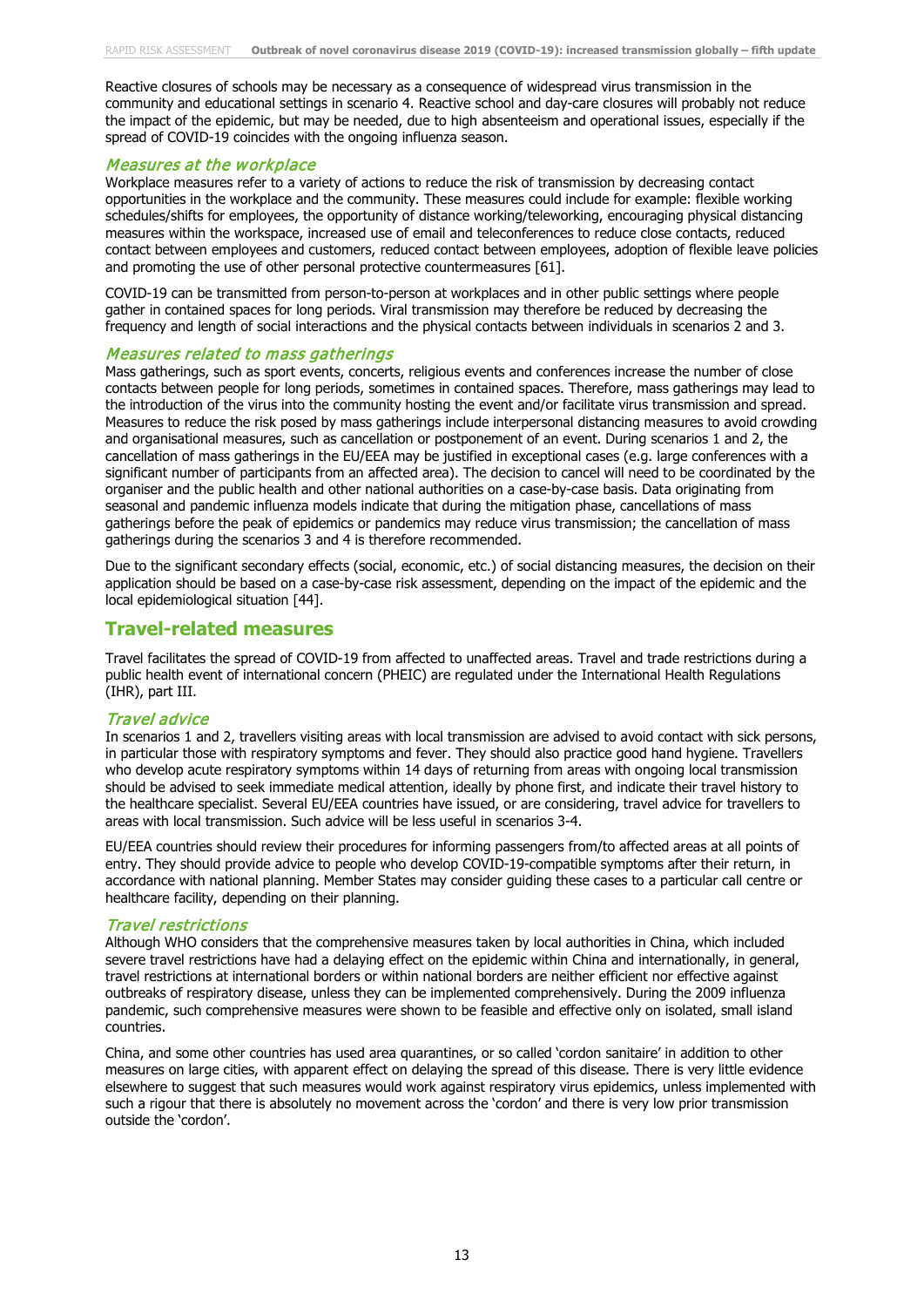#### Entry screening of travellers

Screening for COVID-19 involves the use of thermal scanning and/or symptom screening. Although some imported COVID-19 cases have been detected through entry screening at destination airports, the available evidence suggests that entry screening is not effective in delaying or mitigating a pandemic [44,62] or detecting incoming travellers with infectious diseases. This is especially the case for COVID-19 because the symptoms are common to other respiratory diseases, and there is concurrent increased seasonal influenza activity in the affected areas [60]. Modelling work by ECDC has assessed the effectiveness of entry screening in detecting travellers infected with COVID-19 to be low.

### **Environmental cleaning and ventilation decontamination**

ECDC has published an [Interim guidance for environmental cleaning in non-healthcare facilities exposed to 2019](https://www.ecdc.europa.eu/sites/default/files/documents/novel-coronavirus-guidance-environmental-cleaning-non-healthcare-facilities.pdf) [nCoV](https://www.ecdc.europa.eu/sites/default/files/documents/novel-coronavirus-guidance-environmental-cleaning-non-healthcare-facilities.pdf) to provide options for environmental cleaning and decontamination in non-healthcare facilities (e.g. rooms, public offices, transports, schools, etc.) where COVID-19-confirmed cases have been before being diagnosed and/or admitted to hospital [63]. Although there is no evidence of effectiveness of mechanical or natural air ventilation to reduce COVID-19 transmission, there is mechanistic plausibility, and it should be applied, and enhanced especially in settings where people gather regularly [60]. Increasing the frequency of cleaning and maintenance of ventilation and air-conditioning units can be considered.

## **Contact tracing and surveillance**

### **Contact tracing, quarantine and monitoring**

ECDC has published a [technical report](https://www.ecdc.europa.eu/sites/default/files/documents/Public-health-management-contact-novel-coronavirus-cases-EU_0.pdf) and [algorithm](https://www.ecdc.europa.eu/en/publications-data/algorithm-management-contacts-probable-or-confirmed-2019-ncov-cases) on public health management of persons having had contact with probable and confirmed cases of COVID-19 infection [64]. ECDC have also produced a technical report for EU/EEA countries public health authorities with an estimation of resources required for contact tracing, quarantine and monitoring activities [65].

The purpose of managing COVID-19 case contacts is to identify symptomatic contacts as early as possible for isolation and treatment and to facilitate prompt laboratory diagnostic testing. Contact tracing may also strengthen the evidence base on the characteristics and transmission pattern of the disease. For contact tracing purposes, a contact of a COVID-19 case is defined as a person who has or may have been in contact with a COVID-19 case. The classification of contacts as high-risk or low-risk exposure is based on the associated risk of infection that in turn determines the type of monitoring.

Coordination teams and physical resources should already be set up in Scenario 0 in order to enable contact tracing to start immediately when a case is identified. Coordination teams may be needed at several levels, such as the national, regional and local level, depending on the country. International coordination may also be required if a case, or its contacts, have travelled within or outside Europe. More staff will be needed at different levels as the complexity of outbreak increases with cases and contacts in multiple locations. Other preparatory activities include training of staff, call centre set-up, finalising protocols and questionnaires for data collection, setting-up of a database to collect, collate and analyse all data obtained [66].

In Scenario 1, the required objective is containment, extensive tracing and risk assessment of contacts of probable and confirmed cases detected. Immediately after a case is confirmed, the case should be interviewed and the contacts listed and classified as high-risk exposure ('close contact') or low-risk exposure contacts. The team then communicates with all contacts to inform and advise. High-risk exposure contacts will be actively monitored by public health authorities, whereas low-risk exposure contacts should self-monitor for symptoms and avoid social contacts. Quarantine, including voluntary quarantine, may be considered for high-risk exposure contacts [44]. If symptoms of illness occur, the contacts should then self-isolate and seek medical advice [64], preferably by phone first.

As the number of cases increase in Scenario 2, it will become increasingly challenging to trace all contacts of cases. The point at which extensive contact tracing becomes unsustainable due to limited resources will vary between different countries in the EU/EEA. However, there is still value in tracing contacts even if not all contacts of each case are traced [67,68]. This will help slow the spread of infection. In such a scenario, contact tracing and followup can be prioritised first to the highest-risk exposure contacts of each case, which are usually the easiest to find, including contacts that are healthcare workers or work with vulnerable populations, followed by as many as possible of the low-risk exposure contacts.

In Scenarios 3 and 4 contact tracing could still contribute to delaying the spread and reducing the pressure on the healthcare system, but may not be feasible. Countries could consider focusing on contacts that are healthcare workers or work with vulnerable populations.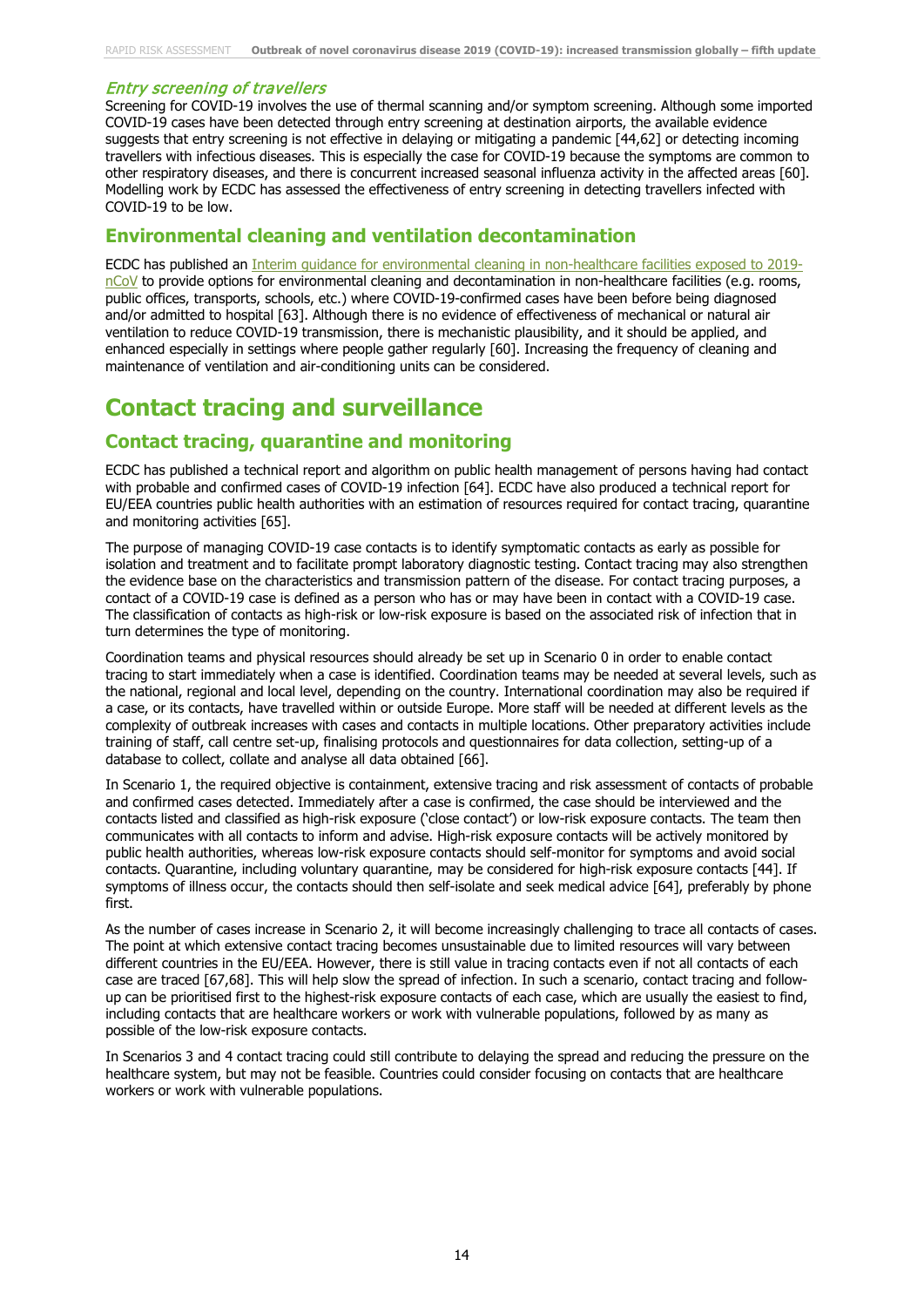### **Surveillance**

In scenario 0, the objective of surveillance is to detect early cases. Countries need to ensure that data collection and reporting systems are established. This includes development or adaptation of data collection instruments such as forms, data systems in clinical and lab settings, procedures and training of staff. The priority at this stage is to implement case-based reporting in order to allow for collection of detailed data on cases including demographic information, clinical symptoms, pre-existing conditions, place of infection, hospitalisation, severity, links to other confirmed cases and outcome. Mechanisms to allow the reporting of outcome of cases should be established. The data collection system should be able to collect variables required for TESSy reporting which are based on the WHO case reporting form [69].

Considering the possibility of eventual widespread transmission, countries should also consider planning for a reduced case-based dataset to facilitate reporting if healthcare systems become under pressure. While countries should plan for maintaining case based reporting for as long as possible aggregated reporting forms and mechanisms should be considered.

Sentinel surveillance of acute respiratory infection (ARI) and/or influenza-like illness (ILI) in primary care as well as surveillance of severe acute respiratory infection (SARI) in hospitals and ICU's will likely be a main source of data when transmission becomes widespread. In Scenario 0, countries should therefore assess ARI/ILI and SARI surveillance systems to ensure that they are resilient and able to function in case of widespread transmission of COVID-19 and pressure on healthcare services. The influenza sentinel surveillance system should be continued for COVID-19 testing when local transmission increases to be able to monitor the proportion of positives with COVID-19 among patients presenting with ILI or ARI in the population. Preparations should be made to extend ARI/ILI and SARI surveillance throughout the year if the systems usually operate until week 20.

Participating clinicians and hospitals should be appropriately trained and have adequate resources. Countries should also consider how testing for COVID-19 should be integrated within the ARI/ILI systems to allow for future monitoring of spread and intensity.

Countries should start integrating testing for COVID-19 in SARI surveillance systems already at this stage as all patients with SARI should be tested for COVID-19. Data collected should include the number of COVID-19 tests performed and number of positive tests within SARI systems. These aggregated data should be reported through TESSy, which is currently being updated to collect these data.

Excess mortality monitoring systems should also be developed or reviewed in order to be able to detect any excess mortality linked to COVID-19.

For all surveillance systems, countries need to ensure that systems are resilient in case of rapid increase in the number of cases and the eventual possibility of widespread transmission in the country and resulting pressures on healthcare workers and systems.

In addition, templates for reports analysing surveillance data should be developed in order to be ready for when cases are reported.

#### Scenario 1

In scenario 1, the objectives of the surveillance system are to undertake rapid assessment of epidemiological, clinical and virological features of earliest cases, to estimate case-severity and transmissibility and detect chains of transmission, especially in healthcare settings, in order to guide decision-making and preparedness. Detected cases should be reported through national case-based surveillance systems as rapidly as possible. The European Commission, ECDC and the WHO Regional Office for Europe ask countries to report probable and confirmed cases of COVID-19 infections using the ECDC case definition within 24 hours of identification through the Early Warning and Response System (EWRS) and IHR notification. Data on cases should be reported in TESSy within 72 hours.

Detailed case based reporting at national and international level is important at this stage in order to further inform the evidence base on the epidemiology of COVID-19 infection, to provide a clear picture of transmission patterns at national and European level as well as to assess the effectiveness of containment measures.

In addition to case reporting, detailed data on contact tracing activities should be collected at regional and national level. These data will allow for better delineation of clusters of cases and allow for assessment of transmission patterns as well as further scientific investigations.

Just as in scenario 0, all SARI cases should be tested for COVID-19 and testing data should be collected through SARI surveillance. Countries should start integrating testing for COVID-19 into existing surveillance systems for ARI/ILI. Data collected should include the number of COVID-19 tests performed and number of positive tests overall and within ARI/ILI and SARI systems. These aggregated data should be reported through TESSy, which is currently being updated to collect these data. If there is suspicion of local transmission in specific locations, enhanced ARI/ILI surveillance can be implemented in the area, together with extensive testing of ARI/ILI cases in order to detect all possible cases and try to contain transmission.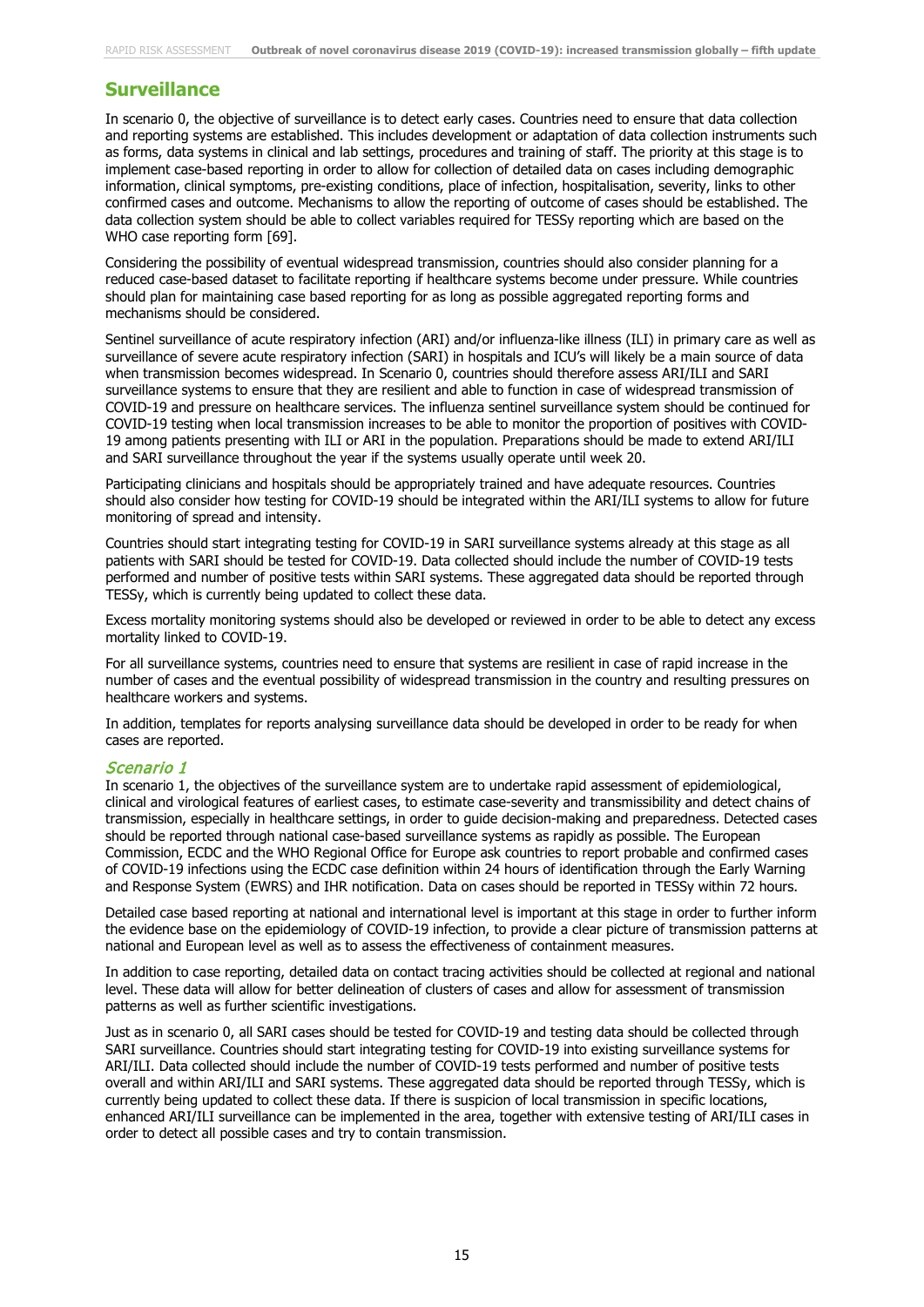Regular reports (at least weekly), should be produced based on the collected surveillance data to inform all stakeholders on the evolving situation. Similar reports should continue to be produced in later scenarios. While the number of detected cases remains small, every opportunity should be taken to evaluate national surveillance and reporting procedures and modify accordingly in order to improve efficiency and effectiveness.

#### Scenario 2

In scenario 2, the objectives of surveillance are to provide data to inform real-time modelling, to predict and inform optimal interventions to mitigate impact and detect transmission in the general population, in order to guide decision-making and preparedness. Case-based national surveillance and reporting should continue even in the face of increasing numbers of cases for as long as resources allow, at least until a clear description of the disease, severity spectrum and outcomes has been obtained. All confirmed cases should be reported in TESSy and the full variable set included. When the number of cases means that reporting all variables on cases in TESSy is no longer feasible, a reduced dataset should be collected and reported at national level and in TESSy. The reduced dataset is described in the TESSy reporting protocol. Countries may also consider an alternative approach, collecting and reporting a limited set of variables initially, and then update cases in national systems and TESSy with additional variables at a later stage.

Surveillance of ARI/ILI and SARI should continue and will provide an indication of local transmission, although the sensitivity to detect limited local transmission will likely be low. Data on the number of COVID-19 tests performed, and number of positive tests overall and within ARI/ILI and SARI systems should continue to be collected and reported in TESSy. Any cases detected through ARI/ILI and SARI surveillance should also be reported through case reporting as described in the previous paragraph.

#### Scenario 3

In scenario 3, the objectives of surveillance are to monitor the intensity and spread of nCoV in the population, to measure the impact on population and the health care system and to measure the impact of any mitigation measures. Case-based surveillance and national and international reporting of these data should continue as long as feasible. At this stage it is likely that detailed reporting is not feasible and a reduced dataset should be used for case-based reporting at national level and in TESSy. If a country decides to collect aggregated data on cases at national level, then these data can be reported through TESSy.

Surveillance for ARI/ILI and SARI should continue and will become increasingly more important in order to assess intensity and spread of infection. Data on the number of COVID-19 tests performed and number of positive tests overall and within ARI/ILI and SARI systems should continue to be collected and reported in TESSy.

At this stage, mortality data should be analysed and any excess mortality detected.

#### Scenario 4

In scenario 4, the surveillance objectives are the same as in scenario 3. It is likely that case-based reporting will not be feasible at this stage. Aggregate national case surveillance should continue as long as possible but may also be stopped at this stage. Sentinel ILI/ARI and SARI surveillance will therefore likely be key sources of surveillance data together with data on the number of tests performed and positive overall and within ILI/ARI surveillance systems. These data should continue to be reported in TESSy in order to allow for an assessment of intensity across the EU/EEA. Monitoring of excess mortality is essential at this stage in order to assess the impact of the epidemic.

# **5. Substances of human origin safety**

The available data on the current epidemic indicate that COVID-19 may pose a threat to the safety and sustainability of supply with substances of human origin (SoHO). Blood supply is particularly vulnerable as it requires daily frequent blood donations, and labile blood components have limited storage time and are in general irreplaceable. The potential for transmission of COVID-19 through SoHO remains unknown. So far, the transmission of respiratory viruses (including coronaviruses) by transfusion or transplantation has not been reported. Routine donor screening measures should prevent individuals with clinically manifest respiratory infections from donating SoHO. While it seems that the risk of COVID-19 transmission through SoHO is theoretical, uncertainties about viremia during the incubation period, during an asymptomatic course of infection, or after symptom resolution continue to be of concern in relation to the safety of SoHO [32]. On the other hand, the nature of COVID-19 transmission and the extent of the epidemic indicate that there is a risk of interrupting sustainability of SoHO supply. Until more information is available on the epidemiology and pathogenesis of this infection, SoHO safety authorities in the EU/EEA countries should consider precautionary actions to mitigate the possible risks to the safety and sustainability of SoHO supply especially with blood and blood components. The response measures should be as proportionate as possible to the evolution of the actual outbreak in real time, consistent with government and public health advice.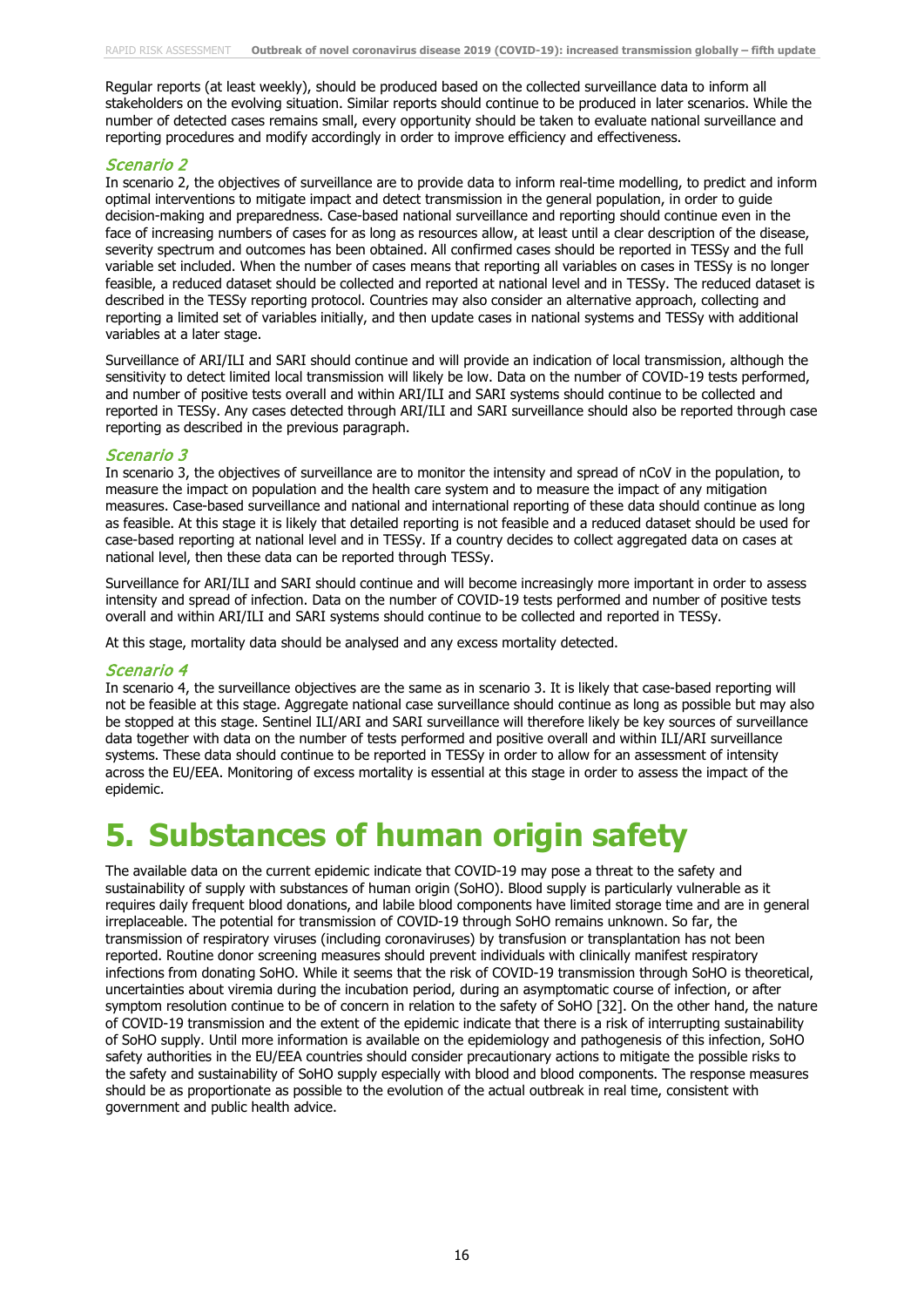## **General measures**

- The impact of COVID-19 epidemics on the SoHO supply is likely to be very significant and specific for SoHO establishments. The epidemic may affect demand or supply of SoHO, donor population, SoHO establishment staff and key consumables. Therefore, it is important that SoHO safety authorities and establishments update or develop and activate contingency (preparedness) plans and define actions that must be executed before, during and after the outbreak in order to maintain sustainability of supply. The major objective is to make every effort to ensure a continued supply of safe, high quality, life-saving products and services at the level demanded by the healthcare community.
- SoHO donors should be informed about the nature and clinical signs of COVID-19, transmission risks and related donation restrictions.
- Despite the theoretical risk of COVID-19 infectious SoHO donation, it is suggested as a precaution, to defer from donation potential donors of blood, cells and tissues for 14 days after contact with confirmed case of COVID-19. In addition, persons recovering from confirmed COVID-19 should be deferred as donors for at least 14 days after symptom resolution due to the current uncertainty regarding possible viremia and/or viral shedding in body fluids. Potential organ donors at risk of being infected should be laboratory-tested for the presence of the virus.
- SoHO establishments should also enhance post-donation information and hemovigilance/ biovigilance reporting

### **Specific measures**

- Unless national supply of blood, cells and tissues is not jeopardised, countries with no cases of COVID-19 or multiple introductions of the virus without sustained local transmission may consider implementing deferral or self-deferral from donation of blood cells and tissues donors for 14 days after returning from countries with sustained local transmission.
- It is suggested to temporarily stop the donation of blood, cells and tissues in localised areas with sustained local transmission where extensive containment measures have been implemented because travel restrictions and self-isolation may prevent or hinder donors or blood, cells and tissues establishment employees' ability to travel to work and collection sites, and may affect access to the supply chain for critical supplies and equipment. In order to support containment measures, countries may consider to temporarily stop donations in containment areas and provide vital blood, cells and tissues components to hospitals in these areas from non-affected parts of the country.
- In the event of widespread transmission, blood, cells and tissues establishment may need to adapt applied measures to fit the local epidemiologic situation and sustainability of blood supply. For this epidemic, derogation of mandatory donor selection criteria is considered unnecessary.
- Several coronaviruses are susceptible to inactivation with amotosalen or riboflavin and ultraviolet light when applied to platelets and plasma products [66-69]. Nevertheless, the implementation of pathogen reduction technology for mitigating the risk of transfusion-transmitted CPOVID-19 is not recommended.
- Large-size lipid-enveloped RNA viruses such as SARS-CoV-2 should be readily removed and/or inactivated during the manufacturing of plasma derivatives [74]. Thus, regular screening procedures for plasma donors and the established processes of virus inactivation and removal during manufacturing should mitigate COVID-19 transmission through plasma derivatives.
- There is no licensed test for screening of blood, cells and tissues donors/donations. Considering that transmission of COVID-19 has not been reported, that levels of detected RNA in plasma are very low [75] and coincide with clinical symptoms and that screening policy has not been implemented for other respiratory transmitted viral illnesses in which transfusion transmission remains theoretical, including influenza, it seems that laboratory screening of blood, cells and tissues donors/donations is not well grounded.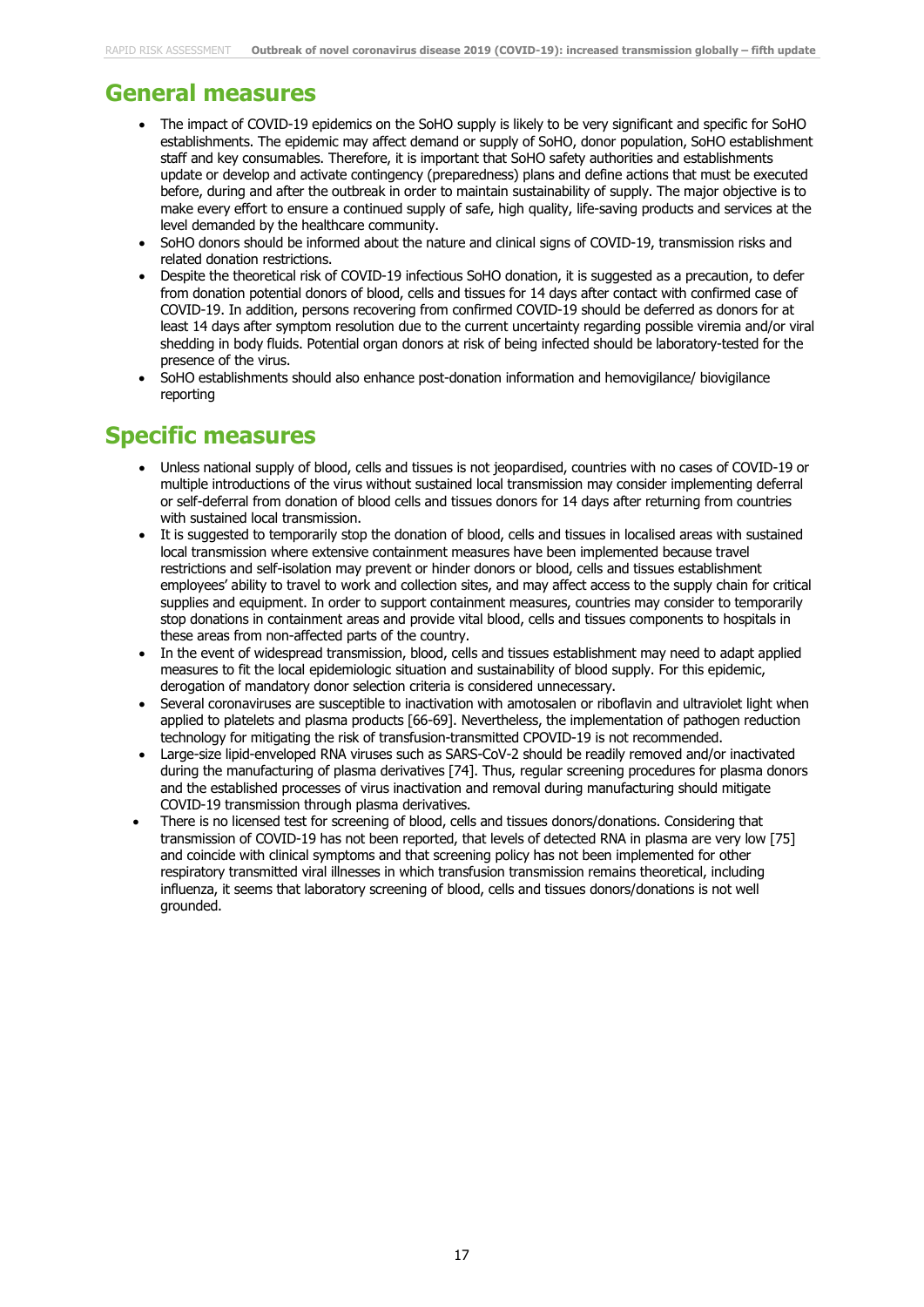# **6. Research needs**

In the current situation of the outbreak it is crucial to investigate the availability and impact of countermeasures for public health actions and clinical management. Research on most affected populations or risk groups are also required to improve case management for the prevention of severe and fatal outcomes. Prevention and control measures include the development of vaccines and antiviral treatment options, which also have an implication on the management of cases and clinical measures. Several clinical trials for different products and pharmaceutical substances are currently conducted, which require continuous funding and harmonised approaches.

Available study protocols to conduct 'First few hundred', household transmission or other studies are available from WHO and should be applied. Results should be made available as soon as possible.

Engagement and efforts should also include serological studies to analyse the impact on a population level and compare with potential pre-existing immunity in the population. Such studies require sensitive and reliable serological tests, which are currently under development requiring validation. Study protocols are currently being developed and should be conducted in a harmonised way across the EU/EEA.

The assessment of the effectiveness of PPE in various settings will help provide more evidence regarding the prevention of transmission in healthcare settings and in particular how to protect healthcare workers.

# **7. Limitations**

This assessment is undertaken based on facts known to ECDC at the time of publication. There is substantial uncertainty regarding the epidemiological characteristics of the COVID-19. There is limited epidemiological and clinical information on the cases of COVID-19 identified so far (e.g. infection sources, risk factors for infection, risk factors for severe illness, extent of person-to-person transmissibility, transmission modes, effective preventive measures, and clinical presentation and evolution).

Given these limitations, ECDC will revise the current risk assessment as soon as more information becomes available.

# **8. Source and date of request**

ECDC internal decision, 26 February 2020.

# **9. Consulted experts**

ECDC experts (in alphabetic order): Cornelia Adlhoch, Sergio Brusin, Julien Beaute, Nick Bundle, Orlando Cenciarelli, Scott Chiossi, Edoardo Colzani, Stefania De Angelis, Dragoslav Domanovic, Margot Einöder-Moreno, Silvia Funke, Helen Johnson, John Kinsman, Csaba Ködmön, Felix Lotsch, Thomas Mollet, Lina Nerlander, Pasi Penttinen, Senia Rosales-Klintz, Andreea Salajan, Gianfranco Spiteri, Carl Suetens, Svetla Tsolova.

# **10. Disclaimer**

ECDC issues this risk assessment document based on an internal decision and in accordance with Article 10 of Decision No 1082/13/EC and Article 7(1) of Regulation (EC) No 851/2004 establishing a European centre for disease prevention and control (ECDC). In the framework of ECDC's mandate, the specific purpose of an ECDC risk assessment is to present different options on a certain matter. The responsibility on the choice of which option to pursue and which actions to take, including the adoption of mandatory rules or guidelines, lies exclusively with the EU/EEA Member States. In its activities, ECDC strives to ensure its independence, high scientific quality, transparency and efficiency.

This report was written with the coordination and assistance of an Internal Response Team at the European Centre for Disease Prevention and Control. All data published in this risk assessment are correct to the best of our knowledge at the time of publication. Maps and figures published do not represent a statement on the part of ECDC or its partners on the legal or border status of the countries and territories shown.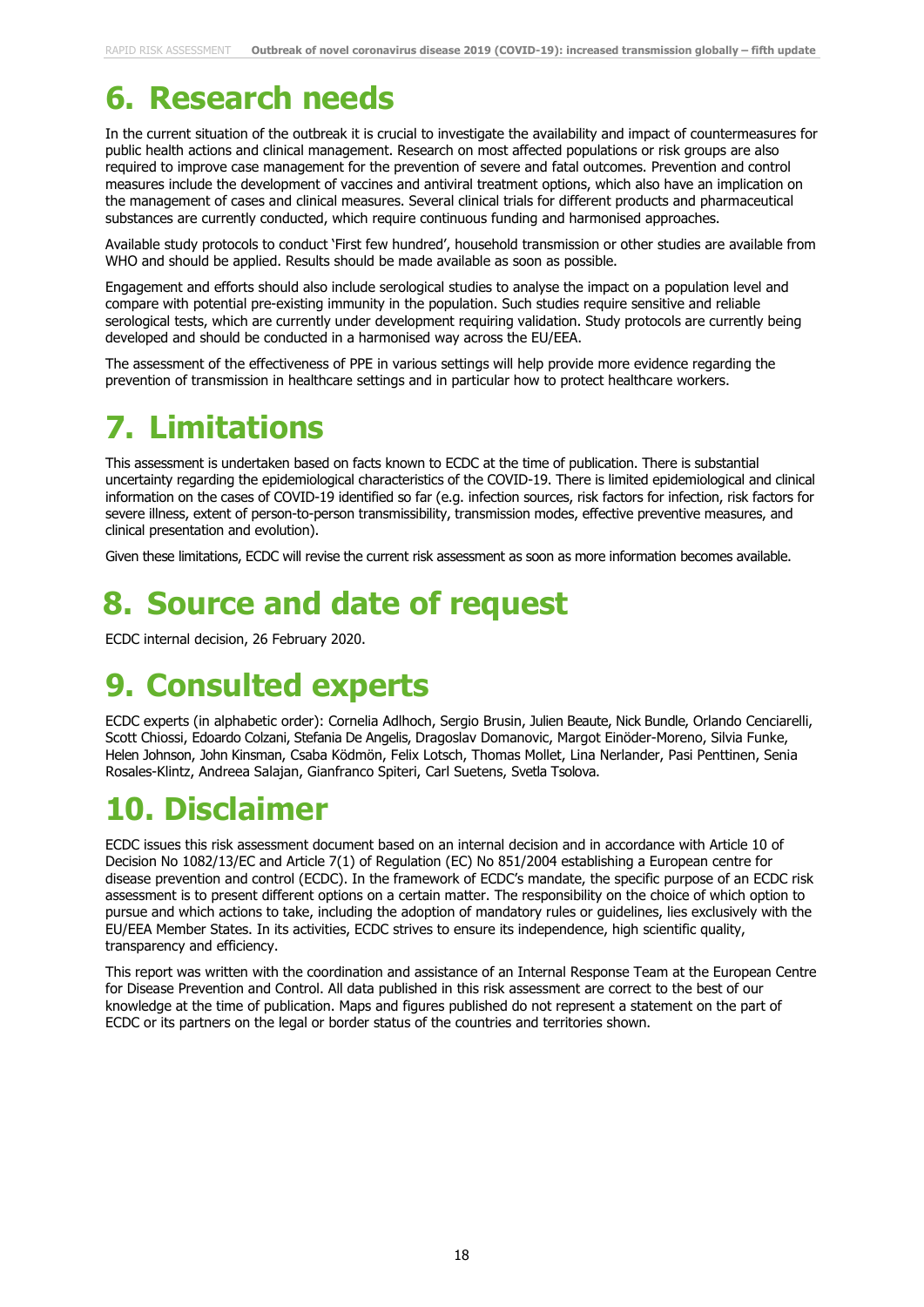# **Annex 1. Summary of options for response by scenario**

The table illustrates options for response that could be considered in each scenario in order to limit the impact of the epidemic.

| <b>Scenarios</b> | <b>Characterisation</b>                                                                                                  | <b>Objective and</b><br>rationale of the<br><b>risk</b><br>management<br><b>options</b>                                                                                                                                 | <b>Options for response</b>                                                                                                                                                                                                                                                                                                                                                                                                                                                                                                                                                                                                                                                                                                                                                                                                                                                                                                                                                                                                                                                                                                                                                                                                                                                                                                                                                                                                                                                                                                                                                                                                                                                                                                                                                                                                                                                                                                                                                                                                                                                                                                                                                                                                                                                                                                                                                                                                                                                                                                                                                                                                                                                                                                                                                                                                                                                                                                                                                                                                                                                                                                                                                                                                                                                                                                                                                                                                                                                                                                                                        | <b>Reference</b><br>documents<br>(links)<br>below<br>table) |
|------------------|--------------------------------------------------------------------------------------------------------------------------|-------------------------------------------------------------------------------------------------------------------------------------------------------------------------------------------------------------------------|--------------------------------------------------------------------------------------------------------------------------------------------------------------------------------------------------------------------------------------------------------------------------------------------------------------------------------------------------------------------------------------------------------------------------------------------------------------------------------------------------------------------------------------------------------------------------------------------------------------------------------------------------------------------------------------------------------------------------------------------------------------------------------------------------------------------------------------------------------------------------------------------------------------------------------------------------------------------------------------------------------------------------------------------------------------------------------------------------------------------------------------------------------------------------------------------------------------------------------------------------------------------------------------------------------------------------------------------------------------------------------------------------------------------------------------------------------------------------------------------------------------------------------------------------------------------------------------------------------------------------------------------------------------------------------------------------------------------------------------------------------------------------------------------------------------------------------------------------------------------------------------------------------------------------------------------------------------------------------------------------------------------------------------------------------------------------------------------------------------------------------------------------------------------------------------------------------------------------------------------------------------------------------------------------------------------------------------------------------------------------------------------------------------------------------------------------------------------------------------------------------------------------------------------------------------------------------------------------------------------------------------------------------------------------------------------------------------------------------------------------------------------------------------------------------------------------------------------------------------------------------------------------------------------------------------------------------------------------------------------------------------------------------------------------------------------------------------------------------------------------------------------------------------------------------------------------------------------------------------------------------------------------------------------------------------------------------------------------------------------------------------------------------------------------------------------------------------------------------------------------------------------------------------------------------------------|-------------------------------------------------------------|
| Scenario 0       | No reported cases<br>in country,<br>multiple<br>introductions<br>and/or local<br>transmission<br>elsewhere in<br>Europe. | Containment<br>Enable rapid<br>detection and<br>isolation of<br>individual cases to<br>prevent domestic<br>transmission<br>chains and to<br>prepare for the<br>response once<br>cases are<br>detected in the<br>country | Public health authorities are recommended to adapt and activate their pandemic preparedness plan if not already activated.<br>$\bullet$<br>Risk communication in accordance with epidemiological developments to public and to healthcare workers<br>$\bullet$<br>Command, control and coordination:<br>Multi-sectoral coordination for preparedness and response is ongoing (e.g. with civil protection, law enforcement)<br>$\bullet$<br>Crisis management system is functional and includes public health services<br>$\bullet$<br>Public health system capacity is assessed and there is a readiness to implement response measures<br>$\bullet$<br>Infrastructure for rapid information exchange and decision making is in place<br>$\bullet$<br>Lines of command and control are clear and based on existing structures and mechanisms<br>$\bullet$<br>Communication lines are established between crisis management structures at national regional and local levels and other<br>$\bullet$<br>relevant stakeholders and sectors<br>Communication channels between countries and international stakeholders are clear and activated, including standard operating<br>$\bullet$<br>procedures for early warning systems.<br><b>Risk communication</b><br>A risk communication strategy is available for different target audiences including:<br>general public<br>$\circ$<br>healthcare and emergency response providers<br>$\circ$<br>vulnerable groups (e.g. the elderly and people with pre-existing medical conditions).<br>$\circ$<br>Vulnerable and at risk populations are identified and communication material is made available in all major languages<br>Different communication tools and technologies are utilised to enable risk communication messages to reach a variety of<br>audiences<br>A trusted and qualified spokesperson is in place, who will become the 'public face' of the official public health response<br>$\bullet$<br>Work with trusted journalists, news outlets, bloggers and influencers to facilitate the dissemination of risk communication<br>$\bullet$<br>messages<br>Strategy to monitor public perceptions and opinions of the outbreak and its response measures is in place.<br>$\bullet$<br><b>Business continuity</b><br>Business continuity planning applicable to different settings:<br>Business continuity plans for healthcare and non-healthcare settings are developed or updated<br>$\bullet$<br>Risks and potential consequences on business operations and staff safety are identified<br>$\bullet$<br>Resources and capacities are assessed and a resource monitoring system is functional<br>Sustainable funding mechanisms to maintain capacity are identified<br>$\bullet$<br>Collaboration with supply chain partners to understand usage, availability and access to resources is ongoing.<br><b>Healthcare system:</b><br>Business continuity planning specific to healthcare settings:<br>Plan for surge capacity required to deal with the emergency of different severities is in place<br>$\bullet$<br>Hospital capacity monitoring system is functional<br>Essential public and private services needed to support healthcare activities are identified to ensure continuation of regular and<br>emergency services, while providing appropriate care for acute respiratory system cases (primary care, hospitalised, ICU)<br>Procurement procedures to acquire the necessary material and supplies are ready to be used at short notice.<br>Triage and testing in healthcare settings | $1 - 13$                                                    |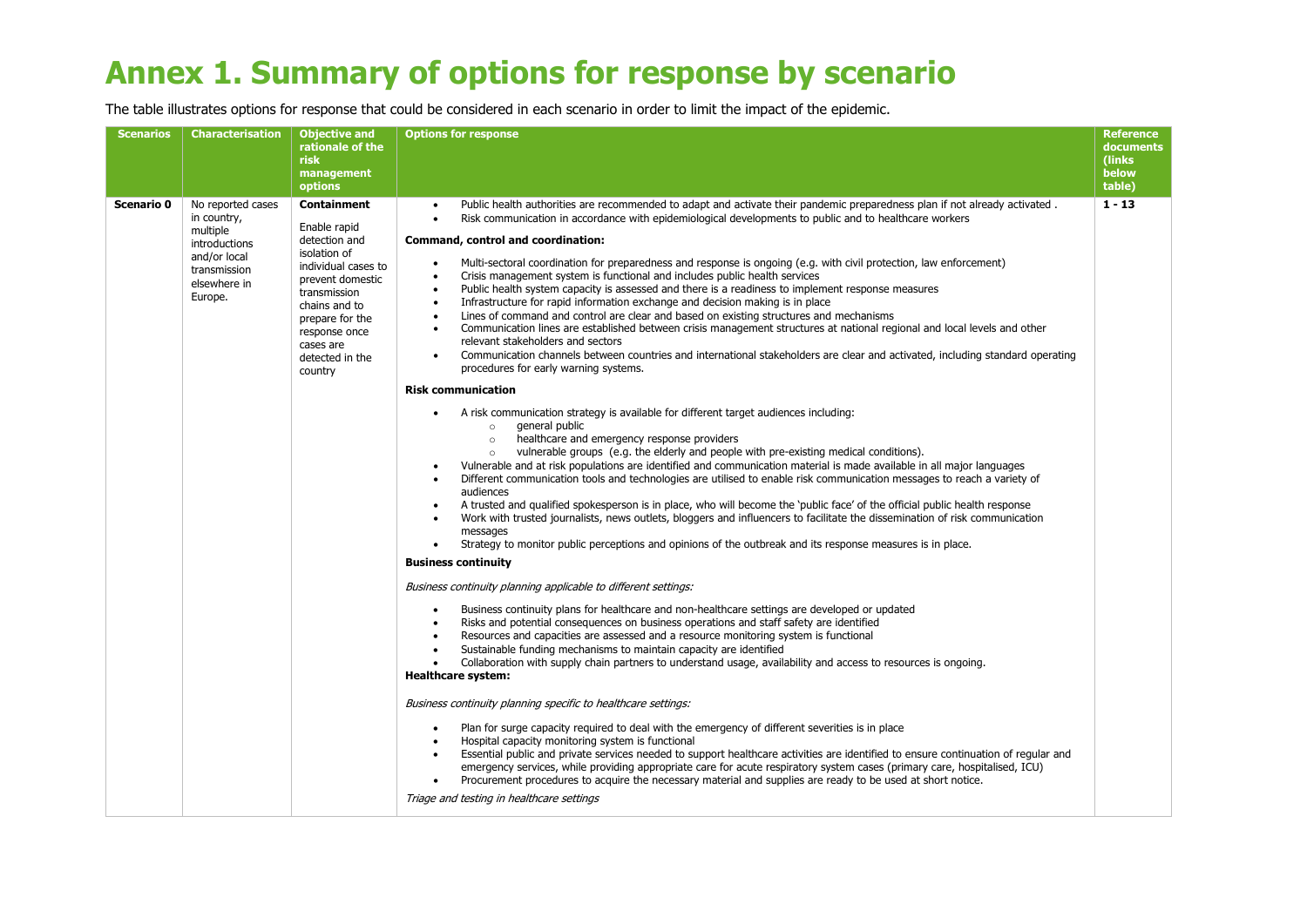| <b>Scenarios</b> | Characterisation | <b>Objective and</b><br>rationale of the<br><b>risk</b><br>management<br>options | <b>Options for response</b>                                                                                                                                                                                                                                                                                                                                                                                                                                                                                                                                                                                                                                                                                                                                                                                                                                                                                                                                                                                                                                                                                                                                                                                                                                                                                      | <b>Reference</b><br>documents<br>(links<br>below<br>table) |
|------------------|------------------|----------------------------------------------------------------------------------|------------------------------------------------------------------------------------------------------------------------------------------------------------------------------------------------------------------------------------------------------------------------------------------------------------------------------------------------------------------------------------------------------------------------------------------------------------------------------------------------------------------------------------------------------------------------------------------------------------------------------------------------------------------------------------------------------------------------------------------------------------------------------------------------------------------------------------------------------------------------------------------------------------------------------------------------------------------------------------------------------------------------------------------------------------------------------------------------------------------------------------------------------------------------------------------------------------------------------------------------------------------------------------------------------------------|------------------------------------------------------------|
|                  |                  |                                                                                  | COVID-19 treatment facilities are appointed<br>$\bullet$<br>If the treatment facility has no laboratory capacity, a plan for the sampling and safe shipment of specimens is developed<br>$\bullet$<br>Organise triage in primary care and hospitals<br>Designated referral laboratory is appointed<br>$\bullet$<br>Roll-out diagnostic testing capacity to local laboratories<br>$\bullet$<br>Testing: acute respiratory tract infection (ARI) and with a history of travel or residence in a country/area reporting local -<br>$\bullet$<br>transmission during the 14 days prior to symptom onset; ARI with contact with a confirmed or probable COVID-19 case in the last<br>14 days prior to onset of symptoms; severe ARI requiring hospitalisation<br>Laboratory resource monitoring system is available<br>$\bullet$<br>Laboratory preparedness surge capacity plan is developed.<br>Protective measures in healthcare settings                                                                                                                                                                                                                                                                                                                                                                           |                                                            |
|                  |                  |                                                                                  | Remind people of the need to strictly adhere to standard infection prevention and control precautions in healthcare, including<br>droplet, airborne and contact precautions<br>Environmental and equipment cleaning and waste management procedures are in place<br>$\bullet$<br>IPC training material has been developed and training is conducted with healthcare workers and first responders<br>$\bullet$<br>IPC protocol for healthcare workers and first responders is established<br>$\bullet$<br>Procurement arrangements for IPC resources are in place to ensure sustainable availability of hand hygiene products, surgical<br>$\bullet$<br>masks, and PPE<br>Calculate needs of hand hygiene products, surgical masks, PPE, ventilators, pharmacy etc. for large number of cases, initiate<br>$\bullet$<br>procurement<br>Environmental and equipment cleaning and waste management procedures are in place<br>$\bullet$<br>IPC training material has been developed and training is conducted with healthcare workers and first responders<br>$\bullet$<br>IPC protocol for healthcare workers and first responders is established<br>$\bullet$<br>Procurement arrangements for IPC resources are in place to ensure sustainable availability of hand hygiene products, surgical<br>masks, and PPE. |                                                            |
|                  |                  |                                                                                  | <b>Community measures:</b><br>Policy or legal framework for non-pharmaceutical countermeasures at community and treatment facility level is in place<br>Standards for self-isolation and quarantine are developed to promote rigorous hand hygiene and cough etiquette<br>$\bullet$<br>Promote social distancing measures (avoiding shaking hands and kissing, such as avoiding crowded transports and un-necessary<br>mass gatherings)<br>Provide travel advice for travellers visiting areas with local transmission<br>$\bullet$<br>Key partners and personnel for the implementation of NPC measures are identified, equipped and trained (e.g. volunteers in civil<br>$\bullet$<br>society organisations)<br>Resources for an information hotline are available<br>Equitable compensation framework for cases and caregivers is in place for those who suffer financial loss as a result of the<br>measures put in place to counter COVID-19                                                                                                                                                                                                                                                                                                                                                                |                                                            |
|                  |                  |                                                                                  | Contact tracing and case management:<br>Set-up coordination teams and physical resources, and conduct preparatory activities<br>Planning for provision of essential services and supplies to persons in isolation<br>$\bullet$<br>Planning for outreach and regular follow-up with persons under quarantine or self-isolation (in particular with vulnerable groups)<br>$\bullet$<br>Procedures for patient management are in place (e.g. triage, discharge criteria)<br>$\bullet$<br>Protocol for clinical management of suspected symptomatic and confirmed COVID-19 cases is established<br>$\bullet$<br>Isolation strategy in treatment facility for COVID-19 is developed<br>$\bullet$<br>Protocol to notify public health authorities about COVID-19 cases is established<br>$\bullet$<br>Protocol for activating ambulance for transport of suspected or confirmed cases is established<br>$\bullet$<br>Protocol for contact tracing and management is established<br>$\bullet$<br>Resource needs for contact tracing are outlined and available<br>Resources for tele-triage system for COVID-19 are available.                                                                                                                                                                                          |                                                            |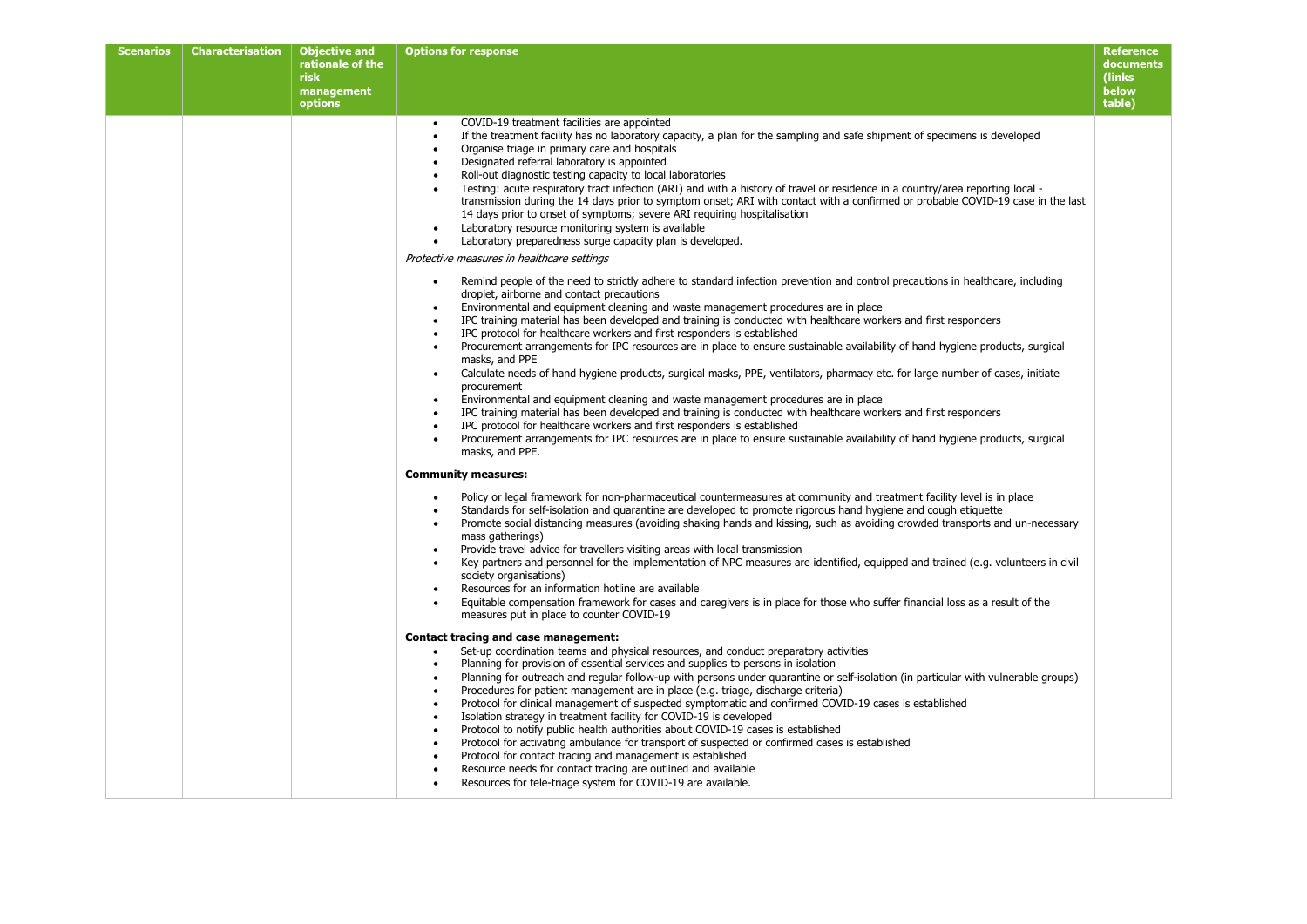| <b>Scenarios</b> | Characterisation                                                                                                                                                                                                                                                    | <b>Objective and</b><br>rationale of the<br><b>risk</b><br>management<br>options                                                                                                                                                                                                                                                  | <b>Options for response</b>                                                                                                                                                                                                                                                                                                                                                                                                                                                                                                                                                                                                                                                                                                                                                                                                                                                                                                                                                                                                                                                                                                                                                                                                                                                                                                                                                                                                                                                                                                                                                                                                                                                                                                                                                                                                                                                                                                                                                                                                                                                                                                                                                                                                                                                                                                                                                                                                                                                                                                                                                                                                                                                                                        | <b>Reference</b><br>documents<br>(links)<br>below<br>table) |
|------------------|---------------------------------------------------------------------------------------------------------------------------------------------------------------------------------------------------------------------------------------------------------------------|-----------------------------------------------------------------------------------------------------------------------------------------------------------------------------------------------------------------------------------------------------------------------------------------------------------------------------------|--------------------------------------------------------------------------------------------------------------------------------------------------------------------------------------------------------------------------------------------------------------------------------------------------------------------------------------------------------------------------------------------------------------------------------------------------------------------------------------------------------------------------------------------------------------------------------------------------------------------------------------------------------------------------------------------------------------------------------------------------------------------------------------------------------------------------------------------------------------------------------------------------------------------------------------------------------------------------------------------------------------------------------------------------------------------------------------------------------------------------------------------------------------------------------------------------------------------------------------------------------------------------------------------------------------------------------------------------------------------------------------------------------------------------------------------------------------------------------------------------------------------------------------------------------------------------------------------------------------------------------------------------------------------------------------------------------------------------------------------------------------------------------------------------------------------------------------------------------------------------------------------------------------------------------------------------------------------------------------------------------------------------------------------------------------------------------------------------------------------------------------------------------------------------------------------------------------------------------------------------------------------------------------------------------------------------------------------------------------------------------------------------------------------------------------------------------------------------------------------------------------------------------------------------------------------------------------------------------------------------------------------------------------------------------------------------------------------|-------------------------------------------------------------|
| Scenario 1       | Multiple                                                                                                                                                                                                                                                            | Containment                                                                                                                                                                                                                                                                                                                       | Surveillance:<br>Ensure data collection systems set up to start case-based reporting. This includes development or adaptation of data collection<br>$\bullet$<br>instruments such as forms, data systems in clinical and lab settings, procedures and training of staff<br>Ensure that variables collected at the national level are in line with the TESSy metadata set<br>$\bullet$<br>Review ARI/ILI and SARI surveillance systems and consider how testing for COVID-19 could be done within these. Preparations<br>$\bullet$<br>should be made to extend ARI/ILI and SARI surveillance throughout the whole year if the systems usually operate until week 20<br>Excess mortality monitoring systems should also be developed or reviewed in order to be able to detect any excess mortality<br>$\bullet$<br>linked to COVID-19<br>Test all SARI cases for COVID-19. Collect data on number of tests done. Report through TESSy.<br>Start collecting data on number of COVID-19 tests performed and number of positive tests<br>$\bullet$<br>Consider how surveillance will function in a situation of a rapid increase in the number of cases<br>$\bullet$<br>When a COVID-19 case is confirmed, move to scenario 1 or 2, as appropriate<br>$\bullet$<br>Public health authorities are recommended to adapt and activate their pandemic preparedness plan if not already activated (see<br>$\bullet$                                                                                                                                                                                                                                                                                                                                                                                                                                                                                                                                                                                                                                                                                                                                                                                                                                                                                                                                                                                                                                                                                                                                                                                                                                                                                                         | $1 - 13$                                                    |
|                  | introductions and<br>limited local<br>transmission in the<br>country. No<br>apparent sustained<br>transmission (only<br>second generation<br>cases observed or<br>transmission<br>within sporadic<br>contained clusters<br>with known<br>epidemiological<br>links). | (block<br>transmission<br>and prevent<br>further spread)<br><b>Block transmission</b><br>opportunities,<br>through the early<br>detection of<br>imported and<br>locally transmitted<br>cases in order to<br>try to avoid or at<br>least delay the<br>spread of<br>infection and<br>associated burden<br>on healthcare<br>systems. | annex $2)$<br>Risk communication in accordance with epidemiological developments to public and to healthcare workers.<br>$\bullet$<br><b>Healthcare system:</b><br>Roll-out diagnostic testing capacity to local laboratories<br>$\bullet$<br>Testing: as in scenario 0<br>$\bullet$<br>Isolation of confirmed cases in an airborne infection isolation room (AIIR) with negative pressure and ante-room if available, or a<br>$\bullet$<br>single occupancy room with private bathroom if not (no positive pressure rooms)<br>Reinforce IPC measures in healthcare setting, airborne transmission precautions (PPE) for suspected and confirmed cases, aim for<br>$\bullet$<br>100% compliance with standard precautions including hand hygiene and respiratory hygiene.<br><b>Community measures:</b><br>Promote rigorous hand hygiene and cough etiquette<br>$\bullet$<br>Provide travel advice for travellers visiting areas with local transmission<br>$\bullet$<br>Promote social distancing measures (avoiding shaking hands and kissing, such as avoiding crowded transports and un-necessary<br>$\bullet$<br>mass gatherings)<br>Voluntary or enforced quarantine for close (high-risk) contacts of suspected COVID-19 cases and monitoring of symptoms<br>$\bullet$<br>Consider the cancellation of mass gatherings in exceptional cases.<br><b>Contact tracing</b> (immediately after a case is confirmed):<br>Interview the case<br>$\bullet$<br>List contacts and classify them as high-risk exposure ('close contact') or low-risk exposure contacts<br>$\bullet$<br>Communicate with all contacts to inform and advise<br>$\bullet$<br>Public health authorities to actively monitor high-risk exposure contacts (quarantine, including voluntary quarantine may be<br>$\bullet$<br>considered)<br>Low-risk exposure contacts to self-monitor for symptoms and avoid social contacts<br>$\bullet$<br>If symptoms of illness occur, the contacts to self-isolate and seek medical advice, preferably by phone first.<br>$\bullet$<br>Surveillance:<br>Start case-based national surveillance and reporting<br>Report diagnosed cases through case-based surveillance in TESSy with as many variables as possible completed<br>$\bullet$<br>Evaluate case-based national surveillance and reporting procedures and modify<br>$\bullet$<br>Collect detailed data on contact tracing activities<br>$\bullet$<br>Test all SARI cases for COVID-19. Collect data on number of tests done. Report through TESSy<br>$\bullet$<br>In order to detect local transmission, test samples taken through ARI/ILI surveillance systems for COVID-19. Collect data on<br>number of tests done. Report through TESSy |                                                             |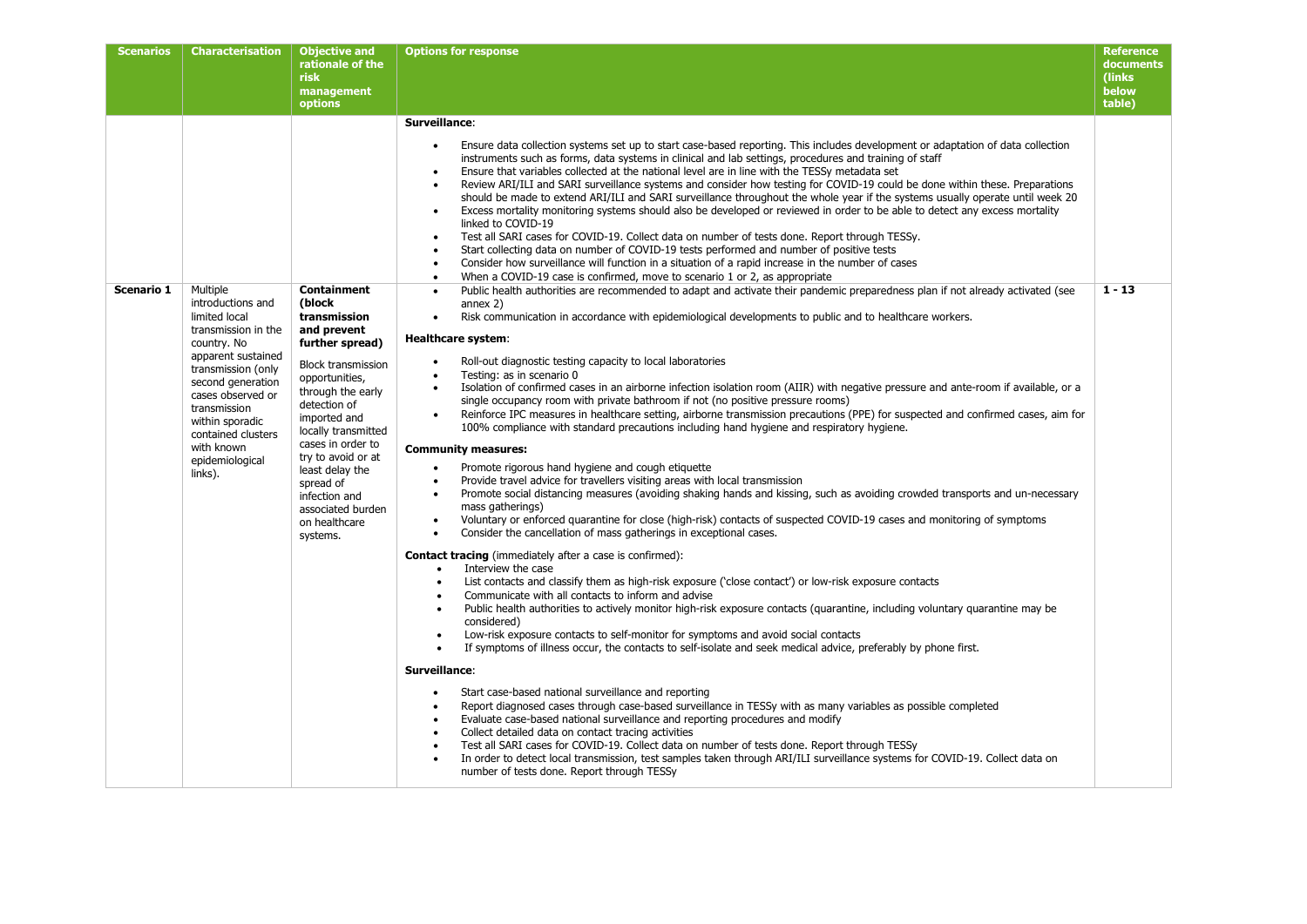| <b>Scenarios</b>  | Characterisation                                                                                                                                                                 | <b>Objective and</b>                                                                                                                          | <b>Options for response</b>                                                                                                                                                                                                                                                                                                                                                                                                                                                                                                                                                                                                                                                                                                                                                                                                                                                                                                                                            | <b>Reference</b> |
|-------------------|----------------------------------------------------------------------------------------------------------------------------------------------------------------------------------|-----------------------------------------------------------------------------------------------------------------------------------------------|------------------------------------------------------------------------------------------------------------------------------------------------------------------------------------------------------------------------------------------------------------------------------------------------------------------------------------------------------------------------------------------------------------------------------------------------------------------------------------------------------------------------------------------------------------------------------------------------------------------------------------------------------------------------------------------------------------------------------------------------------------------------------------------------------------------------------------------------------------------------------------------------------------------------------------------------------------------------|------------------|
|                   |                                                                                                                                                                                  | rationale of the                                                                                                                              |                                                                                                                                                                                                                                                                                                                                                                                                                                                                                                                                                                                                                                                                                                                                                                                                                                                                                                                                                                        | documents        |
|                   |                                                                                                                                                                                  | <b>risk</b>                                                                                                                                   |                                                                                                                                                                                                                                                                                                                                                                                                                                                                                                                                                                                                                                                                                                                                                                                                                                                                                                                                                                        | (links)<br>below |
|                   |                                                                                                                                                                                  | management<br>options                                                                                                                         |                                                                                                                                                                                                                                                                                                                                                                                                                                                                                                                                                                                                                                                                                                                                                                                                                                                                                                                                                                        | table)           |
| <b>Scenario 2</b> | Increasing number<br>of introductions<br>and of local<br>reports of human-                                                                                                       | <b>Containment or</b><br>slow down<br>transmission                                                                                            | Public health authorities are recommended to adapt and activate their pandemic preparedness plan if not already activated (see<br>$\bullet$<br>annex $2$ )<br>Risk communication in accordance with epidemiological developments to public and to healthcare workers.<br>$\bullet$                                                                                                                                                                                                                                                                                                                                                                                                                                                                                                                                                                                                                                                                                     | $1 - 14$         |
|                   | to-human<br>transmission in the<br>country (more<br>than two<br>generations of<br>cases outside of<br>sporadic contained<br>clusters with<br>known<br>epidemiological<br>links). | Contain and slow<br>down the<br>transmission of<br>the infection to<br>reduce the burden<br>on the healthcare<br>system and other<br>sectors. | <b>Healthcare system:</b><br>Protocols on how to conduct contact tracing updated<br>$\bullet$<br>Testing as in scenario 0<br>$\bullet$<br>Consider organising separate triaging areas or facilities<br>$\bullet$<br>Isolation of confirmed cases in an airborne infection isolation room (AIIR) with negative pressure and ante-room if available, or a<br>$\bullet$<br>single occupancy room with private bathroom if not (no positive pressure rooms)<br>Reinforce ICP measures in healthcare setting, airborne transmission precautions (PPE) for suspected and confirmed cases, aim for<br>$\bullet$<br>100% compliance with standard precautions including hand hygiene and respiratory hygiene<br>Consider organising home care for mild cases without risk factors for severe disease, train healthcare workers to inspect home<br>$\bullet$<br>environment and instruct family members/healthcare workers about home IPC measures and aggravation of symptoms. |                  |
|                   |                                                                                                                                                                                  |                                                                                                                                               | <b>Community measures:</b><br>Promote rigorous hand hygiene and cough etiquette<br>$\bullet$<br>Provide travel advice for travellers visiting areas with local transmission<br>$\bullet$<br>Promote social distancing measures (avoiding shaking hands and kissing, such as avoiding crowded transports and un-necessary<br>$\bullet$<br>mass gatherings)<br>Isolation for suspected or confirmed cases<br>$\bullet$<br>Consider the cancellation of mass gatherings in exceptional cases<br>$\bullet$<br>Consider measures at the workplace (support teleworking, increased use of email and teleconferences to reduce close contacts,<br>$\bullet$<br>reduce contacts between employees and customers)<br>Consider proactive school and day care measures or closure if influenza is circulating in the community to reduce the burden of<br>$\bullet$<br>influenza cases on the HC system.                                                                          |                  |
|                   |                                                                                                                                                                                  |                                                                                                                                               | <b>Contact tracing:</b> as in scenario 1:<br>Contact tracing, isolation and monitoring as resources permit, still useful even if not all contacts are traced<br>$\bullet$<br>If resources are limited, prioritise contact tracing and follow-up to the highest-risk exposure contacts of each case, including<br>$\bullet$<br>contacts that are healthcare workers or work with vulnerable populations, followed by as many as possible of the low-risk<br>exposure contacts.<br>Surveillance:<br>Continue case-based national surveillance and reporting<br>$\bullet$                                                                                                                                                                                                                                                                                                                                                                                                 |                  |
|                   |                                                                                                                                                                                  |                                                                                                                                               | Report diagnosed cases through case-based surveillance in TESSy with as many variables as possible completed. If not feasible to<br>$\bullet$<br>collect all variables, complete only reduced data set variables<br>Collect detailed data on contact tracing activities as long as feasible<br>$\bullet$<br>Test all SARI cases for COVID-19. Collect data on number of tests done. Report through TESSy<br>$\bullet$<br>In order to monitor local transmission nationally, test samples taken through ARI/ILI surveillance systems for COVID-19. Collect<br>$\bullet$<br>data on number of tests done. Report through TESSy<br>Excess mortality monitoring systems should be developed or reviewed in order to detect any excess mortality linked to COVID-19<br>$\bullet$                                                                                                                                                                                            |                  |
| <b>Scenario 3</b> | Localised<br>outbreaks, which<br>start to merge and<br>become indistinct;<br>sustained human-<br>to-human<br>transmission in the<br>country (more<br>than two<br>generations of  | <b>Mitigation</b><br>Mitigate the<br>impact of the<br>outbreak by<br>decreasing the<br>burden on<br>healthcare<br>systems and<br>protect      | Implementation of pandemic preparedness plan;- risk communication in accordance with epidemiological developments to public<br>$\bullet$<br>and to healthcare workers;<br>Implementation of pandemic preparedness plan.<br>$\bullet$<br>Healthcare system: Testing as in scenario 0<br>Organisation of separate triaging areas or facilities<br>$\bullet$<br>Isolation of confirmed cases in an airborne infection isolation room (AIIR) with negative pressure and ante-room if available, or a<br>$\bullet$<br>single occupancy room with private bathroom if not (no positive pressure rooms)                                                                                                                                                                                                                                                                                                                                                                       | $1 - 14$         |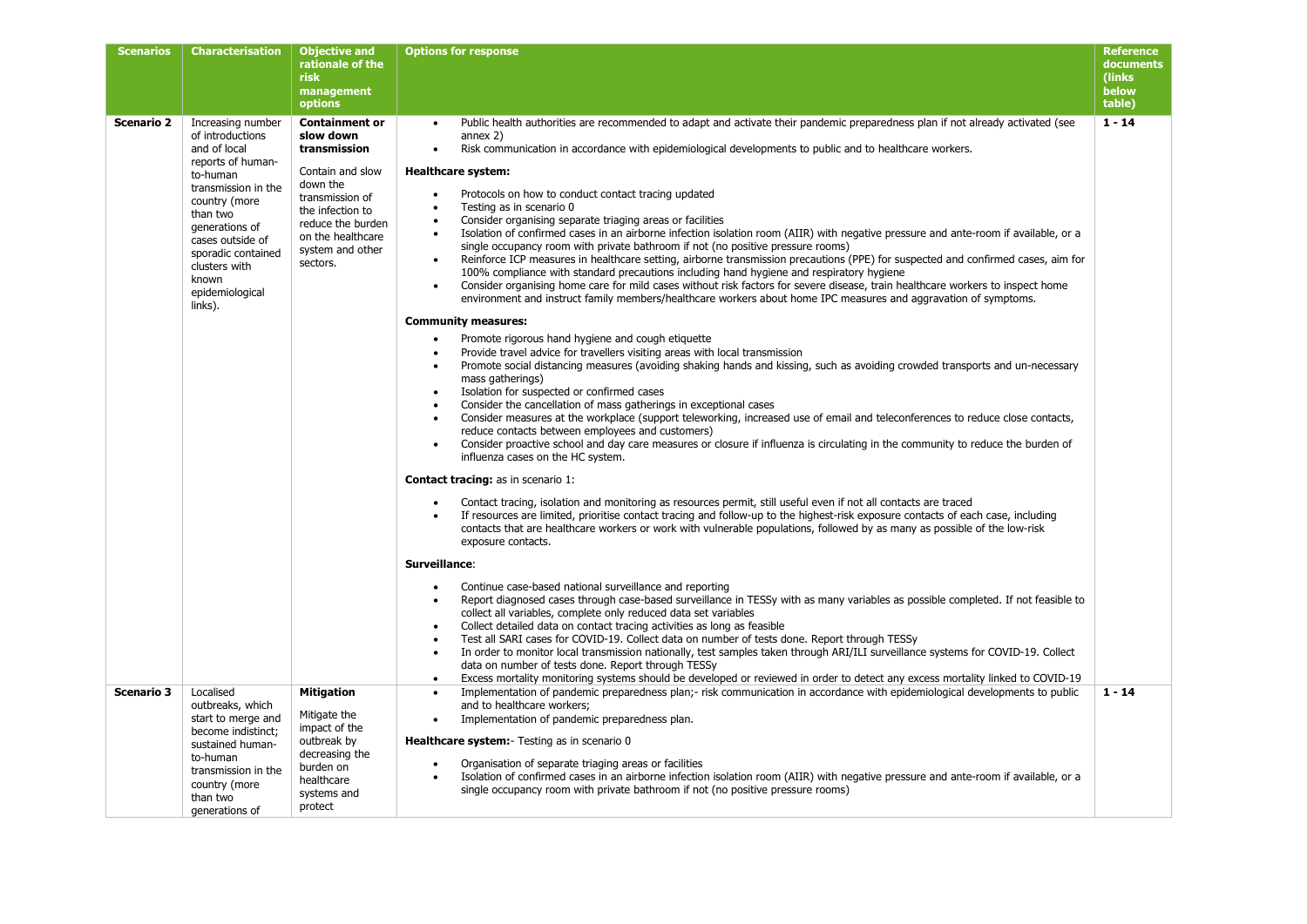| <b>Scenarios</b><br><b>Characterisation</b>                                                                                                              | <b>Objective and</b><br>rationale of the<br><b>risk</b><br>management<br>options                                                           | <b>Options for response</b>                                                                                                                                                                                                                                                                                                                                                                                                                                                                                                                                                                                                                                                                                                                                                                                                                                                                                                                                                                                                                                                                                                                                                                                                                                                                                                                                                                                                                                                                                                                                                                                                                                                                                                                                                                                                                                                                                                                                                                                                                                                              | <b>Reference</b><br>documents<br>(links)<br>below<br>table) |
|----------------------------------------------------------------------------------------------------------------------------------------------------------|--------------------------------------------------------------------------------------------------------------------------------------------|------------------------------------------------------------------------------------------------------------------------------------------------------------------------------------------------------------------------------------------------------------------------------------------------------------------------------------------------------------------------------------------------------------------------------------------------------------------------------------------------------------------------------------------------------------------------------------------------------------------------------------------------------------------------------------------------------------------------------------------------------------------------------------------------------------------------------------------------------------------------------------------------------------------------------------------------------------------------------------------------------------------------------------------------------------------------------------------------------------------------------------------------------------------------------------------------------------------------------------------------------------------------------------------------------------------------------------------------------------------------------------------------------------------------------------------------------------------------------------------------------------------------------------------------------------------------------------------------------------------------------------------------------------------------------------------------------------------------------------------------------------------------------------------------------------------------------------------------------------------------------------------------------------------------------------------------------------------------------------------------------------------------------------------------------------------------------------------|-------------------------------------------------------------|
| cases outside of<br>sporadic contained<br>clusters with<br>known<br>epidemiological<br>links) and<br>increasing<br>pressure on<br>healthcare<br>systems. | populations at risk<br>of severe disease.<br>Produce<br>information on<br>preventive<br>measures and<br>clinical<br>management<br>options. | Reinforce ICP measures in healthcare setting, airborne transmission precautions (PPE) for suspected and confirmed cases, aim for<br>$\bullet$<br>100% compliance with standard precautions including hand hygiene and respiratory hygiene<br>Organise home care for mild cases without risk factors for severe disease, send trained healthcare workers to inspect home<br>environment and instruct family members/healthcare workers about home IPC measures and aggravation of symptoms triggering<br>hospitalisation.<br><b>Community measures</b><br>Promote rigorous hand hygiene and cough etiquette<br>Promote social distancing measures (avoid shaking hands and kissing, avoid crowded places, avoid crowded transports, avoid<br>attending mass gatherings)<br>Self-isolation for suspected or confirmed cases not requiring hospitalisation (see home care for mild cases)<br>Consider the cancellation of mass gatherings<br>Consider measures at the workplace (support teleworking, increased use of email and teleconferences to reduce close contacts,<br>reduce contacts between employees and customers)<br>Consider proactive school and day care measures or closure if influenza is circulating in the community to reduce the burden of<br>influenza cases on the HC system.<br>Contact tracing as in scenario 2 if still feasible. Could consider focusing on contacts that are healthcare workers or work with vulnerable<br>populations.<br>Surveillance:<br>Continue case-based national surveillance and reporting as long as feasible.<br>Report diagnosed cases through case-based surveillance in TESSy, focusing only on required variables, or aggregate reporting<br>through TESSy<br>Test all SARI cases for COVID-19 Collect data on number of tests done. Report through TESSy<br>Test samples taken through ARI/ILI surveillance systems for COVID-19. Collect data on number of tests done. Report through<br><b>TESSy</b><br>Reporting of weekly activity in ARI/ILI surveillance systems.<br>Analyse mortality data to detect excess mortality. |                                                             |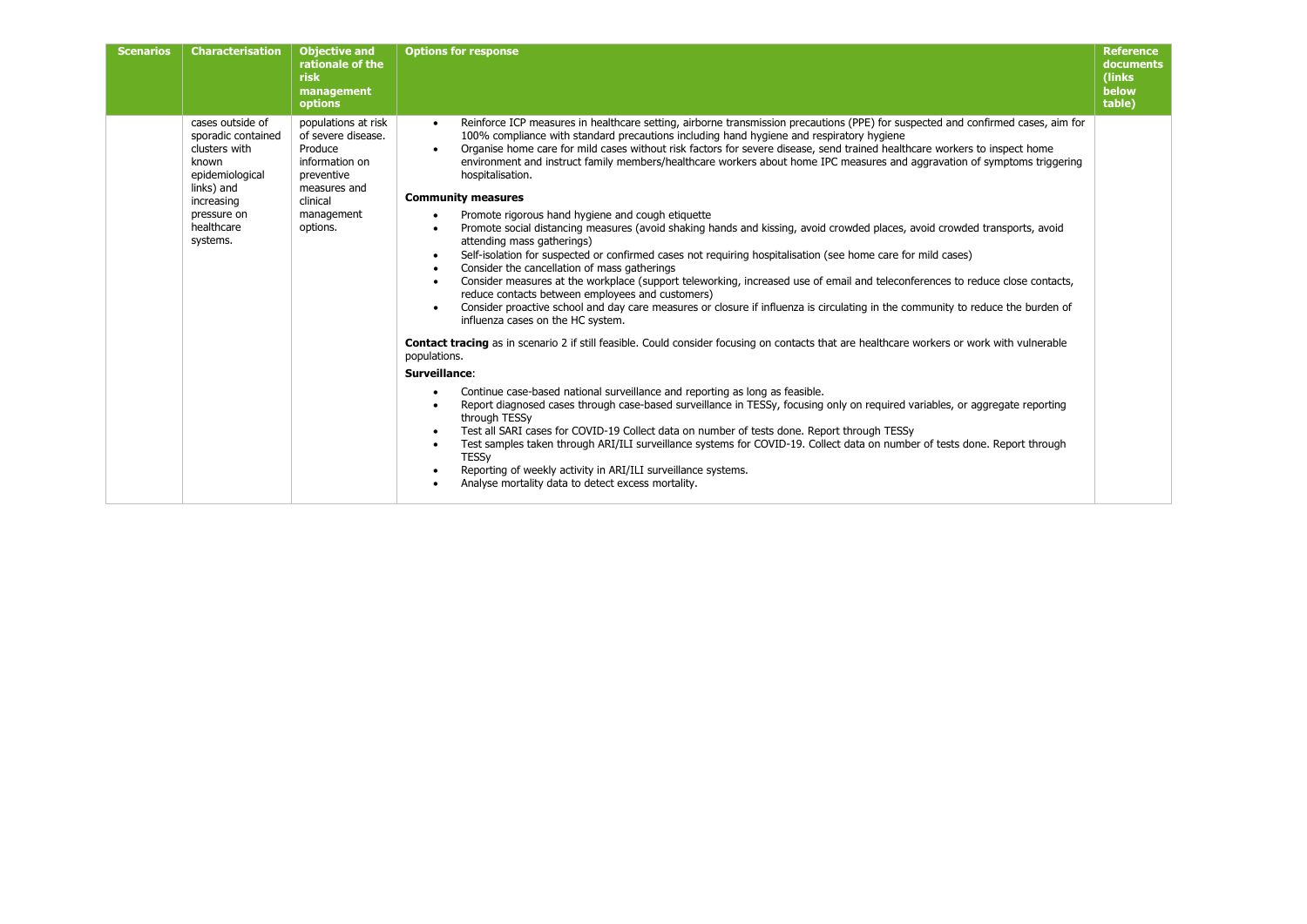| <b>Scenarios</b> | <b>Characterisation</b>                                                                                                                                                                                                                                                                                                                       | <b>Objective and</b><br>rationale of the<br><b>risk</b><br>management<br>options                                                                                                                               | <b>Options for response</b>                                                                                                                                                                                                                                                                                                                                                                                                                                                                                                                                                                                                                                                                                                                                                                                                                                                                                                                                                                                                                                                                                                                                                                                                                                                                                                                                                                                                                                                                                                                                                                                                                                                                                                                                                                                                                                                                                                                                                                                                                                                                                                                                                                                                                                                                                                                                                                                                                                                                                                                                                                                                                                                                                       | <b>Reference</b><br>documents<br>(links)<br>below<br>table) |
|------------------|-----------------------------------------------------------------------------------------------------------------------------------------------------------------------------------------------------------------------------------------------------------------------------------------------------------------------------------------------|----------------------------------------------------------------------------------------------------------------------------------------------------------------------------------------------------------------|-------------------------------------------------------------------------------------------------------------------------------------------------------------------------------------------------------------------------------------------------------------------------------------------------------------------------------------------------------------------------------------------------------------------------------------------------------------------------------------------------------------------------------------------------------------------------------------------------------------------------------------------------------------------------------------------------------------------------------------------------------------------------------------------------------------------------------------------------------------------------------------------------------------------------------------------------------------------------------------------------------------------------------------------------------------------------------------------------------------------------------------------------------------------------------------------------------------------------------------------------------------------------------------------------------------------------------------------------------------------------------------------------------------------------------------------------------------------------------------------------------------------------------------------------------------------------------------------------------------------------------------------------------------------------------------------------------------------------------------------------------------------------------------------------------------------------------------------------------------------------------------------------------------------------------------------------------------------------------------------------------------------------------------------------------------------------------------------------------------------------------------------------------------------------------------------------------------------------------------------------------------------------------------------------------------------------------------------------------------------------------------------------------------------------------------------------------------------------------------------------------------------------------------------------------------------------------------------------------------------------------------------------------------------------------------------------------------------|-------------------------------------------------------------|
| Scenario 4       | Widespread<br>sustained<br>transmission and<br>healthcare<br>systems over-<br>burdened due to<br>large demand for<br>emergency<br>healthcare<br>services, strained<br>ICU capacity,<br>overworked<br>healthcare workers<br>and reduced staff<br>availability due to<br>illness, lack of PPE<br>and lack of<br>diagnostic testing<br>capacity. | <b>Mitigation</b><br>Mitigate the<br>impact of the<br>outbreak,<br>decrease the<br>burden on<br>healthcare<br>services, protect<br>populations at risk<br>of severe disease<br>and reduce excess<br>mortality. | Risk communication in accordance with epidemiological developments to public and to healthcare workers;<br>$\bullet$<br>Implementation of pandemic preparedness plan<br>$\bullet$<br>Healthcare system: - Testing as in scenario 0<br>Organisation of separate triaging areas or facilities<br>Isolation of confirmed cases in an airborne infection isolation room (AIIR) with negative pressure and ante-room if available, or a<br>single occupancy room with private bathroom if not (no positive pressure rooms)<br>Reinforce ICP measures in healthcare settings, airborne transmission precautions (PPE) for suspected and confirmed cases, aim<br>for 100% compliance with standard precautions incl. hand hygiene and respiratory hygiene<br>Organise home care for mild cases without risk factors for severe disease, send trained healthcare workers to inspect home<br>environment and instruct family members/healthcare workers about home IPC measures and aggravation of symptoms triggering<br>hospitalisation<br>Set up additional temporary healthcare units/facilities for hospitalisation and treatment of COVID-19 cases.<br>$\bullet$<br><b>Community measures</b><br>Promote rigorous hand hygiene and cough etiquette<br>$\bullet$<br>Promote social distancing measures (avoid shaking hands and kissing, avoid crowded places, avoid crowded transports, avoid<br>attending mass gatherings)<br>Self-isolation for suspected or confirmed cases not requiring hospitalisation (see home care for mild cases)<br>$\bullet$<br>Consider the cancellation of mass gatherings<br>Consider measures at the workplace (support teleworking, increased use of email and teleconferences to reduce close contacts,<br>$\bullet$<br>reduce contacts between employees and customers)<br>Consider reactive school and day care closure may be necessary as a consequence of widespread virus transmission in the<br>$\bullet$<br>community and educational settings.<br><b>Contact tracing</b> as in scenario 2 if still feasible. Could consider focusing on contacts that are healthcare workers or work with vulnerable<br>populations<br><b>Surveillance</b><br>Focus on aggregate national surveillance if case-based surveillance not feasible<br>$\bullet$<br>Case based or aggregate reporting through TESSy<br>Test all SARI cases for COVID-19. Collect data on number of tests done. Report through TESSy<br>Test samples taken through ARI/ILI surveillance systems for COVID-19. Collect data on number of tests done. Report through<br>$\bullet$<br>TESSy.<br>Reporting of weekly activity in ARI/ILI surveillance systems<br>Analyse mortality data to detect excess mortality. | $1 - 14$                                                    |

### **ECDC and WHO guidance documents referred to in Annex I**<br>1. ECDC. Case definition and European surveillance for human

- 1. [ECDC. Case definition and European surveillance for human infection with novel coronavirus \(2019-nCoV\)](https://www.ecdc.europa.eu/en/case-definition-and-european-surveillance-human-infection-novel-coronavirus-2019-ncov)<br>2. ECDC. Infection prevention and control for the care of patients with 2019-nCoV in healthcare settings
- 2. [ECDC. Infection prevention and control for the care of patients with 2019-nCoV in healthcare settings](https://www.ecdc.europa.eu/en/publications-data/infection-prevention-and-control-care-patients-2019-ncov-healthcare-settings)<br>
FCDC. Personal protective equipment (PPF) needs in healthcare settings for the care of patients suspe
- 3. [ECDC. Personal protective equipment \(PPE\) needs in healthcare settings for the care of patients suspected or confirmed with 2019-nCoV](https://www.ecdc.europa.eu/sites/default/files/documents/novel-coronavirus-personal-protective-equipment-needs-healthcare-settings.pdf)<br>4. ECDC. Coronavirus Factsheet for health professionals
- 4. [ECDC. Coronavirus Factsheet for health professionals](https://www.ecdc.europa.eu/en/factsheet-health-professionals-coronaviruses)<br>5. ECDC. Public health management of persons, including
- 5. [ECDC. Public health management of persons, including health care workers, having had contact with COVID-19 cases in the European Union](https://www.ecdc.europa.eu/sites/default/files/documents/covid-19-public-health-management-contact-novel-coronavirus-cases-EU.pdf) 6. ECDC. COVID-19. Resource estimation for contact tracing, quarantine and monitorin
- 6. [ECDC. COVID-19. Resource estimation for contact tracing, quarantine and monitoring activities in the EU/EEA](https://www.ecdc.europa.eu/en/publications-data/resource-estimation-contact-tracing-quarantine-and-monitoring-activities-covid-19)<br>7. ECDC. Algorithm for management of contacts of probable or confirmed 2019-nCoV cases
- 7. [ECDC. Algorithm for management of contacts of probable or confirmed 2019-nCoV cases](https://www.ecdc.europa.eu/en/publications-data/algorithm-management-contacts-probable-or-confirmed-2019-ncov-cases)<br>8. ECDC. Guidelines for the use of non-pharmaceutical measures to delay and mitigate the in
- 8. [ECDC. Guidelines for the use of non-pharmaceutical measures to delay and mitigate the impact of 2019-nCoV](https://www.ecdc.europa.eu/sites/default/files/documents/novel-coronavirus-guidelines-non-pharmaceutical-measures.pdf)<br>9. ECDC. Interim quidance for environmental cleaning in non-healthcare facilities exposed to 2019-nCoV
- 9. [ECDC. Interim guidance for environmental cleaning in non-healthcare facilities exposed to 2019-nCoV](https://www.ecdc.europa.eu/sites/default/files/documents/novel-coronavirus-guidance-environmental-cleaning-non-healthcare-facilities.pdf)
- 10. [ECDC. Guidance on community engagement for public health events caused by communicable disease threats in the EU/EEA](https://www.ecdc.europa.eu/sites/default/files/documents/Guidance%20on%20community%20engagement-FINAL.pdf)
- 11. [ECDC. Checklist for hospitals preparing for the reception and care of coronavirus 2019 \(COVID-19\) patients](https://www.ecdc.europa.eu/sites/default/files/documents/covid-19-checklist-hospitals-preparing-reception-care-coronavirus-patients.pdf)
- 12. [WHO. Home care for patients with suspected novel coronavirus \(nCoV\) infection presenting with mild symptoms and management of contacts.](https://www.who.int/publications-detail/home-care-for-patients-with-suspected-novel-coronavirus-(ncov)-infection-presenting-with-mild-symptoms-and-management-of-contacts)<br>13. WHO. Clinical management of severe acute respiratory infection when novel coro
- 13. [WHO. Clinical management of severe acute respiratory infection when](https://www.who.int/publications-detail/clinical-management-of-severe-acute-respiratory-infection-when-novel-coronavirus-(ncov)-infection-is-suspected) novel coronavirus (nCoV) infection is suspected 2020
- 14. WHO. [Rational use of personal protective equipment for coronavirus disease \(COVID-19\): interim guidance](https://apps.who.int/iris/handle/10665/331215)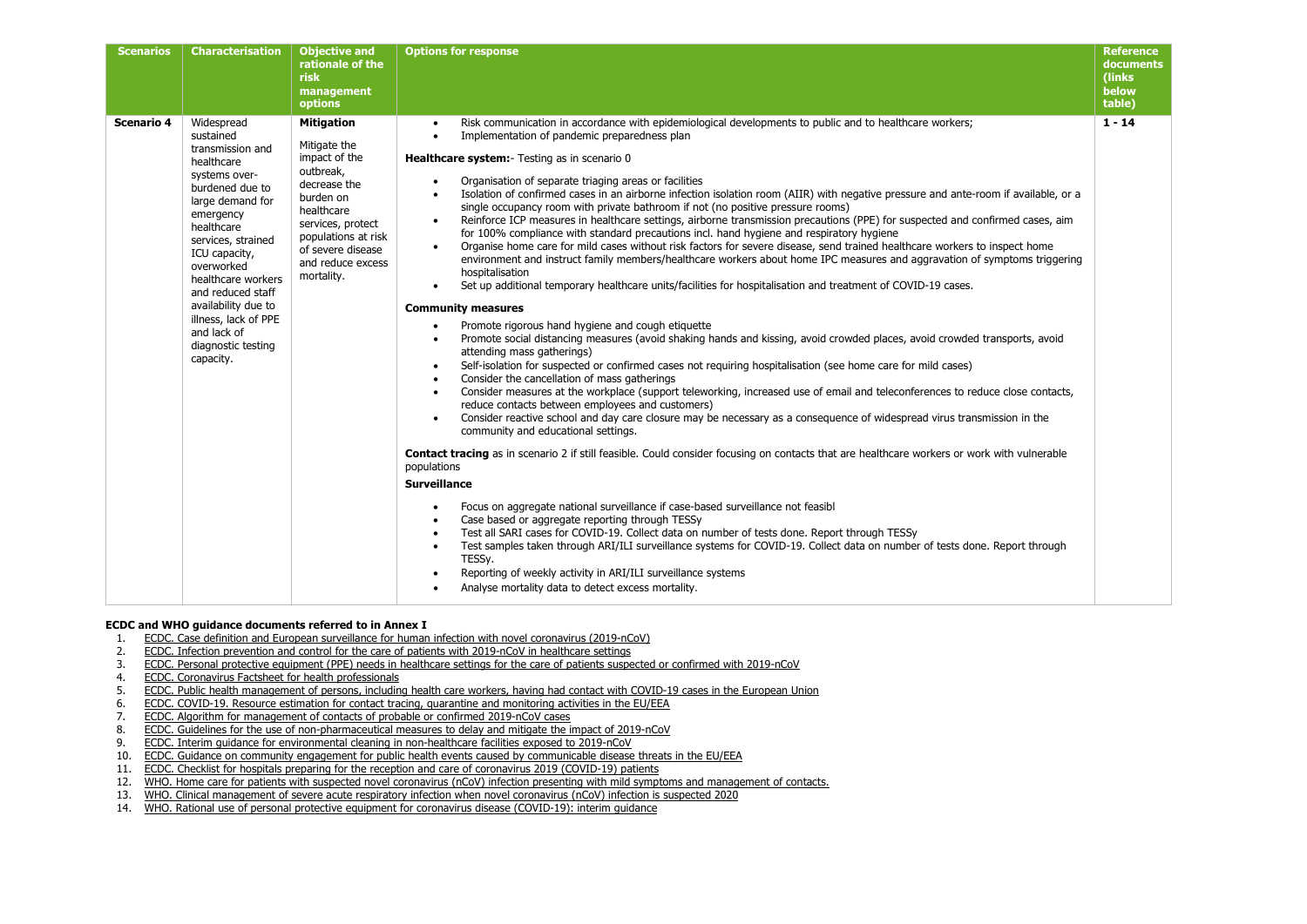## **References**

- 1. European Centre for Disease Prevention and Control (ECDC). COVID-19 2020 [cited 2020 1 March]. Available from: <https://www.ecdc.europa.eu/en/novel-coronavirus-china.>
- 2. European Commission (EC). COVID-19 [cited 2020 1 March]. Available from: [https://ec.europa.eu/health/coronavirus\\_en.](https://ec.europa.eu/health/coronavirus_en.)
- 3. World Health Organization (WHO). Coronavirus disease (COVID-19) outbreak [cited 2020 1 March]. Available from:<https://www.who.int/emergencies/diseases/novel-coronavirus-2019.>
- 4. European Centre for Disease Prevention and Control (ECDC). Event background COVID-19 [cited 2020 1 March]. Available from:<https://www.ecdc.europa.eu/en/novel-coronavirus/event-background-2019.>
- 5. European Centre for Disease Prevention and Control (ECDC). Situation update worldwide [cited 2020 1 March]. Available from:<https://www.ecdc.europa.eu/en/geographical-distribution-2019-ncov-cases.>
- 6. Wu JT, Leung K, Leung GM. Nowcasting and forecasting the potential domestic and international spread of the 2019-nCoV outbreak originating in Wuhan, China: a modelling study. The Lancet. 2020.
- 7. World Health Organization (WHO). Coronavirus disease 2019 (COVID-19) Situation Report 40 2020 [cited 2020 2 March]. Available from: https://www.who.int/docs/default-source/coronaviruse/situationreports/20200229-sitrep-40-covid-19.pdf?sfvrsn=7203e653\_2
- 8. Santé publique France. COVID-19 : situation épidémiologique internationale 2020 [cited 2020 1 March]. Available from: [https://www.santepubliquefrance.fr/maladies-et-traumatismes/maladies-et-infections](https://www.santepubliquefrance.fr/maladies-et-traumatismes/maladies-et-infections-respiratoires/infection-a-coronavirus/articles/epidemie-de-coronavirus-covid-19-au-depart-de-wuhan-chine.)[respiratoires/infection-a-coronavirus/articles/epidemie-de-coronavirus-covid-19-au-depart-de-wuhan-chine.](https://www.santepubliquefrance.fr/maladies-et-traumatismes/maladies-et-infections-respiratoires/infection-a-coronavirus/articles/epidemie-de-coronavirus-covid-19-au-depart-de-wuhan-chine.)
- 9. Bayerisches Staatsministerium fur Gesundheit und Pflege. Bestätigter Coronavirus-Fall in Bayern Infektionsschutzmaßnahmen laufen [updated 27 January 2020; cited 2020 1 March]. Available from: [https://www.stmgp.bayern.de/presse/bestaetigter-coronavirus-fall-in-bayern-infektionsschutzmassnahmen](https://www.stmgp.bayern.de/presse/bestaetigter-coronavirus-fall-in-bayern-infektionsschutzmassnahmen-laufen/)[laufen/.](https://www.stmgp.bayern.de/presse/bestaetigter-coronavirus-fall-in-bayern-infektionsschutzmassnahmen-laufen/)
- 10. World Health Organization (WHO). Statement on the second meeting of the International Health Regulations (2005) Emergency Committee regarding the outbreak of novel coronavirus (2019-nCoV), 30 Jan Geneva: WHO; 2020 [cited 2020 15 Feb]. Available from: [https://www.who.int/news-room/detail/30-01-2020](https://www.who.int/news-room/detail/30-01-2020-statement-on-the-second-meeting-of-the-international-health-regulations-(2005)-emergency-committee-regarding-the-outbreak-of-novel-coronavirus-(2019-ncov)) [statement-on-the-second-meeting-of-the-international-health-regulations-\(2005\)-emergency-committee](https://www.who.int/news-room/detail/30-01-2020-statement-on-the-second-meeting-of-the-international-health-regulations-(2005)-emergency-committee-regarding-the-outbreak-of-novel-coronavirus-(2019-ncov))[regarding-the-outbreak-of-novel-coronavirus-\(2019-ncov\).](https://www.who.int/news-room/detail/30-01-2020-statement-on-the-second-meeting-of-the-international-health-regulations-(2005)-emergency-committee-regarding-the-outbreak-of-novel-coronavirus-(2019-ncov))
- 11. Phelan AL, Katz R, Gostin LO. The novel coronavirus originating in Wuhan, China: challenges for global health governance. Jama. 2020.
- 12. Chinazzi M, Davis JT, Ajelli M, Gioannini C, Litvinova M, Merler S, et al. The effect of travel restrictions on the spread of the 2019 novel coronavirus (2019-nCoV) outbreak. medRxiv. 2020.
- 13. Jernigan DB. Update: Public Health Response to the Coronavirus Disease 2019 Outbreak—United States, February 24, 2020. MMWR Morbidity and Mortality Weekly Report. 2020;69.
- 14. Princess. Updates on Diamond Princess. 2020.
- 15. World Health Organization (WHO). Coronavirus disease 2019 (COVID-19) Situation Report 38 2020 [cited 2020 1 March]. Available from: [https://www.who.int/docs/default-source/coronaviruse/situation](https://www.who.int/docs/default-source/coronaviruse/situation-reports/20200227-sitrep-38-covid-19.pdf?sfvrsn=9f98940c_2.)[reports/20200227-sitrep-38-covid-19.pdf?sfvrsn=9f98940c\\_2.](https://www.who.int/docs/default-source/coronaviruse/situation-reports/20200227-sitrep-38-covid-19.pdf?sfvrsn=9f98940c_2.)
- 16. European Centre for Disease Prevention and Control (ECDC). Outbreak of novel coronavirus disease 2019 (COVID-19): situation in Italy 2020 [cited 2020 1 March]. Available from: [https://www.ecdc.europa.eu/sites/default/files/documents/novel-coronavirus-threat-assessment-brief-23-feb-](https://www.ecdc.europa.eu/sites/default/files/documents/novel-coronavirus-threat-assessment-brief-23-feb-2020.pdf.)[2020.pdf.](https://www.ecdc.europa.eu/sites/default/files/documents/novel-coronavirus-threat-assessment-brief-23-feb-2020.pdf.)
- 17. Ministero della Salute. Covid-19 Situazione nel mondo 2020 [cited 2020 1 March]. Available from: [http://www.salute.gov.it/portale/nuovocoronavirus/dettaglioContenutiNuovoCoronavirus.jsp?lingua=italiano&i](http://www.salute.gov.it/portale/nuovocoronavirus/dettaglioContenutiNuovoCoronavirus.jsp?lingua=italiano&id=5338&area=nuovoCoronavirus&menu=vuoto.) [d=5338&area=nuovoCoronavirus&menu=vuoto.](http://www.salute.gov.it/portale/nuovocoronavirus/dettaglioContenutiNuovoCoronavirus.jsp?lingua=italiano&id=5338&area=nuovoCoronavirus&menu=vuoto.)
- 18. World Health Organization (WHO). Coronavirus disease 2019 (COVID-19) Situation Report 39 2020 [cited 2020 1 March]. Available from: [https://www.who.int/docs/default-source/coronaviruse/situation](https://www.who.int/docs/default-source/coronaviruse/situation-reports/20200228-sitrep-39-covid-19.pdf?sfvrsn=aa1b80a7_4.)[reports/20200228-sitrep-39-covid-19.pdf?sfvrsn=aa1b80a7\\_4.](https://www.who.int/docs/default-source/coronaviruse/situation-reports/20200228-sitrep-39-covid-19.pdf?sfvrsn=aa1b80a7_4.)
- 19. Gobierno de Canarias. Sanidad activa el protocolo por coronavirus tras un primer positivo en un ciudadano italiano 2020 [cited 2020 1 March]. Available from: [https://www3.gobiernodecanarias.org/noticias/sanidad](https://www3.gobiernodecanarias.org/noticias/sanidad-activa-el-protocolo-por-coronavirus-tras-un-primer-positivo-en-un-ciudadano-italiano/)[activa-el-protocolo-por-coronavirus-tras-un-primer-positivo-en-un-ciudadano-italiano/.](https://www3.gobiernodecanarias.org/noticias/sanidad-activa-el-protocolo-por-coronavirus-tras-un-primer-positivo-en-un-ciudadano-italiano/)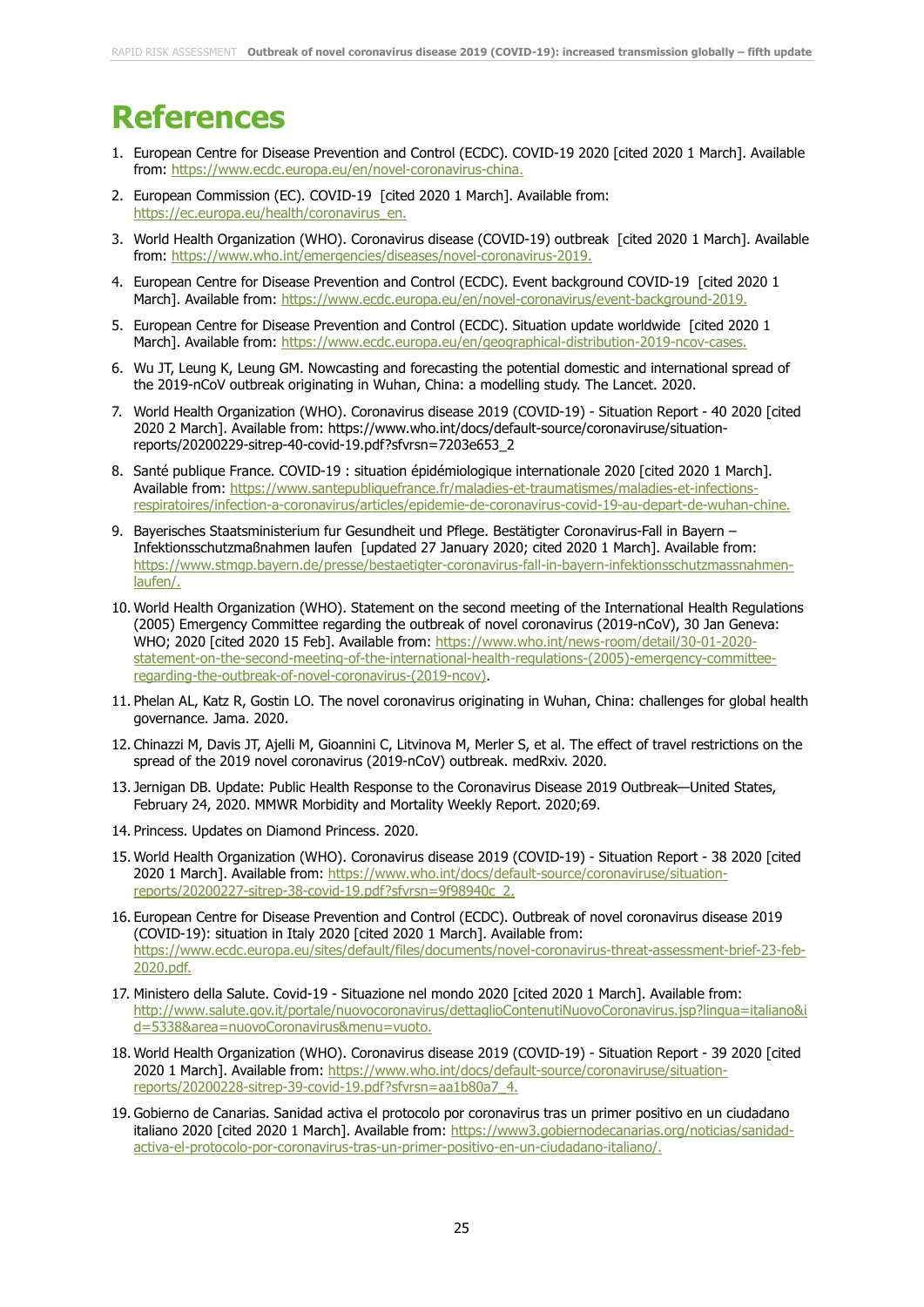- 20. Ministerium fur Soziales und Integration Baden-Wurttember. Erste bestätigte Infektion mit dem Coronavirus in Baden-Württemberg 2020 [cited 2020 1 March]. Available from: [https://sozialministerium.baden](https://sozialministerium.baden-wuerttemberg.de/de/service/presse/pressemitteilung/pid/erste-bestaetigte-infektion-mit-dem-coronavirus-in-baden-wuerttemberg/)[wuerttemberg.de/de/service/presse/pressemitteilung/pid/erste-bestaetigte-infektion-mit-dem-coronavirus-in](https://sozialministerium.baden-wuerttemberg.de/de/service/presse/pressemitteilung/pid/erste-bestaetigte-infektion-mit-dem-coronavirus-in-baden-wuerttemberg/)[baden-wuerttemberg/.](https://sozialministerium.baden-wuerttemberg.de/de/service/presse/pressemitteilung/pid/erste-bestaetigte-infektion-mit-dem-coronavirus-in-baden-wuerttemberg/)
- 21. Santé publique France. Infection au nouveau Coronavirus (SARS-CoV-2), COVID-19, France et Monde 2020 [cited 2020 1 March]. Available from: [https://www.santepubliquefrance.fr/maladies-et](https://www.santepubliquefrance.fr/maladies-et-traumatismes/maladies-et-infections-respiratoires/infection-a-coronavirus/articles/infection-au-nouveau-coronavirus-sars-cov-2-covid-19-france-et-monde.)[traumatismes/maladies-et-infections-respiratoires/infection-a-coronavirus/articles/infection-au-nouveau](https://www.santepubliquefrance.fr/maladies-et-traumatismes/maladies-et-infections-respiratoires/infection-a-coronavirus/articles/infection-au-nouveau-coronavirus-sars-cov-2-covid-19-france-et-monde.)[coronavirus-sars-cov-2-covid-19-france-et-monde.](https://www.santepubliquefrance.fr/maladies-et-traumatismes/maladies-et-infections-respiratoires/infection-a-coronavirus/articles/infection-au-nouveau-coronavirus-sars-cov-2-covid-19-france-et-monde.)
- 22. European Centre for Disease Prevention and Control (ECDC). Situation update for the EU/EEA, the UK, San Marino and Switzerland, 29 February 2020 2020 [cited 2020 1 March]. Available from: <https://www.ecdc.europa.eu/en/cases-2019-ncov-eueea.>
- 23. European Centre for Disease Prevention and Control (ECDC). Disease background of COVID-19 [cited 2020 1 March]. Available from:<https://www.ecdc.europa.eu/en/2019-ncov-background-disease.>
- 24. National Instritute of Infectious Diseases (NIID). Field Briefing: Diamond Princess COVID-19 Cases, 20 Feb Update 2020 [cited 2020 1 March]. Available from: [https://www.niid.go.jp/niid/en/2019-ncov-e/9417-covid](https://www.niid.go.jp/niid/en/2019-ncov-e/9417-covid-dp-fe-02.html.)[dp-fe-02.html.](https://www.niid.go.jp/niid/en/2019-ncov-e/9417-covid-dp-fe-02.html.)
- 25. World Health Organization (WHO). Report of the WHO-China Joint Mission on Coronavirus Disease 2019 (COVID-19) 2020 [cited 2020 1 March]. Available from: [https://www.who.int/docs/default](https://www.who.int/docs/default-source/coronaviruse/who-china-joint-mission-on-covid-19-final-report.pdf.)[source/coronaviruse/who-china-joint-mission-on-covid-19-final-report.pdf.](https://www.who.int/docs/default-source/coronaviruse/who-china-joint-mission-on-covid-19-final-report.pdf.)
- 26. Chinese Center for Disease Control and Prevention. Epidemic update and risk assessment of 2019 Novel Coronavirus 2020 [updated 29 January 2020; cited 2020 29 February]. Available from: <http://www.chinacdc.cn/yyrdgz/202001/P020200128523354919292.pdf.>
- 27. Backer JA, Klinkenberg D, Wallinga J. Incubation period of 2019 novel coronavirus (2019-nCoV) infections among travellers from Wuhan, China, 20–28 January 2020. Eurosurveillance. 2020;25(5).
- 28. Riou J, Althaus CL. Pattern of early human-to-human transmission of Wuhan 2019 novel coronavirus (2019 nCoV), December 2019 to January 2020. Eurosurveillance. 2020;25(4).
- 29. Zhu N, Zhang D, Wang W, Li X, Yang B, Song J, et al. A novel coronavirus from patients with pneumonia in China, 2019. New England Journal of Medicine. 2020.
- 30. Wang D, Hu B, Hu C, Zhu F, Liu X, Zhang J, et al. Clinical Characteristics of 138 Hospitalized Patients With 2019 Novel Coronavirus-Infected Pneumonia in Wuhan, China. JAMA. 2020 Feb 7.
- 31. Kim JY, Choe PG, Oh Y, Oh KJ, Kim J, Park SJ, et al. The first case of 2019 novel coronavirus pneumonia imported into Korea from Wuhan, China: implication for infection prevention and control measures. Journal of Korean Medical Science. 2020;35(5).
- 32. Huang C, Wang Y, Li X, Ren L, Zhao J, Hu Y, et al. Clinical features of patients infected with 2019 novel coronavirus in Wuhan, China. The Lancet. 2020;395(10223):497-506.
- 33. Guan WJ, Ni Z-Y, Hu Y, Liang WH, Ou CQ, He JX, et al. Clinical characteristics of 2019 novel coronavirus infection in China. medRxiv. 2020.
- 34. Holshue ML, DeBolt C, Lindquist S, Lofy KH, Wiesman J, Bruce H, et al. First case of 2019 novel coronavirus in the United States. New England Journal of Medicine. 2020.
- 35. World Health Organization (WHO). WHO Statement Regarding Cluster of Pneumonia Cases in Wuhan, China Geneva2020 [cited 2020 29 February]. Available from: [https://www.who.int/china/news/detail/09-01-2020](https://www.who.int/china/news/detail/09-01-2020-who-statement-regarding-cluster-of-pneumonia-cases-in-wuhan-china.) [who-statement-regarding-cluster-of-pneumonia-cases-in-wuhan-china.](https://www.who.int/china/news/detail/09-01-2020-who-statement-regarding-cluster-of-pneumonia-cases-in-wuhan-china.)
- 36. Zhou P, Yang X-L, Wang X-G, Hu B, Zhang L, Zhang W, et al. A pneumonia outbreak associated with a new coronavirus of probable bat origin. Nature. 2020:1-4.
- 37. Chen Y, Guo Y, Pan Y, Zhao ZJ. Structure analysis of the receptor binding of 2019-nCoV. Biochemical and Biophysical Research Communications. 2020.
- 38. Letko M, Marzi A, Munster V. Functional assessment of cell entry and receptor usage for SARS-CoV-2 and other lineage B betacoronaviruses. Nature Microbiology. 2020:1-8.
- 39. European Centre for Disease Prevention and Control (ECDC). Case definition and European surveillance for human infection with novel coronavirus (2019-nCoV) 2020. Available from: [https://www.ecdc.europa.eu/en/case-definition-and-european-surveillance-human-infection-novel](https://www.ecdc.europa.eu/en/case-definition-and-european-surveillance-human-infection-novel-coronavirus-2019-ncov.)[coronavirus-2019-ncov.](https://www.ecdc.europa.eu/en/case-definition-and-european-surveillance-human-infection-novel-coronavirus-2019-ncov.)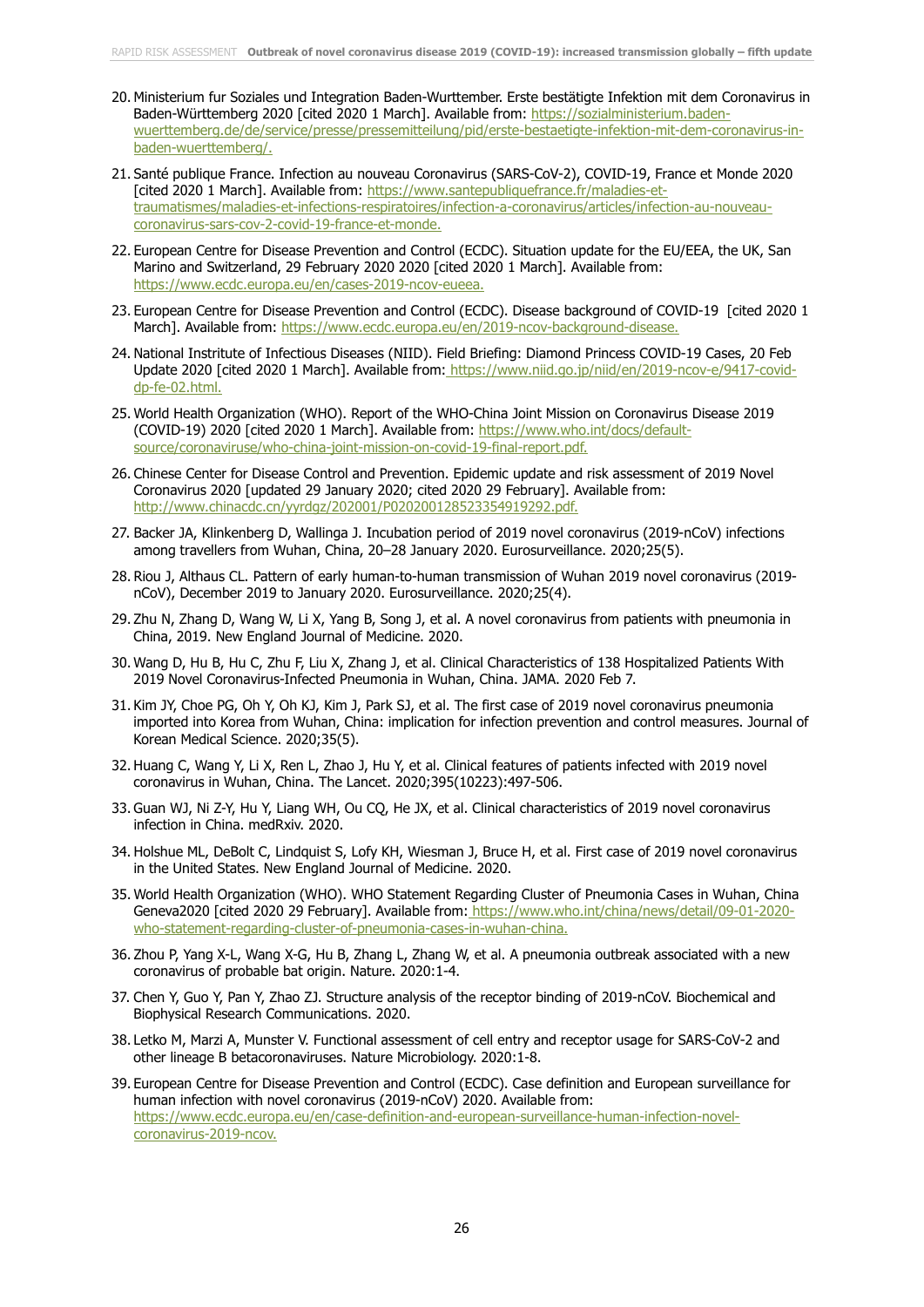- 40. World Health Organization (WHO). Global Surveillance for human infection with novel coronavirus (2019 nCoV) 2020 [21 January 2020]. Available from: [https://www.who.int/docs/default](https://www.who.int/docs/default-source/coronaviruse/20200121-global-surveillance-for-2019-ncov.pdf?sfvrsn=9d82f528_4&download=true.)[source/coronaviruse/20200121-global-surveillance-for-2019-ncov.pdf?sfvrsn=9d82f528\\_4&download=true.](https://www.who.int/docs/default-source/coronaviruse/20200121-global-surveillance-for-2019-ncov.pdf?sfvrsn=9d82f528_4&download=true.)
- 41. World Health Organization (WHO). Interim case reporting form for 2019 Novel Coronavirus (2019-nCoV) of confirmed and probable cases 2020 [cited 2020 29 February]. Available from: <https://www.who.int/docs/default-source/coronaviruse/20200121-2019-ncov-reporting-form.pdf.>
- 42. European Centre for Disease Prevention and Control (ECDC). Operational tool on rapid risk assessment methodology: ECDC; 2019. Available from: [https://www.ecdc.europa.eu/sites/default/files/documents/operational-tool-rapid-risk-assessment](https://www.ecdc.europa.eu/sites/default/files/documents/operational-tool-rapid-risk-assessment-methodolgy-ecdc-2019.pdf.)[methodolgy-ecdc-2019.pdf.](https://www.ecdc.europa.eu/sites/default/files/documents/operational-tool-rapid-risk-assessment-methodolgy-ecdc-2019.pdf.)
- 43. European Centre for Disease Prevention and Control (ECDC) and World Health Organization (WHO) Europe. Flu News Europe 2020 [cited 2020 1 March]. Available from: [https://flunewseurope.org/.](ttps://flunewseurope.org/)
- 44. European Centre for Disease Prevention and Control (ECDC). Guidelines for the use of non-pharmaceutical measures to delay and mitigate the impact of 2019-nCoV 2020. Available from: [https://www.ecdc.europa.eu/sites/default/files/documents/novel-coronavirus-guidelines-non-pharmaceutical](https://www.ecdc.europa.eu/sites/default/files/documents/novel-coronavirus-guidelines-non-pharmaceutical-measures_0.pdf.)[measures\\_0.pdf.](https://www.ecdc.europa.eu/sites/default/files/documents/novel-coronavirus-guidelines-non-pharmaceutical-measures_0.pdf.)
- 45. Centers for Disease Control and Prevention (CDC). Interim Guidance for Businesses and Employers to Plan and Respond to Coronavirus Disease 2019 (COVID-19), February 2020 2020 [updated 26 February 2020; cited 2020 1 March]. Available from: https://www.cdc.gov/coronavirus/2019-ncov/specific-groups/quidance[business-response.html.](https://www.cdc.gov/coronavirus/2019-ncov/specific-groups/guidance-business-response.html.)
- 46. European Centre for Disease Prevention and Control (ECDC). Personal protective equipment (PPE) needs in healthcare settings for the care of patients with suspected or confirmed novel coronavirus (2019-nCoV) 2020. Available from: [https://www.ecdc.europa.eu/sites/default/files/documents/novel-coronavirus-personal](https://www.ecdc.europa.eu/sites/default/files/documents/novel-coronavirus-personal-protective-equipment-needs-healthcare-settings.pdf.)[protective-equipment-needs-healthcare-settings.pdf.](https://www.ecdc.europa.eu/sites/default/files/documents/novel-coronavirus-personal-protective-equipment-needs-healthcare-settings.pdf.)
- 47. European Centre for Disease Prevention and Control (ECDC). Health emergency preparedness for imported cases of high-consequence infectious diseases 2019 [17 January 2020]. Available from: [https://www.ecdc.europa.eu/en/publications-data/health-emergency-preparedness-imported-cases-high](https://www.ecdc.europa.eu/en/publications-data/health-emergency-preparedness-imported-cases-high-consequence-infectious-diseases.)[consequence-infectious-diseases.](https://www.ecdc.europa.eu/en/publications-data/health-emergency-preparedness-imported-cases-high-consequence-infectious-diseases.)
- 48. Berkley S. Health security's blind spot: Science; 2018. Available from: <https://science.sciencemag.org/content/359/6380/1075.>
- 49. European Centre for Disease Prevention and Control (ECDC). Laboratory support by specialised laboratories in the EU/EEA 2020 [updated 8 February 2020; cited 2020 1 March]. Available from: <https://www.ecdc.europa.eu/en/novel-coronavirus/laboratory-support.>
- 50. World Health Organization (WHO). Laboratory testing for 2019 novel coronavirus (2019-nCoV) in suspected human cases 2020 [17 January 2020]. Available from: [https://www.who.int/health](https://www.who.int/health-topics/coronavirus/laboratory-diagnostics-for-novel-coronavirus.)[topics/coronavirus/laboratory-diagnostics-for-novel-coronavirus.](https://www.who.int/health-topics/coronavirus/laboratory-diagnostics-for-novel-coronavirus.)
- 51. Corman V, Bleicker T, Brünink S, Drosten C, Landt O, Koopmans M, et al. Diagnostic detection of Wuhan coronavirus 2019 by real-time RTPCR 2020 [17 January 2020]. Available from: [https://www.who.int/docs/default-source/coronaviruse/wuhan-virus-assay](https://www.who.int/docs/default-source/coronaviruse/wuhan-virus-assay-v1991527e5122341d99287a1b17c111902.pdf?sfvrsn=d381fc88_2.)[v1991527e5122341d99287a1b17c111902.pdf?sfvrsn=d381fc88\\_2.](https://www.who.int/docs/default-source/coronaviruse/wuhan-virus-assay-v1991527e5122341d99287a1b17c111902.pdf?sfvrsn=d381fc88_2.)
- 52. Reusken C, Broberg EK, Haagmans B, Meijer A, Corman VM, Papa A, et al. Laboratory readiness and response for novel coronavirus (2019-nCoV) in expert laboratories in 30 EU/EEA countries, January 2020. Euro Surveill. 2020;25(6).
- 53. World Health Organization (WHO) Europe. Well-prepared laboratories are first line of defence against novel coronavirus in Europe: WHO; 2020. Available from: [http://www.euro.who.int/en/countries/netherlands/news2/news/2020/02/well-prepared-laboratories-are-first](http://www.euro.who.int/en/countries/netherlands/news2/news/2020/02/well-prepared-laboratories-are-first-line-of-defence-against-novel-coronavirus-in-europe.)[line-of-defence-against-novel-coronavirus-in-europe.](http://www.euro.who.int/en/countries/netherlands/news2/news/2020/02/well-prepared-laboratories-are-first-line-of-defence-against-novel-coronavirus-in-europe.)
- 54. European Centre for Disease Prevention and Control (ECDC). Infection prevention and control for the care of patients with 2019-nCoV in healthcare settings 2020. Available from: [https://www.ecdc.europa.eu/sites/default/files/documents/nove-coronavirus-infection-prevention-control](https://www.ecdc.europa.eu/sites/default/files/documents/nove-coronavirus-infection-prevention-control-patients-healthcare-settings.pdf.)[patients-healthcare-settings.pdf.](https://www.ecdc.europa.eu/sites/default/files/documents/nove-coronavirus-infection-prevention-control-patients-healthcare-settings.pdf.)
- 55. European Centre for Disease Prevention and Control (ECDC). Guidance for wearing and removing personal protective equipment in healthcare settings for the care of patients with suspected or confirmed COVID-19 2020 [cited 2020 1 March]. Available from: [https://www.ecdc.europa.eu/en/publications-data/guidance](https://www.ecdc.europa.eu/en/publications-data/guidance-wearing-and-removing-personal-protective-equipment-healthcare-settings.)[wearing-and-removing-personal-protective-equipment-healthcare-settings.](https://www.ecdc.europa.eu/en/publications-data/guidance-wearing-and-removing-personal-protective-equipment-healthcare-settings.)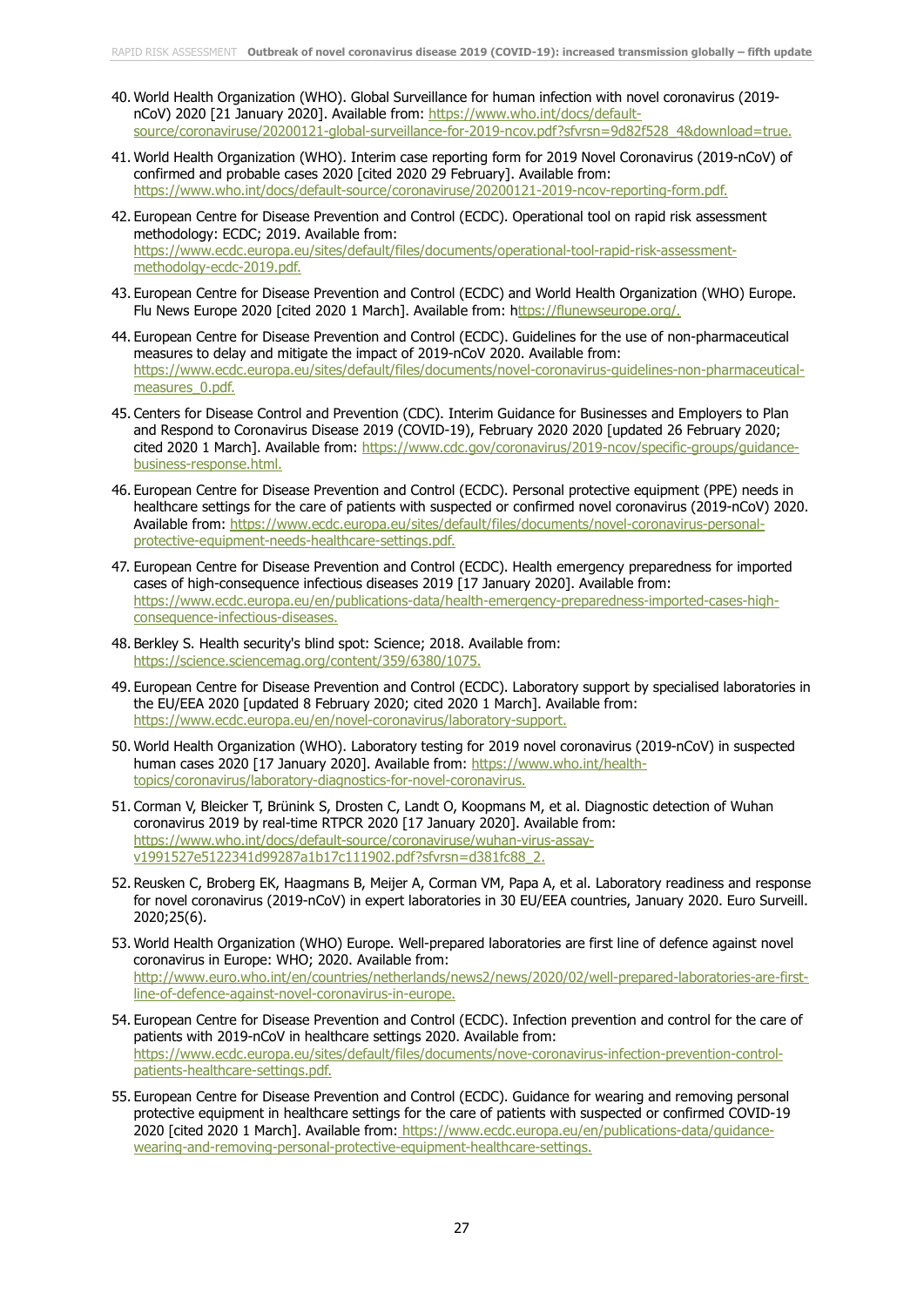- 56. World Health Organization (WHO). Infection prevention and control My 5 Moments for Hand Hygiene [cited 2020 1 March]. Available from: [https://www.who.int/infection-prevention/campaigns/clean](https://www.who.int/infection-prevention/campaigns/clean-hands/5moments/en/)[hands/5moments/en/.](https://www.who.int/infection-prevention/campaigns/clean-hands/5moments/en/)
- 57. World Health Organization (WHO). Home care for patients with suspected novel coronavirus (nCoV) infection presenting with mild symptoms and management of contacts. Interim guidance. 2020 [updated January 20]. Available from: [https://www.who.int/publications-detail/home-care-for-patients-with-suspected-novel](https://www.who.int/publications-detail/home-care-for-patients-with-suspected-novel-coronavirus-(ncov)-infection-presenting-with-mild-symptoms-and-management-of-contacts.)[coronavirus-\(ncov\)-infection-presenting-with-mild-symptoms-and-management-of-contacts.](https://www.who.int/publications-detail/home-care-for-patients-with-suspected-novel-coronavirus-(ncov)-infection-presenting-with-mild-symptoms-and-management-of-contacts.)
- 58. Centers for Disease Control and Prevention (CDC). Interim Clinical Guidance for Management of Patients with Confirmed Coronavirus Disease 2019 (COVID-19) 2020 [updated 25 February 2020; cited 2020 1]. March]. Available from: [https://www.cdc.gov/coronavirus/2019-ncov/hcp/clinical-guidance-management](https://www.cdc.gov/coronavirus/2019-ncov/hcp/clinical-guidance-management-patients.html.)[patients.html.](https://www.cdc.gov/coronavirus/2019-ncov/hcp/clinical-guidance-management-patients.html.)
- 59. World Health Organization (WHO). Clinical management of severe acute respiratory infection when novel coronavirus (nCoV) infection is suspected 2020 [17 January 2020]. Available from: [https://www.who.int/publications-detail/clinical-management-of-severe-acute-respiratory-infection-when](https://www.who.int/publications-detail/clinical-management-of-severe-acute-respiratory-infection-when-novel-coronavirus-(ncov)-infection-is-suspected.)[novel-coronavirus-\(ncov\)-infection-is-suspected.](https://www.who.int/publications-detail/clinical-management-of-severe-acute-respiratory-infection-when-novel-coronavirus-(ncov)-infection-is-suspected.)
- 60. World Health Organization (WHO). Non-pharmaceutical public health measures for mitigating the risk and impact of epidemic and pandemic influenza 2019 [cited 2020 1 March]. Available from: <https://apps.who.int/iris/bitstream/handle/10665/329438/9789241516839-eng.pdf?ua=1.>
- 61. Lee VJ, Lye DC, Wilder-Smith A. Combination strategies for pandemic influenza response-a systematic review of mathematical modeling studies. BMC medicine. 2009;7(1):76.
- 62. Quilty BC, S; et al. Effectiveness of airport screening at detecting travellers infected with novel coronavirus (2019-nCoV). Eurosurveillance. 2020.
- 63. European Centre for Disease Prevention and Control (ECDC). Interim guidance for environmental cleaning in non-healthcare facilities exposed to 2019-nCoV 2020. Available from: [https://www.ecdc.europa.eu/sites/default/files/documents/novel-coronavirus-guidance-environmental](https://www.ecdc.europa.eu/sites/default/files/documents/novel-coronavirus-guidance-environmental-cleaning-non-healthcare-facilities.pdf.)[cleaning-non-healthcare-facilities.pdf.](https://www.ecdc.europa.eu/sites/default/files/documents/novel-coronavirus-guidance-environmental-cleaning-non-healthcare-facilities.pdf.)
- 64. European Centre for Disease Prevention and Control (ECDC). Public health management of persons, including healthcare workers, having had contact with COVID-19 cases in the European Union 2020 [updated 25 February 2020; cited 2020 1 March]. Available from: [https://www.ecdc.europa.eu/sites/default/files/documents/covid-19-public-health-management-contact](https://www.ecdc.europa.eu/sites/default/files/documents/covid-19-public-health-management-contact-novel-coronavirus-cases-EU.pdf.)[novel-coronavirus-cases-EU.pdf.](https://www.ecdc.europa.eu/sites/default/files/documents/covid-19-public-health-management-contact-novel-coronavirus-cases-EU.pdf.)
- 65. European Centre for Disease Prevention and Control (ECDC). Resource estimation for contact tracing, quarantine and monitoring activities in the EU/EEA 2020. Available from: [https://www.ecdc.europa.eu/en/publications-data/resource-estimation-contact-tracing-quarantine-and](https://www.ecdc.europa.eu/en/publications-data/resource-estimation-contact-tracing-quarantine-and-monitoring-activities-covid-19.)[monitoring-activities-covid-19.](https://www.ecdc.europa.eu/en/publications-data/resource-estimation-contact-tracing-quarantine-and-monitoring-activities-covid-19.)
- 66. World Health Organization (WHO). Go.Data: Managing complex data in outbreaks [cited 2020 1 March]. Available from:<https://www.who.int/godata.>
- 67. Keeling MJ, Hollingsworth TD, Read JM. The Efficacy of Contact Tracing for the Containment of the 2019 Novel Coronavirus (COVID-19). medRxiv. 2020.
- 68. Hellewell J, Abbott S, Gimma A, Bosse NI, Jarvis CI, Russell TW, et al. Feasibility of controlling 2019-nCoV outbreaks by isolation of cases and contacts. medRxiv. 2020.
- 69. World Health Organization (WHO). Revised case report form for Confirmed Novel Coronavirus COVID-19 2020 [cited 2020 1 March]. Available from: [https://apps.who.int/iris/bitstream/handle/10665/331234/WHO-2019](https://apps.who.int/iris/bitstream/handle/10665/331234/WHO-2019-nCoV-SurveillanceCRF-2020.2-eng.pdf.) [nCoV-SurveillanceCRF-2020.2-eng.pdf.](https://apps.who.int/iris/bitstream/handle/10665/331234/WHO-2019-nCoV-SurveillanceCRF-2020.2-eng.pdf.)
- 70. Hashem AM, Hassan AM, Tolah AM, Alsaadi MA, Abunada Q, Damanhouri GA, et al. Amotosalen and ultraviolet A light efficiently inactivate MERS-coronavirus in human platelet concentrates. Transfus Med. 2019 Dec;29(6):434-41.
- 71. Hindawi SI, Hashem AM, Damanhouri GA, El-Kafrawy SA, Tolah AM, Hassan AM, et al. Inactivation of Middle East respiratory syndrome-coronavirus in human plasma using amotosalen and ultraviolet A light. Transfusion. 2018 Jan;58(1):52-9.
- 72. Pinna D, Sampson-Johannes A, Clementi M, Poli G, Rossini S, Lin L, et al. Amotosalen photochemical inactivation of severe acute respiratory syndrome coronavirus in human platelet concentrates. Transfus Med. 2005 Aug;15(4):269-76.
- 73. Keil SD, Bowen R, Marschner S. Inactivation of Middle East respiratory syndrome coronavirus (MERS-CoV) in plasma products using a riboflavin-based and ultraviolet light-based photochemical treatment. Transfusion. 2016 Dec;56(12):2948-52.